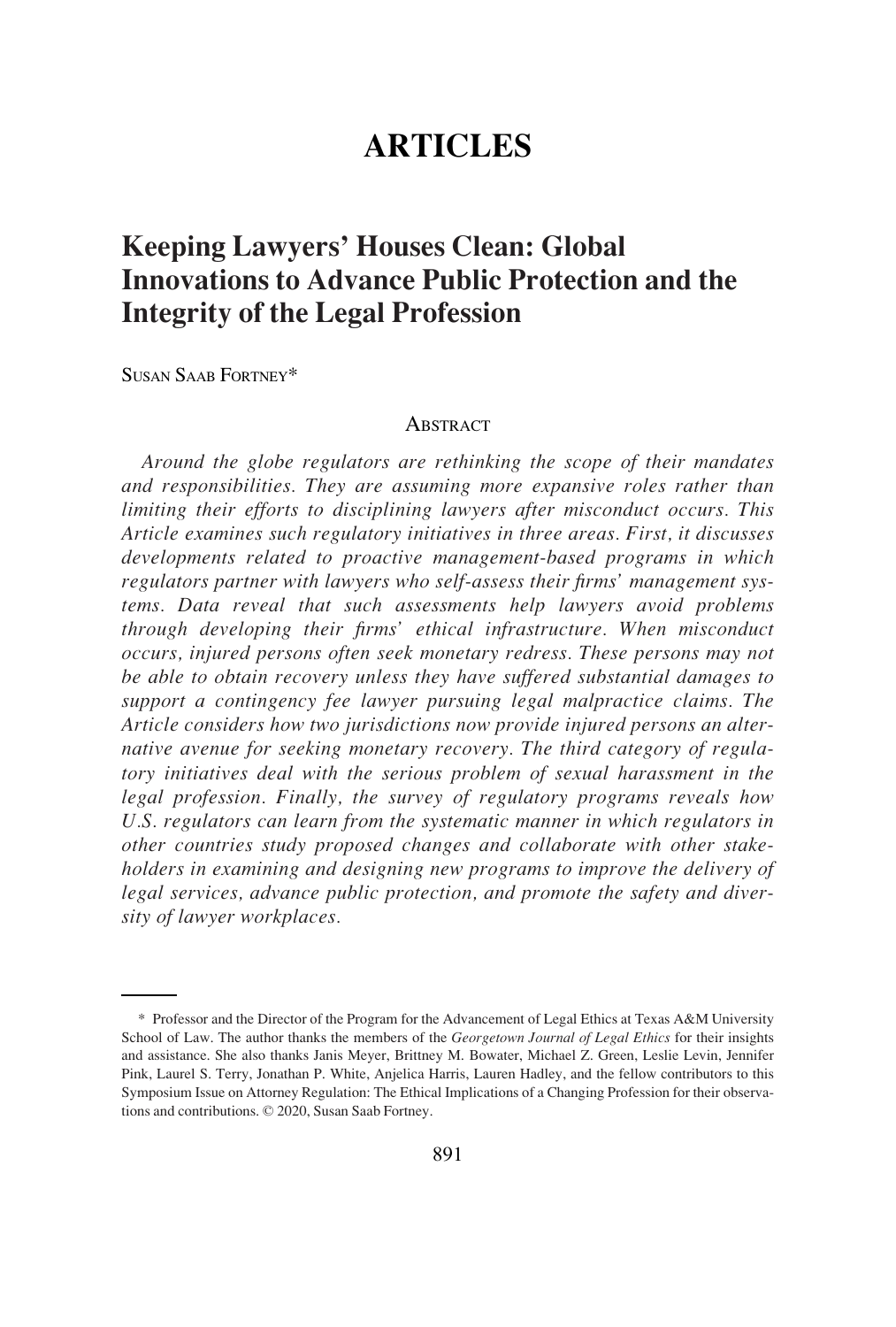### TABLE OF CONTENTS

|  |                                                                                        | 892. |
|--|----------------------------------------------------------------------------------------|------|
|  | IMPLEMENTING PROACTIVE MANAGEMENT-BASED PROGRAMS<br>TO FORTIFY ETHICAL INFRASTRUCTURE. | 895  |
|  | II. ADVANCING PUBLIC PROTECTION FOR INJURED PERSONS                                    | 909  |
|  | III. TACKLING SEXUAL HARASSMENT IN THE LEGAL PROFESSION.                               | 914  |
|  |                                                                                        | 928. |

### **INTRODUCTION**

In Shakespeare's well-known play, Juliet challenged community norms by falling in love with Romeo, a member of a rival family.<sup>1</sup> Dismissing the importance of names and family allegiances, she posited the following: "What's in a name? That which we call a rose, By any other name would smell as sweet."<sup>2</sup> Regrettably, as Juliet soon found out, her name—and Romeo's—impacted how they were perceived and treated. And while the consequences usually are not so deadly, experts in organizational dynamics and communications emphasize the role that the name plays in defining an organization, communicating its mission, and shaping perceptions.

Understanding the importance of messaging, regulatory and advisory bodies periodically revisit their names and make changes when their names do not properly reflect the group's purpose and goals. In 2018, the American Bar Association Standing Committee on Lawyer Discipline ("ABA Standing Committee") made such a move. Recognizing developments on the domestic and international fronts, Committee members recommended a name change.<sup>3</sup> As stated in a Committee report, the ABA Standing Committee's jurisdictional statement incompletely described the "totality of the nature and scope of its work, expertise, and resources."4 Because the work of the ABA Standing Committee extended beyond lawyer and judicial disciplinary enforcement, the ABA Standing Committee

<sup>1.</sup> *See* Ryan O. Begley et al., *From Blood Feuds to Civility: Romeo and Juliet and the Changing Evolutionary Role of Cultural Norms*, 22 ASEBL J. 4 (2015).

<sup>2.</sup> WILLIAM SHAKESPEARE, ROMEO AND JULIET, act 2, scene 2.

<sup>3.</sup> According to the Standing Committee's Report submitted in support of proposed amendments, "[t]he ABA, state supreme courts, and other regulators face a barrage of new and different regulatory challenges due to technology, globalization, and heightened pressure to address the crisis in access to legal services." ABA STANDING COMM. ON PROF'L DISCIPLINE, REPORT SUPPORTING PROPOSED AMENDMENTS TO § 31.7 OF THE ABA'S BYLAWS (2018).

<sup>4.</sup> *Id*.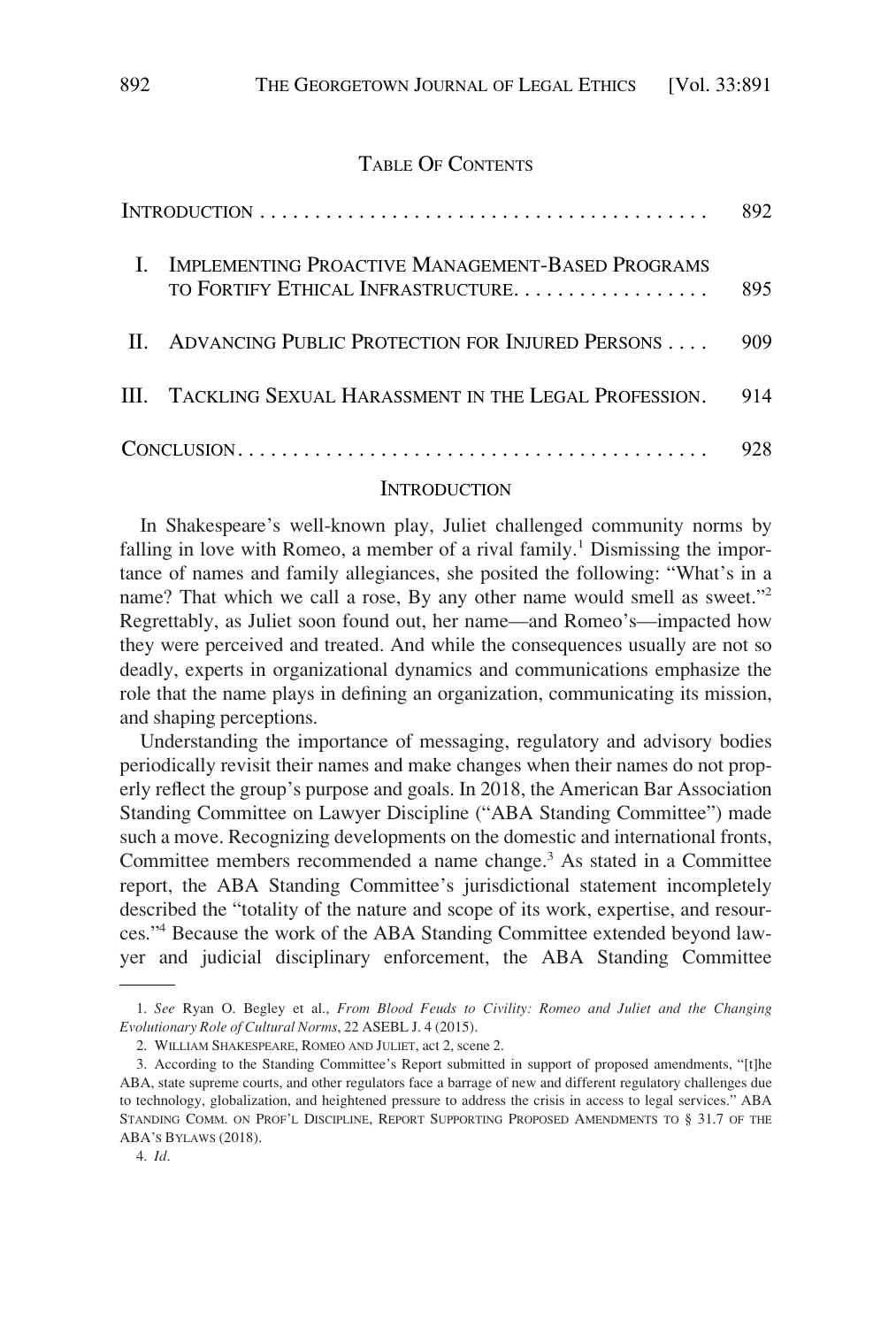proposed that its name be changed to "Standing Committee on Professional Regulation."5 The American Bar Association ("ABA") House of Delegates accepted the proposal, amending the Association's Bylaws to change the Standing Committee's name.<sup>6</sup>

Similarly, names and titles used by legal profession regulators may signify the nature and scope of the regulators' work.7 In Illinois, the Attorney Registration and Discipline Commission ("ARDC") is charged with assisting the Supreme Court of Illinois in the regulation of the legal profession. The ARDC's mission is "to promote and protect the integrity of the legal profession, at the direction of the Supreme Court, through attorney registration, education, investigation, prosecution and remedial action."8 Some state supreme courts may delegate the responsibility of overseeing admission to law practice to a body, such as the Board of Law Examiners, and assign attorney discipline to a separate body that often uses the title "Disciplinary Counsel."9 Other states use more inclusive titles, such as "Office of Lawyer Regulation," to communicate that the office's charge and responsibilities extend beyond lawyer discipline.<sup>10</sup> Such titles better capture the wide range of activities handled by the regulator.

These more inclusive titles reflect regulators' increasingly expansive views of their roles.11 Although they continue to discharge the important function of disciplining lawyers who engage in professional misconduct, these regulators also understand that they can better protect the public through more proactive

ATTORNEY REGISTRATION & DISCIPLINARY COMMISSION OF THE SUPREME COURT OF ILLINOIS, [https://](https://www.iardc.org/) 8. [www.iardc.org/](https://www.iardc.org/) [\[https://perma.cc/EM54-M6PS](https://perma.cc/EM54-M6PS)] (last visited May 18, 2020).

9. For example, the Supreme Court of Hawaii formed the Office of Disciplinary Counsel to investigate complaints against Hawaii lawyers. *Office of Disciplinary Counsel*, HAW. STATE JUDICIARY, [https://www.courts.](https://www.courts.state.hi.us/legal_references/attorneys/hlffcp/office_of_disciplinary_counsel) [state.hi.us/legal\\_references/attorneys/hlffcp/office\\_of\\_disciplinary\\_counsel](https://www.courts.state.hi.us/legal_references/attorneys/hlffcp/office_of_disciplinary_counsel) [\[https://perma.cc/KE3R-MHH9](https://perma.cc/KE3R-MHH9)] (last visited May 18, 2020).

*See, e.g*., *Ethics and Discipline*, STATE BAR OF NEVADA, [https://www.nvbar.org/member-services-](https://www.nvbar.org/member-services-3895/ethics-discipline/)10. [3895/ethics-discipline/](https://www.nvbar.org/member-services-3895/ethics-discipline/) [\[https://perma.cc/3W85-M5RH](https://perma.cc/3W85-M5RH)] (last visited May 18, 2020) (noting that the Nevada Office of Bar Counsel disciplines lawyers and "protects the public by educating and assisting lawyers to practice ethically and competently").

11. In analyzing approaches to lawyer regulation in the U.S., Professor Laurel S. Terry uses the following three-stage analytical approach. The first stage involves admissions and entry into the profession. The middle stage includes the regulation of lawyers' day-to-day activities. The end stage of lawyer regulation encompasses discipline and exclusion from the profession. Terry, *supra* note 7, at 754–55.

<sup>5.</sup> *Id*.

<sup>6.</sup> On August 6, 2018, the ABA House of Delegates adopted Resolution 11-9 to change the committee name to "Standing Committee on Professional Regulation." *ABA Standing Committee on Professional Regulation*, ABA, [https://www.americanbar.org/groups/professional\\_responsibility/committees\\_commissions/discipline](https://www.americanbar.org/groups/professional_responsibility/committees_commissions/disciplinecommittee/) [committee/](https://www.americanbar.org/groups/professional_responsibility/committees_commissions/disciplinecommittee/) [\[https://perma.cc/JKH9-6AWQ](https://perma.cc/JKH9-6AWQ)] (last visited May 18, 2020).

<sup>7.</sup> In the United States, the judiciary, as the branch of government that is primarily responsible for regulating lawyers, delegates regulatory functions to entities that may be under the direct control of the jurisdiction's highest court or the state's bar association. Laurel S. Terry, *The Power of Lawyer Regulators to Increase Client and Public Protection Through Adoption of a Proactive Regulation System*, 20 LEWIS & CLARK L. REV. 717, 720– 21 (2016). For information on each state's name and connection to the state bar association, see *id*. at app. 5.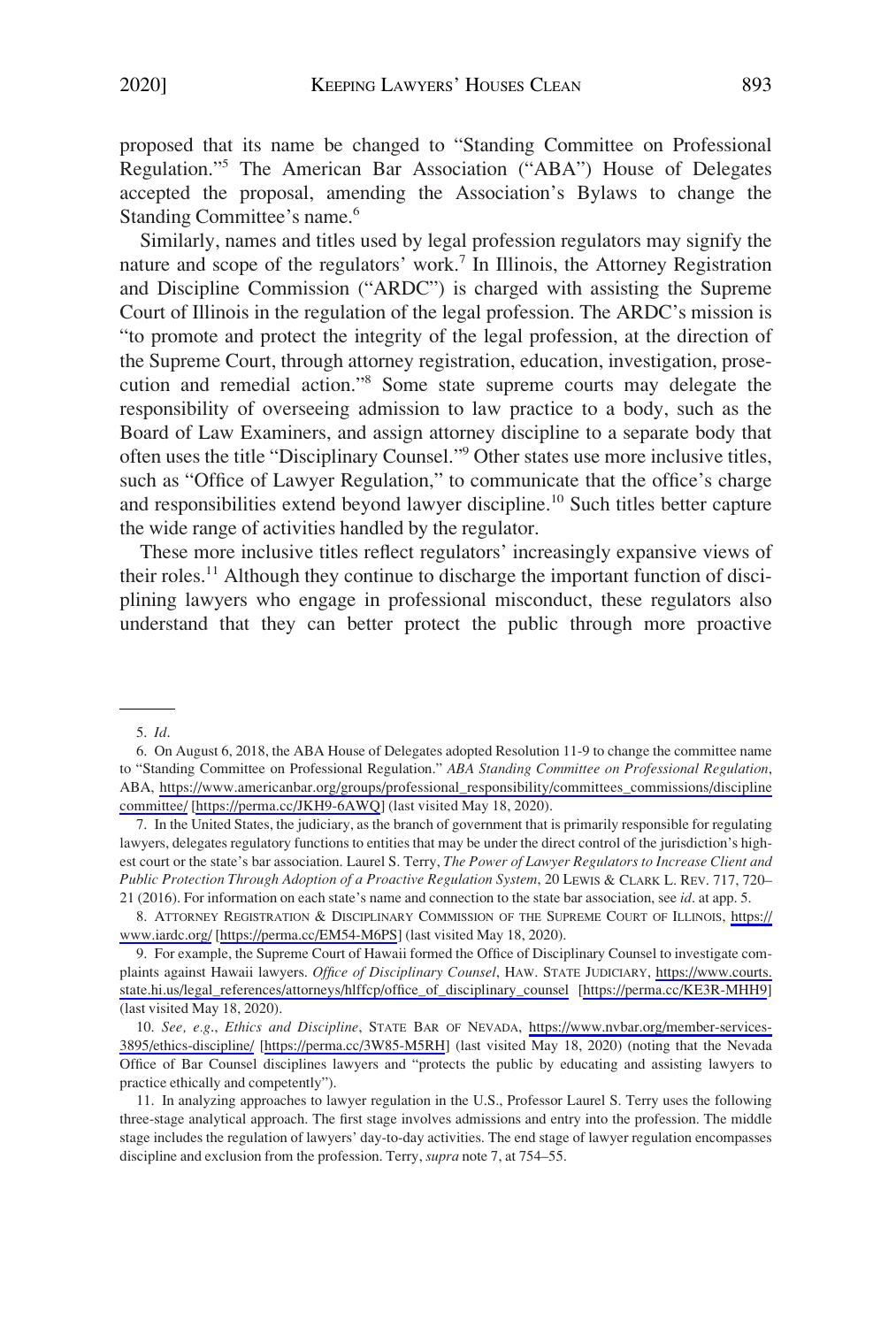measures.<sup>12</sup> Rather than reacting to misconduct, many have taken steps to help lawyers avoid problematic behavior. These measures include establishing ethics hotlines, law practice management programs, and lawyer assistance offices.<sup>13</sup> Although such endeavors are worthwhile, they are criticized because participation in such programs is voluntary, the various programs are not coordinated, and practice reviews are not comprehensive and systematic.14

If misconduct occurs, U.S. jurisdictions provide limited relief to injured persons. To obtain monetary relief, injured parties generally must pursue legal malpractice actions.15

Another concern is that existing regulatory approaches in the U.S. do little to address the dynamics of group practice and improper conduct within organizations. Regulatory efforts to address problems related to organizational practice have largely been limited to disciplinary actions related to lawyers' supervisory responsibilities under the Model Rules of Professional Conduct 5.1 and 5.3.16 In states that have adopted rules based on ABA Model Rule 8.4(g), regulators now are empowered to pursue complaints related to discriminatory conduct in lawyers' practice settings. $17$  In the case of alleged violations of state versions of Model Rules 5.1, 5.3, and 8.4(g), regulators are reactionary, pursuing disciplinary matters after the misconduct has occurred.<sup>18</sup> What is missing are more targeted efforts to prevent and address discriminatory conduct, such as sexual harassment, that threatens the safety and security of clients, co-workers, and others with whom the alleged wrongdoer interacts.

16. *Model Rules of Professional Conduct* 5.1 and 5.3 describe circumstances under which a lawyer serving in a supervisory or managerial capacity may be disciplined in connection with the conduct of another lawyer or nonlawyer assistant. MODEL RULES OF PROF'L CONDUCT R. 5.1, 5.3 (2018) [hereinafter MODEL RULES]. In 1991, Professor Theodore Schneyer examined the limitations of relying on Model Rule 5.1. Theodore Schneyer, *Professional Discipline for Law Firms?*, 77 CORNELL L. REV. 1, 17–20 (1991). In advocating for the imposition of "firm discipline" as opposed to individual discipline, he referred to Model Rule 5.1 as a "disciplinary dead letter." *Id.* at 19. Close to thirty years later he recognized the limitations of using law firm discipline to enforce the provisions of Model Rule 5.1, advocating instead for use of proactive regulatory measures to encourage firms to develop their "ethical infrastructure." Theodore Schneyer, *On Further Reflection: How "Professional Self-Regulation" Should Promote Compliance with Broad Ethical Duties of Law Firm Management*, 53 ARIZ. L. REV. 577, 584 (2011) [hereinafter *Professional Self-Regulation*].

17. For a discussion of how Model Rule of Professional Conduct 8.4(g) attempts to address discrimination in the legal profession and state versions of Model Rule 8.4(g), see Veronica Root Martinez, *Combating Silence in the Profession*, 105 VA. L. REV. 805, 814–33 (2019).

18. *See* Gregory C. Sisk, *Sources of Legal Ethics & the Law of Lawyering* § 4-1.5(a), at 132, *in* LEGAL ETHICS, PROFESSIONAL RESPONSIBILITY, AND THE LEGAL PROFESSION (West Academic Press 2018).

<sup>12.</sup> *See, e.g*., Jonathan P. White, *Self-Assessment Program Aims to Enhance Lawyer Competency and Client Satisfaction*, 46 COLO. LAW. 10, 12 (Oct. 2017).

<sup>13.</sup> *See* Terry, *supra* note 7, at 756–57.

<sup>14.</sup> Professor Terry notes that U.S. regulators have taken the proactive steps on a "rather ad hoc" basis, rather than "developing a comprehensive and systematic approach." *Id*. at 760.

<sup>15.</sup> For a discussion of the challenges that plaintiffs encounter in pursuing legal malpractice actions, see Susan Saab Fortney, *A Tort in Search of a Remedy: Prying Open the Courthouse Doors for Legal Malpractice Victims*, 85 FORDHAM L. REV. 2033 (2017) [hereinafter *Tort in Search of a Remedy*].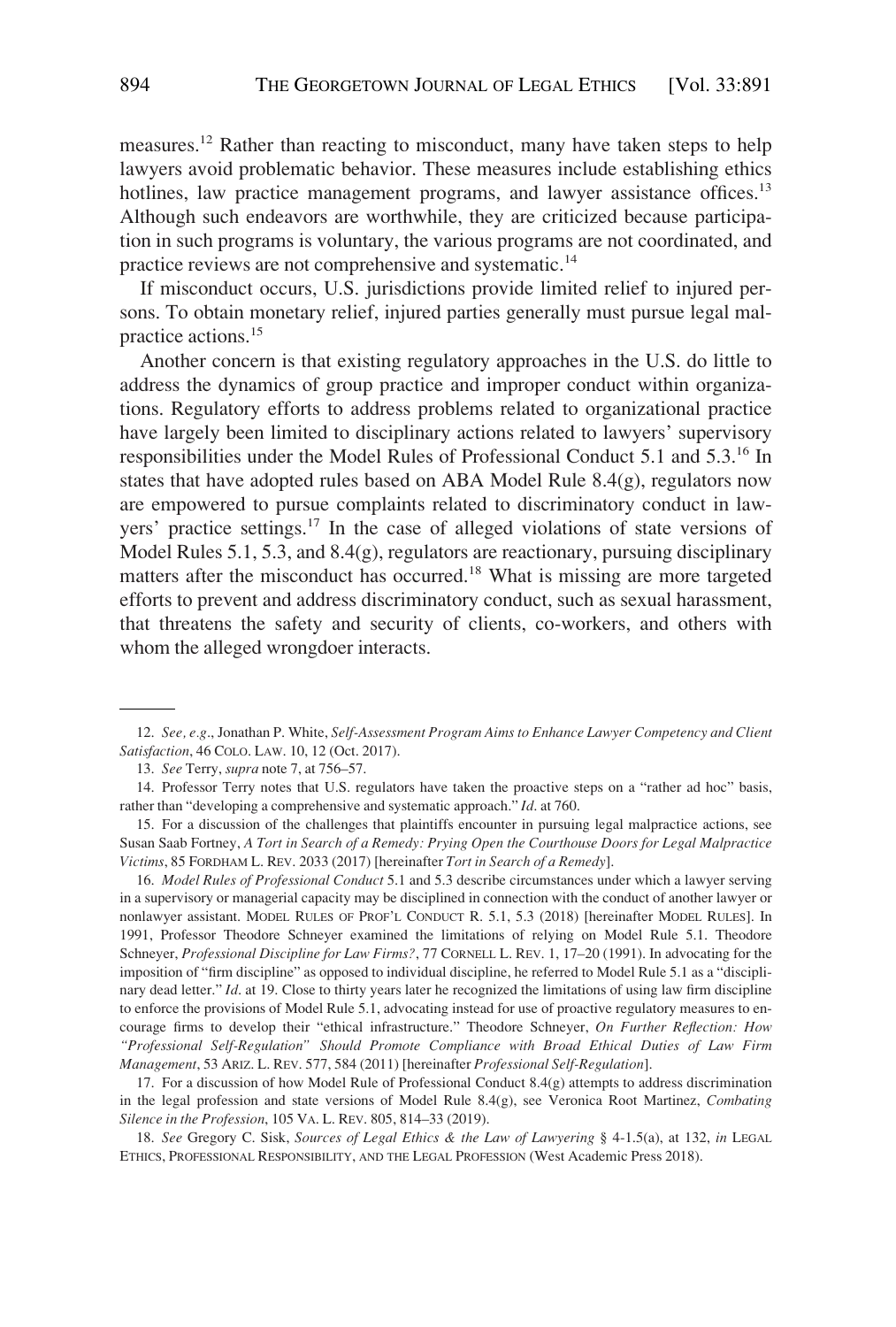<span id="page-4-0"></span>Regulators in other counties have taken a variety of steps to address these problems. In sharp contrast to the focus of the reactive discipline systems commonly relied on in most U.S. jurisdictions, regulators in other countries are more directly addressing problematic behavior and offering alternative avenues for aggrieved persons.

This Article examines other countries' regulatory approaches that should spur changes in the U.S. The experience in other jurisdictions reveals the value of regulators using a systematic and collaborative approach to explore and implement regulatory initiatives. The discussion focuses on programs and possibilities in three areas.

Part I discusses legislative and regulatory actions requiring lawyers to proactively self-examine their management practices. Such self-assessments are intended to help lawyers avoid problems. When lawyer misconduct injures clients and thirdparties, disciplinary systems provide little or no relief to aggrieved persons. Part II discusses British and Australian approaches to giving injured persons an avenue for obtaining monetary relief. Part III considers how regulators in other countries are taking steps to prevent and address sexual harassment and other discriminatory conduct in lawyers' workplaces. Each Part suggests actions that U.S. regulators may take. Drawing on the experiences of global regulators, the Conclusion proposes approaches that the judiciary, organized bar, and other regulators can take to advance public protection and promote the integrity of the legal profession.

# I. IMPLEMENTING PROACTIVE MANAGEMENT-BASED PROGRAMS TO FORTIFY ETHICAL INFRASTRUCTURE

In this Part, I first review the genesis of a law firm self-assessment process in Australia that became known as "proactive management-based regulation of firms."19 After considering data evaluating the impact of the approach, I discuss Canadian efforts to examine the efficacy of proactive management programs. This discussion segues into an examination of approaches used in Colorado and Illinois. It concludes with the recommendations on approaches that U.S. regulators should take to explore and implement proactive programs.

In 2007, the Australian-based law firm of Slater & Gordon challenged traditional notions of lawyer independence and professionalism by becoming the first publicly-traded law firm in the world.<sup>20</sup> This public listing and sale of shares in the law firm followed new laws in the Australian state of New South Wales that liberalized the business structures available to firms.<sup>21</sup> These changes enabled

<sup>19.</sup> *See infra* note 50 and accompanying text.

<sup>20.</sup> As noted by the Australian Legal Services Commissioner who worked with Slater & Gordon prior to listing to address concerns and objections, many considered the public listing as the "end of legal ethics in Australia." Steve Mark, *Views from An Australian Regulation*, 2009 PROF. LAW. 45, 54 (2009).

<sup>21.</sup> For background information on the legislative developments, see Steven Mark & Tahlia Gordon, *Innovation in Regulation—Responding to a Changing Legal Services Market*, 22 GEO. J. LEGAL ETHICS 501, 505–07 (2009).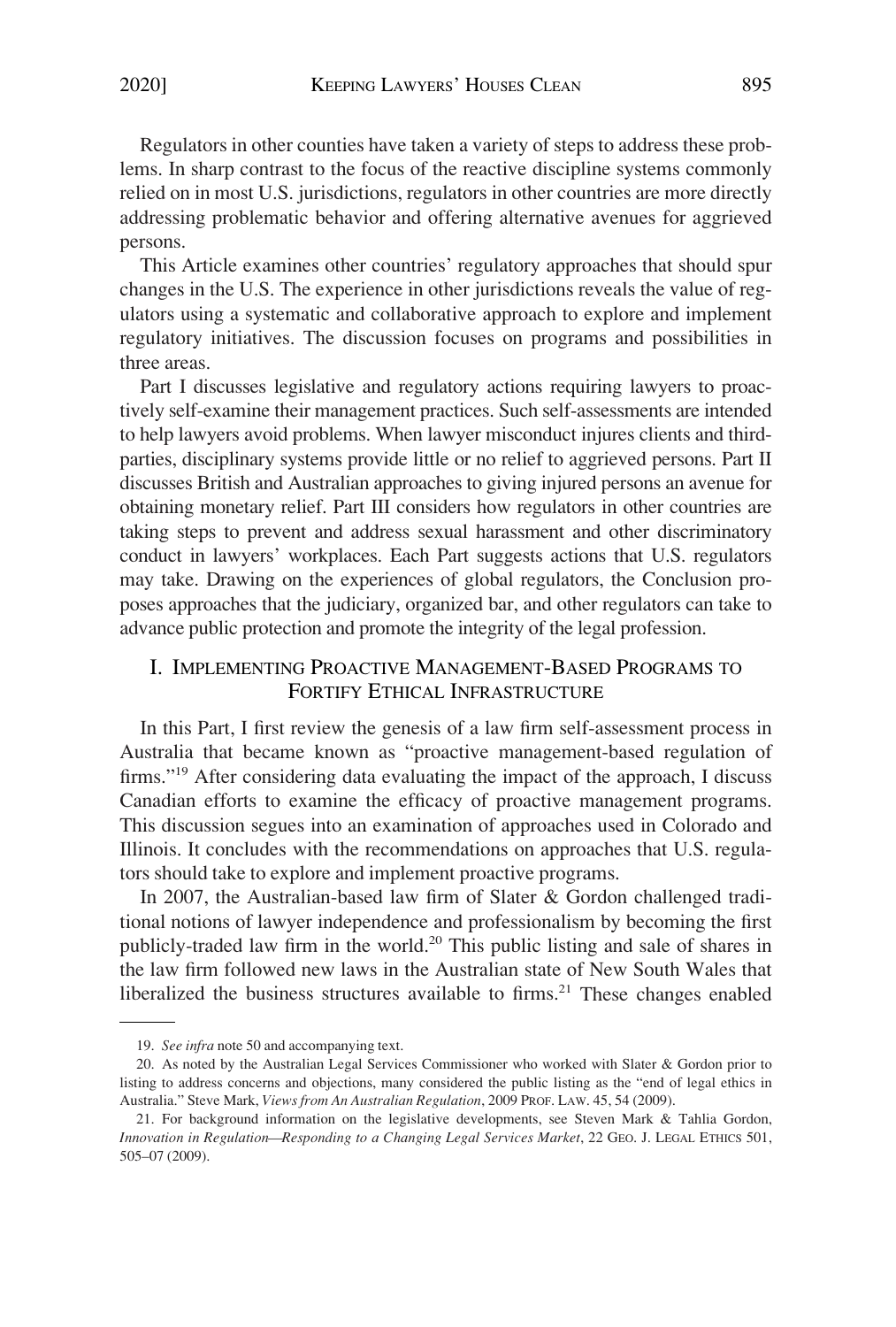firms to incorporate their practices and to allow nonlawyer ownership in incorporated legal practices ("ILPs") without restriction on the percentage of ownership.<sup>22</sup>

To address concerns related to the independence and ethics of legal practitioners in incorporated firms with nonlawyer owners, the Legal Profession Act included requirements related to management responsibilities and ethics.<sup>23</sup> One provision required that the ILP appoint at least one legal practitioner director to be responsible for managing the legal services provided by the incorporated firm.<sup>24</sup>

The Act also required that a legal practitioner director for the ILP ensure the implementation and maintenance of "appropriate management systems" ("AMS") to enable the delivery of services in accordance with a provider's legal obligations.25 Although the legislative directive to establish AMS was clear, the Act did not define AMS.26

To develop guidelines, as well as an approach for evaluating whether the ILP met statutory requirements, the Office of Legal Services Commissioner for the Australian state of New South Wales ("OLSC") collaborated with representatives from law firms, the Law Society, the College of Law, the state's professional indemnity insurer, and other stakeholders.<sup>27</sup> The stakeholders first articulated ten areas that should be addressed in a firm's management system.<sup>28</sup> According to the

25. "The failure to implement and maintain an appropriate management system may constitute professional misconduct." Mark & Gordon, *supra* note 21, at 506.

26. *See id*. at 507 (noting that the regulator worked with the Law Society and others to "define the key criteria to ascertain whether an ILP had 'appropriate management systems' in place").

1. Negligence (providing competent work practices)

- 3. Delay (providing for timely review, delivery and, follow-up of legal services)
- 4. Liens/file transfers (providing for timely resolution of document/file transfers)
- 5. Cost disclosure/billing practices/termination of retainer (providing for shared understanding and appropriate documentation on commencement and termination of retainer along with appropriate billing practices during the retainer)
- 6. Conflicts of interests (providing for timely identification and resolution of "conflict of interests," including when acting for both parties or acting against previous clients as well as potential conflicts which may arise in relationships with debt collectors and mercantile agencies, or conducting another business, referral fees, and commissions, etc.)

<sup>22.</sup> *Id*. at 506.

<sup>23.</sup> Tahlia Gordon et al., *Regulating Law Firm Ethics Management: An Empirical Assessment of the Regulation of Incorporated Legal Practices in NSW*, J. L. & SOC'Y (Dec. 23, 2009), [https://papers.ssrn.com/](https://papers.ssrn.com/sol3/papers.cfm?abstract_id=1527315) [sol3/papers.cfm?abstract\\_id=1527315](https://papers.ssrn.com/sol3/papers.cfm?abstract_id=1527315) [\[https://perma.cc/BL2P-PA3Q](https://perma.cc/BL2P-PA3Q)] [hereinafter *Regulating Law Firm Ethics Management*] (noting that the new legislative provisions were intended to "improve the management and culture of each firm as a whole and prevent ethical risks associated with multidisciplinary practice and the commercial pressure of external investment in law practice.").

<sup>24.</sup> Mark & Gordon, *supra* note 21, at 505–06 (noting that the rationale for the requirement stemmed from liberalization of ownership restrictions). The law also imposed reporting obligations, including the requirement that legal practitioner directors report to the Law Society any conduct of another director that is "likely to result in a contravention of that person's professional obligations or other obligations" imposed by the law. Mark, *supra* note 20, at 48. The law also required the legal practitioner director to respond to professional misconduct or unsatisfactory conduct of a solicitor employed by the practice with remedial action.

<sup>27.</sup> *Id*.

<sup>28.</sup> The ten areas that became known as objectives are outlined as follows:

<sup>2.</sup> Communication (providing for effective, timely, and courteous communication)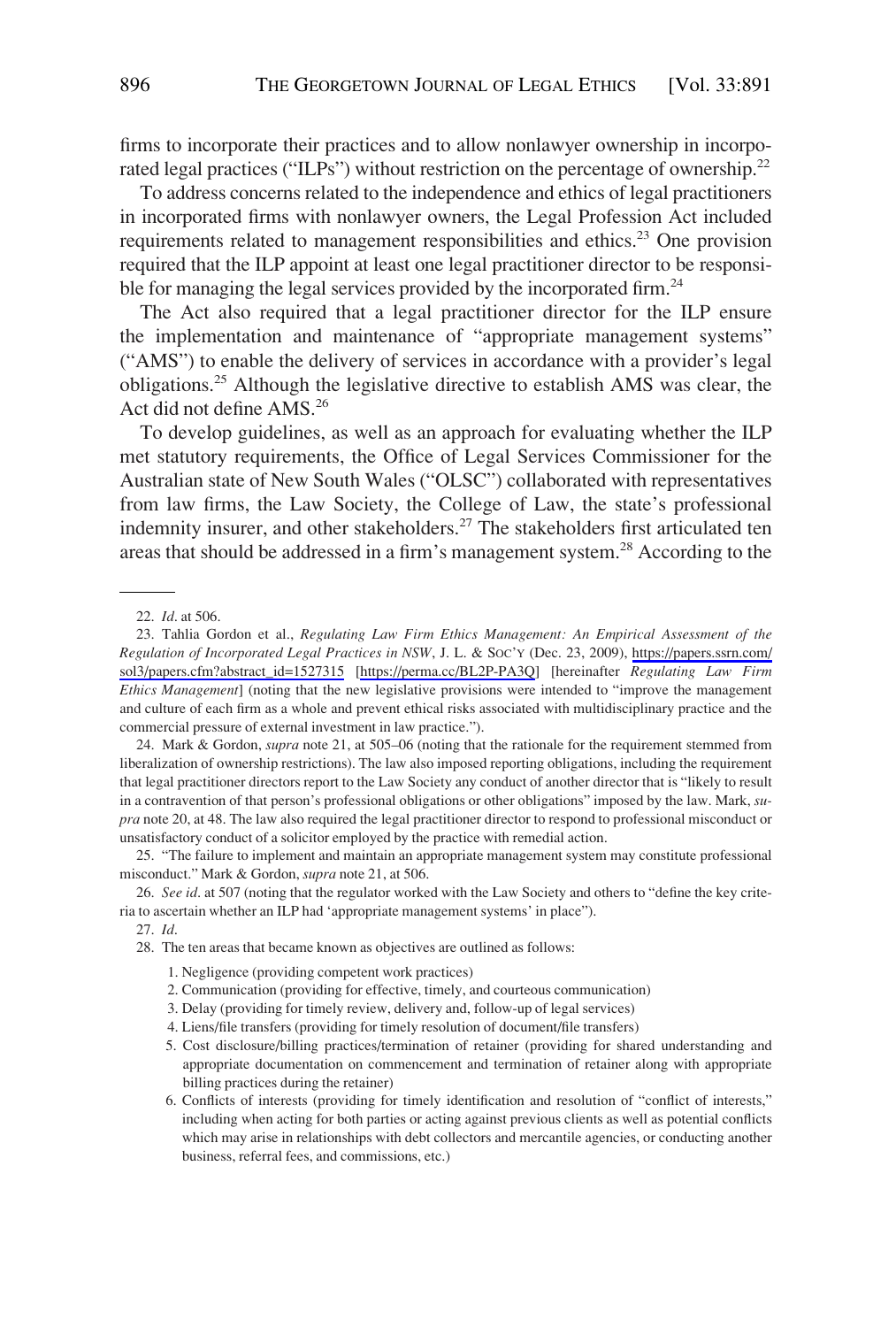OLSC, these areas (colloquially known as the "ten commandments") were "essentially a systemization of ethical conduct" and "refer to certain behaviors which, if followed, will result in greater consumer protection and satisfaction and, where necessary, effect cultural change."29

The OLSC continued to work with the stakeholders to develop a process in which the ILP completed a self-assessment form to evaluate firm policies, practices, and management systems.<sup>30</sup> For each objective, the assessment form included key concepts for ILPs to consider, as well as examples of ways to achieve the objective.<sup>31</sup>

Because the form gave directors for ILPs the opportunity to learn from completing the form, the self-assessment process became known as "education toward compliance."<sup>32</sup> The educational process for lawyer-directors continued after directors submitted completed self-assessment forms to the OLSC.<sup>33</sup> The OLSC staff would work with the director to help the firm achieve compliance if the completed form indicated that a firm was not compliant with an objective.<sup>34</sup>

The OLSC cooperated in three research studies to obtain data on the impact of the self-assessment process and to determine whether the "education toward compliance" approach affected the number of complaints against members of ILPs.<sup>35</sup> The first study, conducted by the Centre for Applied Philosophy and Public

- 9. Supervision of practice and staff (providing for compliance with statutory obligations covering license and certificate conditions, employment of persons, and providing for proper quality assurance of work outputs and performance of legal, paralegal, and non-legal staff involved in the delivery of legal services)
- 10. Trust account regulations (providing for compliance with Part 3.1, Division 2 of the Legal Profession Act and proper accounting procedures).

THE OFFICE OF THE LEGAL SERVICES COMMISSIONER, ANNUAL REPORT 2006–2007, at 16, [http://www.olsc.](http://www.olsc.nsw.gov.au/Documents/olsc_ar_0607.pdf) [nsw.gov.au/Documents/olsc\\_ar\\_0607.pdf.](http://www.olsc.nsw.gov.au/Documents/olsc_ar_0607.pdf) [\[https://perma.cc/7MZC-VTKY\]](https://perma.cc/7MZC-VTKY).

29. *Id*. The ten areas or objectives of sound practice were largely based on concerns that commonly trigger complaints against practitioners. Susan Saab Fortney, *Promoting Public Protection Through an "Attorney Integrity" System: Lessons from the Australian Experience with Proactive Regulation of Lawyers*, 23 PROF. LAW 1, 2 (2015) [hereinafter *Promoting Public Protection*].

30. Susan Saab Fortney & Tahlia Gordon, *Adopting Law Firm Management Systems to Survive and Thrive: A Study of the Australian Approach to Management-Based Regulation*, 10 U. ST. THOMAS L.J. 152, 163–64 (2012).

32. *Id*. at 164.

33. *Id*. (describing how a staff member provided written guidance to help lawyers achieve compliance).

34. *Id*. at 164–65.

35. Gordon et al., *Regulating Law Firm Ethics Management, supra* note 23, at 15. "[T]he number of complaints made to the independent regulator is the best available measure of the impact of the [OLSC] approach on law firm management and ethical behaviour." *Id*.

<sup>7.</sup> Records management (minimizing the likelihood of loss or destruction of correspondence and documents through appropriate document retention, filing, archiving, etc., and providing for compliance with requirements regarding registers of files, safe custody, and financial interests)

<sup>8.</sup> Undertakings (providing for undertakings to be given, monitoring of compliance and timely compliance with notices, orders, rulings, directions, or other requirements of regulatory authorities such as the OLSC, courts, and costs assessors)

<sup>31.</sup> *See id*. at 163.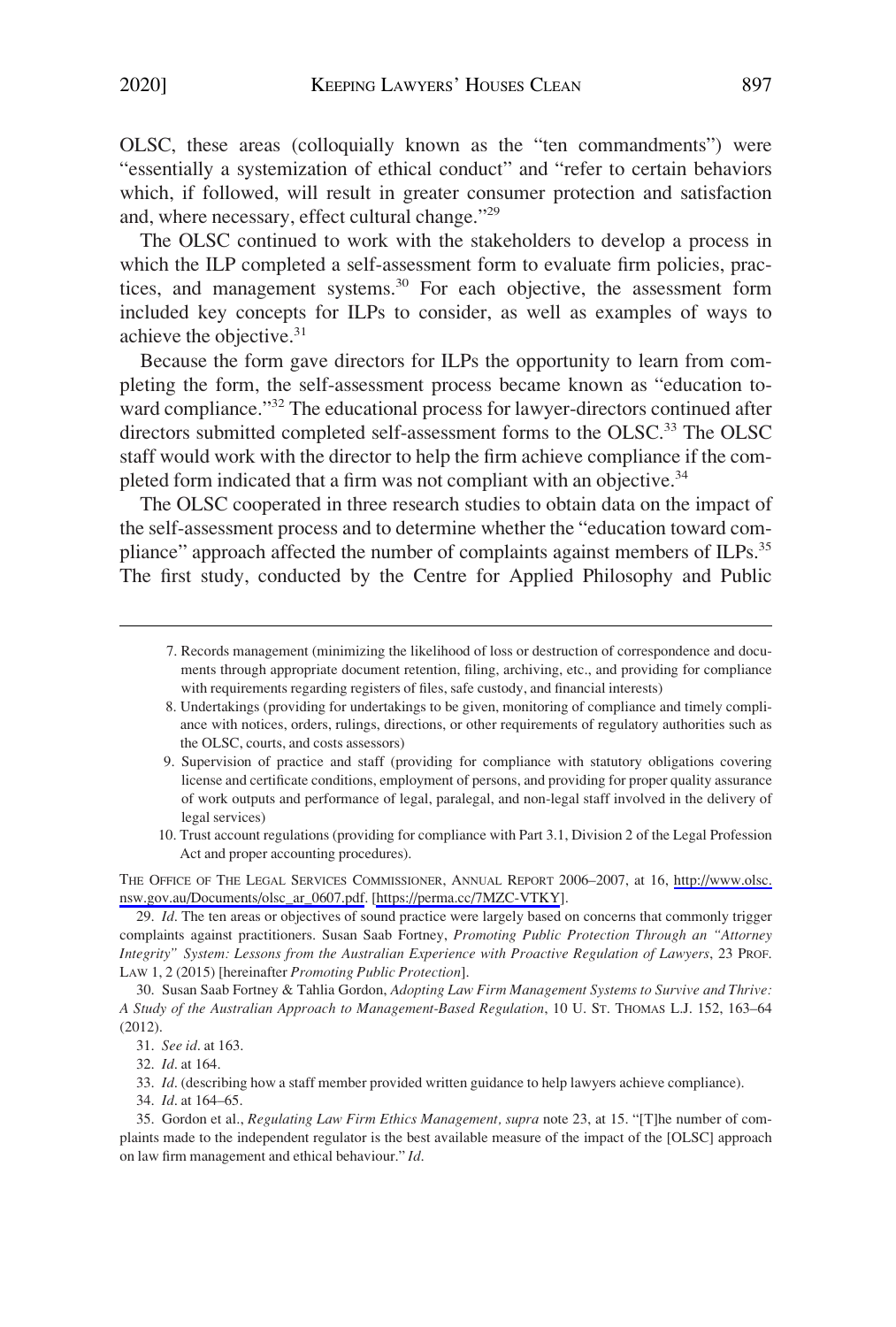Ethics in 2004, relied on complaints data, as well as the self-assessment forms and other records relating to  $200$  ILPs.<sup>36</sup> The researchers reported a positive correlation between firms that reported high levels of compliance with the objectives and relatively low levels of complaints.37

Subsequently, Dr. Christine Parker conducted a second study focusing on the number of complaints relating to ILPs.<sup>38</sup> Dr. Parker analyzed complaints data on 620 ILPs to test whether the regulation of ILPs improves the "ethical management" of a firm.<sup>39</sup> The study results indicated that the self-assessment process made a substantial difference to the "ethics management" in firms as indicated by a dramatic lowering in the complaints rates after self-assessment.<sup>40</sup> Specifically, the findings revealed that the complaints rates for ILPs went down by two-thirds after completion of the initial self-assessment.<sup>41</sup> A second finding was that the complaints rates for ILPs that completed the self-assessment process was one-third of the number of complaints filed against non-incorporated firms that had not completed the process.<sup>42</sup> The researchers recognized the limitations in a study based on complaints that largely reflect consumer protection issues.<sup>43</sup> They suggested further investigation using other research methods such as in-depth interviews with lawyers and other stakeholders.<sup>44</sup>

I was interested in studying the Australian approach to management-based regulation and investigating how the "education toward compliance" approach impacted lawyer conduct and why complaints rates for ILPs fell. In 2008, I conducted a mixed-method study.<sup>45</sup> The study revealed that the self-assessment process effectively provided firm directors the "nudge" to examine and revise existing firm processes and the resources to implement and improve management systems.<sup>46</sup> A significant percentage of directors reported that they learned from the process and changed their attitudes about self-assessment after completing the forms.<sup>47</sup> Most importantly, the survey results suggested that proactive

43. *Id*. at 37.

44. *Id*.

45. The study obtained data from ILPs through a survey and interviews of the designated director with the ILP. All legal practitioner directors of ILPs with two or more solicitors were invited to complete the online questionnaire. Of the 356 directors who received invitations, 141 completed the entire questionnaire for a response rate of 39.6%. Fortney & Gordon, *supra* note 30, at 169.

46. *Id*. at 182.

47. *Id*. at 175 (reporting that 62% of the respondents indicated that they agreed or strongly agreed that the self-assessment process was "a learning exercise that enabled their firms to improve client service"). Only 15% disagreed or strongly disagreed with the statement. *Id*.

<sup>36.</sup> Fortney & Gordon*, supra* note 30, at 165 (citing the study report).

<sup>37.</sup> *Id*. at 165–66.

<sup>38.</sup> For a detailed discussion of the study methodology and results, see Gordon et al., *Regulating Law Firm Ethics Management*, *supra* note 23, at 15–37.

<sup>39.</sup> *Id*. at 3–4.

<sup>40.</sup> *Id*. at 31. 41. *Id*. at 23.

<sup>42.</sup> *Id*. at 25–26. On a third question related to the firm's ratings on self-assessment forms, the researchers found "little evidence that the actual rating the firms gave themselves for their implementation of [AMS] makes a difference to complaints." *Id*. at 31.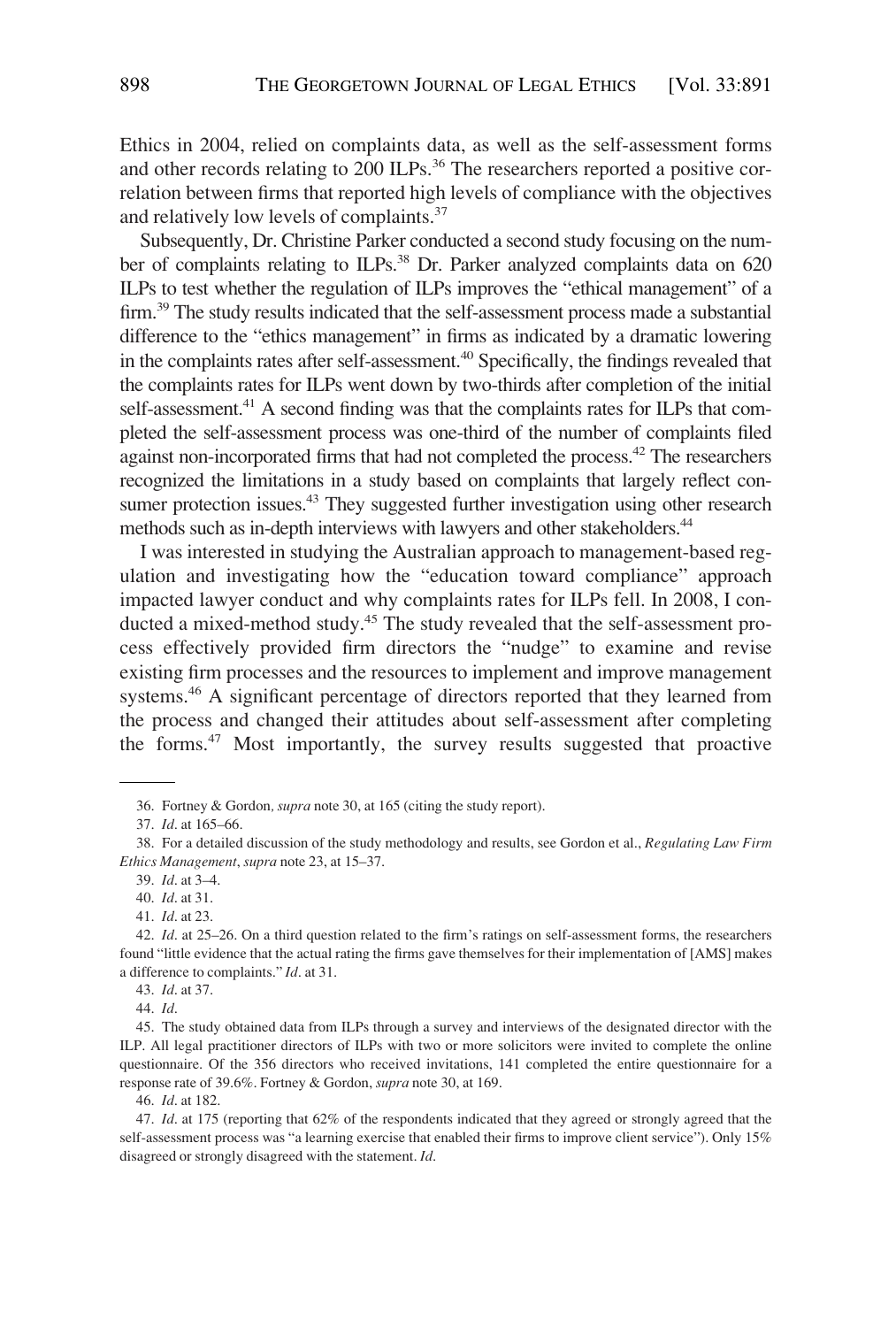approaches can help transform a lawyer disciplinary system from a reactive one to a proactive program in which the regulator partners with practitioners to help them improve the delivery of legal services.<sup>48</sup>

The Australian experience captured the attention of regulators and academics around the world.<sup>49</sup> Notably, Professor Theodore Schneyer (who first applied the term "ethical infrastructure" in legal ethics scholarship) used the title "proactive management-based regulation" ("PMBR") to describe a regulatory approach focused on encouraging firms to maintain ethical infrastructures.50 Rather than relying largely on reactive disciplinary processes that address misconduct after it occurs, Professor Schneyer proposed that state supreme courts adopt a "meaningful program of 'proactive, management-based regulation' (PMBR)."51 According to Schneyer, PMBR has two essential features: (1) designation of a firm lawyer responsible for managing the firm's ethical infrastructure, and (2) proactive collaboration between firms and regulators.<sup>52</sup> State supreme courts could adopt versions of PMBR that vary considerably, depending on local needs, resources, and regulatory traditions.53 Because PMBR enables firms to regulate conduct within their own walls, PMBR is fully consistent with attorney self-regulation.<sup>54</sup>

New South Wales Legal Services Commissioner Steve Mark has acted as the chief regulatory proponent of management-based regulation. Around the world, he presented at numerous conferences and programs for academics and regulators, including the 1<sup>st</sup> Proactive Risk-Based Regulation Workshop.<sup>55</sup> More than forty people attended the workshop, including regulators and jurists from ten

54. *Id*. at 588–89.

<sup>48.</sup> *Promoting Public Protection*, *supra* note 29, at 7.

Within Australia, the self-assessment regime for regulation of ILPs spread to other states. For example, 49. the Legal Services Commission in Queensland adopted the self-assessment process pioneered in New South Wales and developed an entire suite of self-assessment forms to be used by firms. *See Ethics Checks for Law Firms*, LSC QUEENSLAND, <https://www.lsc.qld.gov.au/ethics-checks>[\[https://perma.cc/YQR3-367D](https://perma.cc/YQR3-367D)] (last visited May 18, 2020) (including links for self-assessment forms). With the adoption of Uniform Legal Profession Law by states in Australia and changes in regulatory approaches, Australian Legal Services Commissioners discontinued the process of requiring that all ILPs complete a self-assessment process, moving instead to relying more on compliance audits. For a discussion of this shift in approach in the state of Queensland, see ROBERT BRITTAN, AUSTRALIA LEGAL SERVICES COMMISSION, REGULATING THE LEGAL PROFESSION IN QUEENSLAND (Oct. 2017).

<sup>50.</sup> *Professional Self-Regulation*, *supra* note 16, at 584.

<sup>51.</sup> *Id*.

<sup>52.</sup> *Id*. at 584–86.

<sup>53.</sup> *Id*. at 584.

<sup>55.</sup> The "1st Proactive Risk Based Regulation Workshop," held on May 30, 2015, was co-sponsored by the ABA Center for Professional Responsibility, the Colorado Supreme Court Office of Attorney Regulation Counsel, and the Maurice C. Deane School of Law at Hofstra University. Meeting Minutes, *1st Regulators' Workshop on Proactive, Risk-Based Regulation* (May 30, 2015), [https://www.coloradosupremecourt.com/](https://www.coloradosupremecourt.com/PDF/PMBR/Regulators%20Conference%20Notes%20MINUTES.pdf) [PDF/PMBR/Regulators%20Conference%20Notes%20MINUTES.pdf](https://www.coloradosupremecourt.com/PDF/PMBR/Regulators%20Conference%20Notes%20MINUTES.pdf) [\[https://perma.cc/W2KY-HYLD](https://perma.cc/W2KY-HYLD)]. As a member of the workshop organizing committee, I saw the workshop as an opportunity for interested regulators and jurists to learn about PMBR and courses of action for exploring PMBR in their own jurisdictions.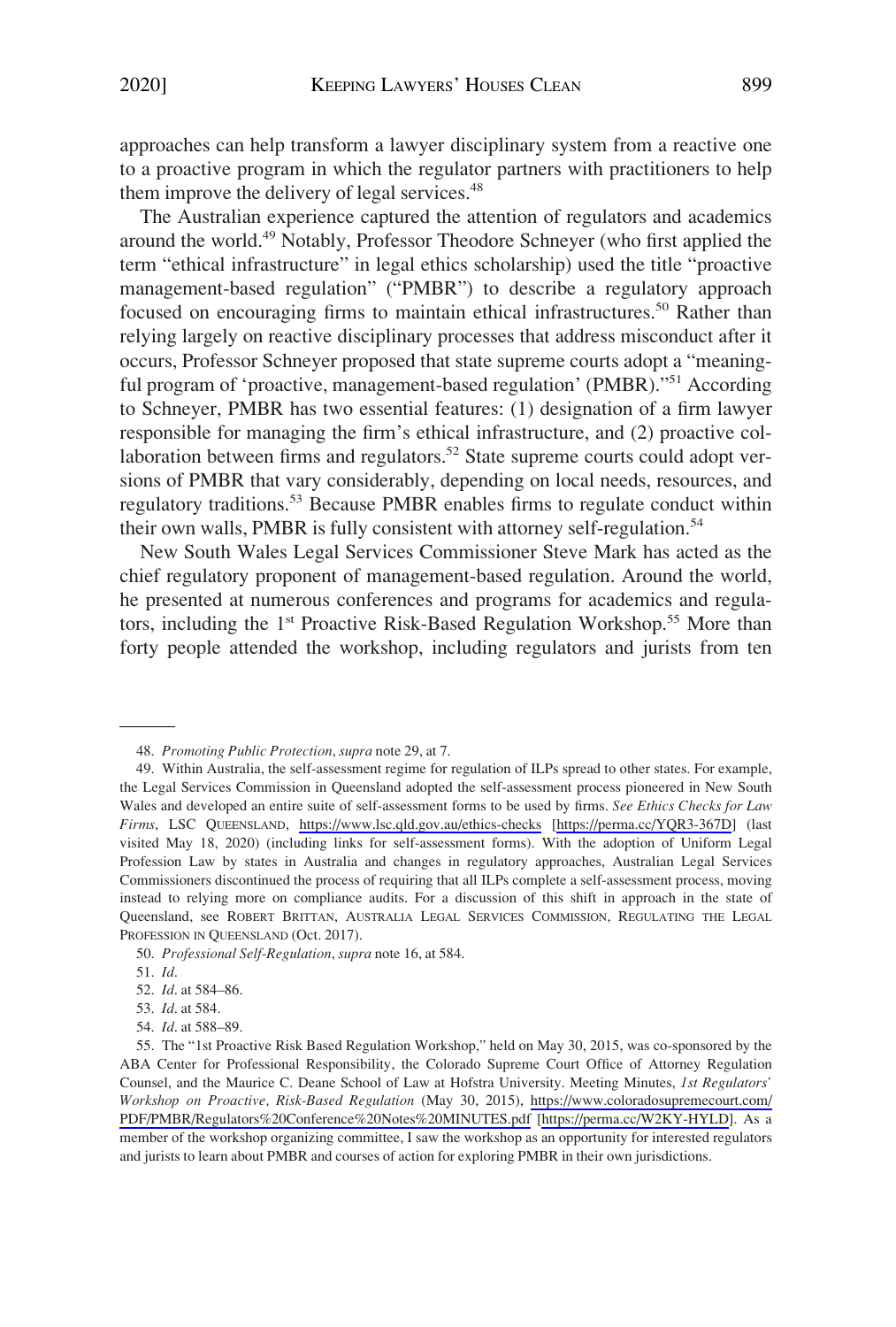U.S. states and four Canadian provinces.<sup>56</sup> Since then, many jurisdictions began to study the possibility of implementing proactive, management-based programs.<sup>57</sup> Although jurisdictional approaches may be somewhat different, each program involves the regulator partnering with firm managers to enhance the ethical delivery of legal services through education and a systematic evaluation of management systems.

Outside of Australia, Canadian regulators and bar associations were the first to pursue proactive management-based programs.58 Impressed with the Australian data and experience, the Canadian Bar Association ("CBA") commissioned Amy Salzyn, a Canadian law professor, to develop an online self-assessment tool for CBA members.59 The introduction to the tool explains that the goal of the CBA's Ethics and Professional Responsibility Committee was to prepare the Ethical Practices Self-Evaluation Tool "to assist Canadian law firms and lawyers to systematically examine the ethical infrastructure that supports their legal practices."60 The tool structure and coverage areas are very similar to the one developed in New South Wales.<sup>61</sup> Under a section called, "Relationship to Firm Members," the CBA tool includes objectives called "Hiring and Supervision, Retention/Lawyer and Staff Wellbeing."62 The last section of the CBA tool is comprised of an objective called "Access to Justice" and "Rule of Law and Administration of Justice."63

In addition to the CBA tool that lawyers may voluntarily opt to consult as a resource, Canadian regulators recognized the value of requiring firms and organizations to systematically examine their ethical infrastructure and management systems. Using the same collaborative approach that was successful in Australia, Canadian regulators explored possibilities by engaging the practicing bar and other stakeholders interested in improving the delivery of legal services.64 For example, in 2015 the Law Society in Ontario appointed the Compliance-Based

<sup>56.</sup> Terry, *supra* note 7, at 761–62. Professor Terry also served as a member of the organizing committee for the "1st Workshop on Proactive Regulation."

<sup>57.</sup> The author has personal knowledge of these events because following the workshop she consulted with and spoke at regulator and bar association events in the following jurisdictions: Nova Scotia, Ontario, Quebec, Colorado, New York, and Illinois.

<sup>58.</sup> *See* Terry, *supra* note 7, at 729–30 (discussing the early efforts in Canada to develop a self-assessment tool and explore the feasibility of proactive regulation).

<sup>59. &</sup>quot;Regulatory Developments in New South Wales in Australia provide an excellent example of positive effects of this proactive model of 'education towards compliance.'" CANADIAN BAR ASSOCIATION ETHICS & PROFESSIONAL RESPONSIBILITY COMMITTEE, ASSESSING ETHICAL INFRASTRUCTURE IN YOUR LAW FIRM: A PRACTICAL GUIDE (on file with author) [hereinafter CBA SELF-ASSESSMENT TOOL]. When it was first released, the self-assessment was available to the public online, but now is only available to CBA members.

<sup>60.</sup> *Id*. at Introduction.

<sup>61.</sup> For additional information on the CBA tool and how it compares to the New South Wales tool, *see*  Terry, *supra* note 7, at 736–37.

<sup>62.</sup> CBA SELF-ASSESSMENT TOOL, *supra* note 59, at Objectives 7 & 8.

<sup>63.</sup> *Id*. at Objective 10.

<sup>64.</sup> *See infra* text accompanying notes 65–94.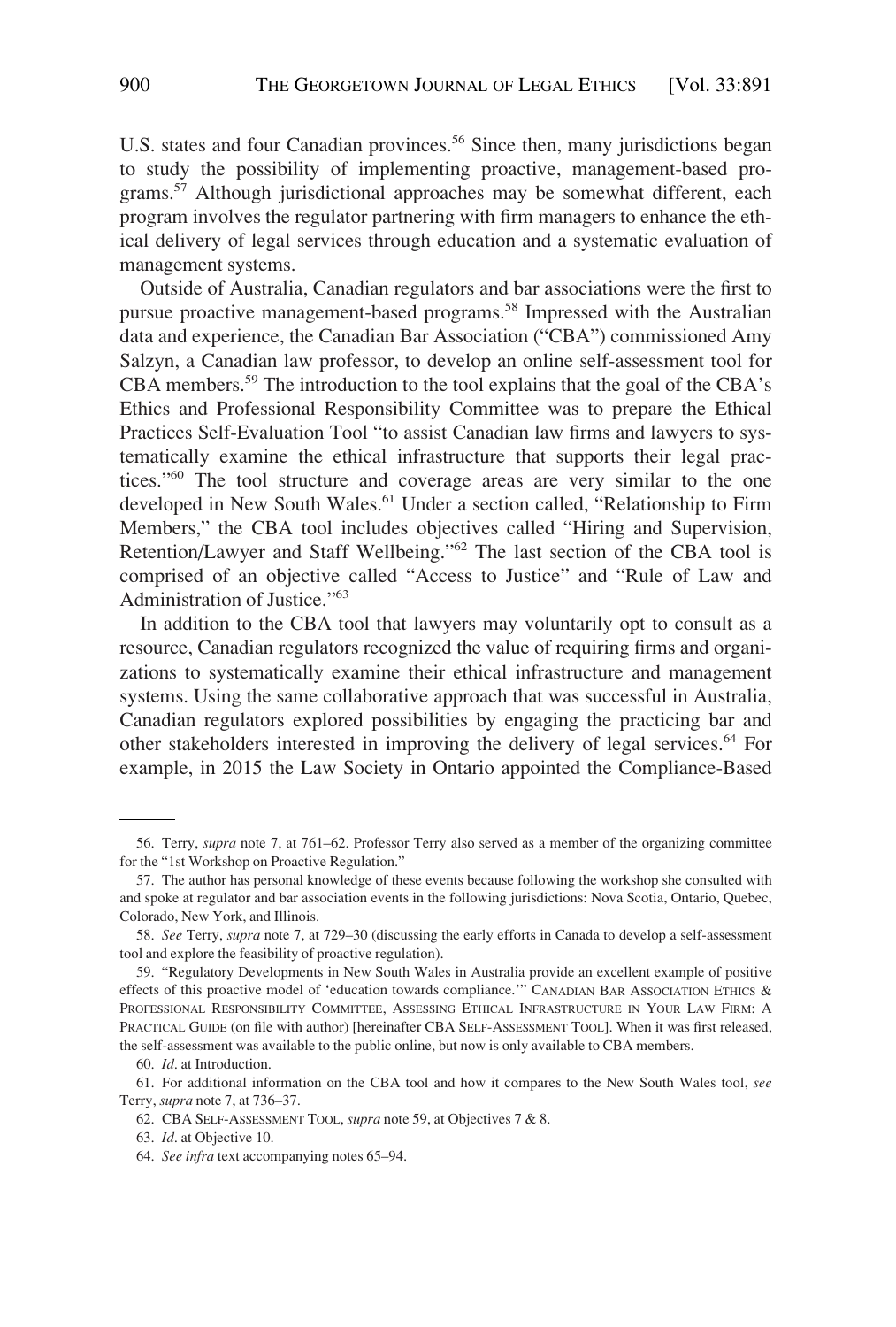Entity Regulation Task Force.<sup>65</sup> As defined by the Task Force, "'compliancebased regulation' is a proactive approach in which the regulator identifies practice management principles and establishes tools to assist practitioners in adhering to the principles in the most efficient way."<sup>66</sup> After developing a practice assessment tool for lawyers in private practice, the Task Force initiated a consultation process, in which feedback on the tool would be solicited from focus groups facilitated by an outside moderator. $67$  The Task Force is seeking input from the Equity Advisory Group, the Equity and Indigenous Affairs Committee, and the Indigenous Advisory Group.68 With input from focus groups, affinity groups, and other stakeholders, the Task Force should be positioned to address concerns of practitioners and to design a regulatory approach that meets lawyers' needs.<sup>69</sup>

The Nova Scotia Barristers Society ("NSBS") also undertook a multi-year project to study proactive regulation. As part of its strategic plan to transform regulation in the public interest, the Council for the NSBS began its examination with a comprehensive study that examined both the form and nature of regulation, as well as global developments related to new regulatory approaches, including outcomes-based and proactive regulation.<sup>70</sup> Following years of study and effort, the NSBS pursued reforms that it characterized as "proactive, principled and proportional."71

66. COMPLIANCE-BASED ENTITY REGULATION TASK FORCE, LAW SOCIETY OF ONTARIO, REPORT TO CONVOCATION 3 (May 24, 2018), [https://lawsocietyontario.azureedge.net/media/lso/media/legacy/pdf/c/](https://lawsocietyontario.azureedge.net/media/lso/media/legacy/pdf/c/convocation-compliancebasedentityregulationtaskforcereport.pdf) [convocation-compliancebasedentityregulationtaskforcereport.pdf](https://lawsocietyontario.azureedge.net/media/lso/media/legacy/pdf/c/convocation-compliancebasedentityregulationtaskforcereport.pdf) [\[https://perma.cc/VFT9-92M6\]](https://perma.cc/VFT9-92M6).

67. The draft practice assessment tool, attached to the report, set forth the following principles: "(i) client management, (ii) matter management, (iii) financial management and sustainability, (iv) people management, (v) access to justice, and (vi) equality, diversity and inclusion." For each principle, the tool includes the following: objectives, best practices examples, requirements under applicable law, regulations, resources, and openended assessment questions on what the firm does well and how the firm could improve." *Id*.

70. Starting in 2013, the Council and administrators with the NSBS devoted time and resources to seriously studying options that would be both effective and appropriate for working with lawyers in firms and organizations of different sizes. Victoria Rees, *Transforming Regulation and Governance in the Public Interest*, N.S. BARRISTERS' SOC'Y (Oct. 28, 2013), [https://iclr.net/wp-content/uploads/2016/03/2013-10-30transforming](https://iclr.net/wp-content/uploads/2016/03/2013-10-30transformingregulation.pdf) [regulation.pdf](https://iclr.net/wp-content/uploads/2016/03/2013-10-30transformingregulation.pdf) [[https://perma.cc/4J5V-2697\]](https://perma.cc/4J5V-2697).

*Compliance-Based Entity Regulation*, LAW SOCIETY OF ONTARIO, [https://lso.ca/about-lso/initiatives/](https://lso.ca/about-lso/initiatives/compliance-based-entity-regulation)  65. [compliance-based-entity-regulation](https://lso.ca/about-lso/initiatives/compliance-based-entity-regulation) [<https://perma.cc/D32G-HBDG>] (last visited May 18, 2020). A Convocation approved a Task Force's Report that recommended developing detailed options for a compliancebased regulatory framework and seeking legislative authority to regulate entities through amendments to the Law Society Act. COMPLIANCE-BASED ENTITY REGULATION TASK FORCE, LAW SOCIETY OF ONTARIO, REPORT TO CONVOCATION 3 (May 26, 2016), [https://lawsocietyontario.azureedge.net/media/lso/media/legacy/](https://lawsocietyontario.azureedge.net/media/lso/media/legacy/pdf/c/convocation_may_2016_cber.pdf)  [pdf/c/convocation\\_may\\_2016\\_cber.pdf](https://lawsocietyontario.azureedge.net/media/lso/media/legacy/pdf/c/convocation_may_2016_cber.pdf) [\[https://perma.cc/8C3V-SN2Z\]](https://perma.cc/8C3V-SN2Z).

<sup>68.</sup> *Id*.

<sup>69.</sup> The 2018 Report to the Convocation states that the Task Force has not reached any conclusion on whether the practice assessment should be mandatory and that the Task Force will review and consider all of the feedback from the focus groups before determining next steps*. Id*. at 2–3.

<sup>71.</sup> According to the website for the Barristers Society of Nova Scotia, they "regulate Nova Scotia lawyers in a manner that is risk-focused, proactive, principled, and proportionate . . . and embed this 'Triple P' approach . . . in all of [their] activities." *Who We Are and What We Do*, N.S. BARRISTER'S SOC'Y, [https://nsbs.org/about/](https://nsbs.org/about/who-we-are-and-what-we-do/) [who-we-are-and-what-we-do/](https://nsbs.org/about/who-we-are-and-what-we-do/) [\[https://perma.cc/68AD-W37P\]](https://perma.cc/68AD-W37P) (last visited May 18, 2020). The following describes each aspect of the "Triple P" approach: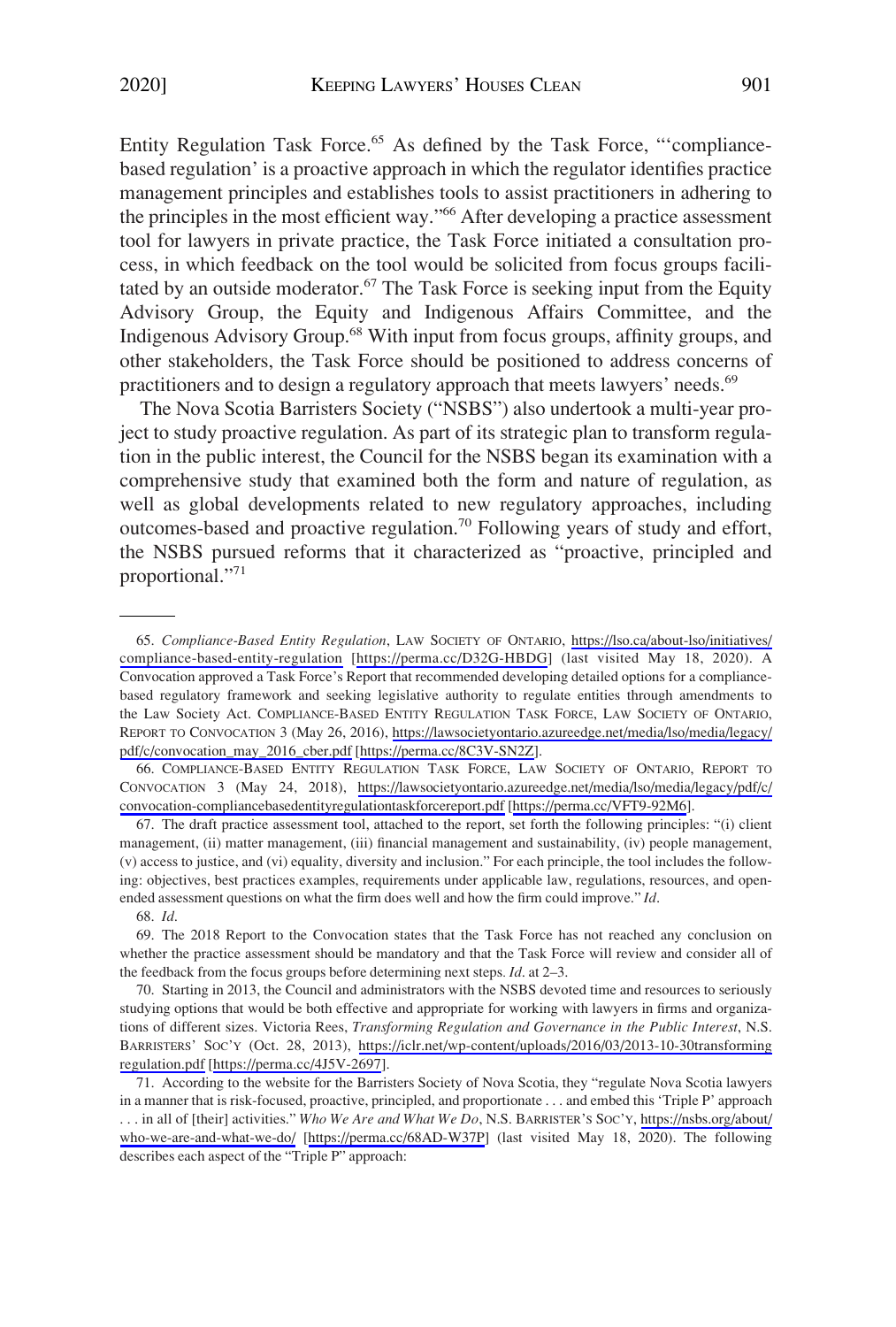As a cornerstone of the "Triple P" regulatory approach, the NSBS developed a self-assessment program standard called Management Systems for Ethical Legal Practice ("MSELP").<sup>72</sup> Under the new regulatory approach, every three years, law firms, including solo practices, must review and assess their MSELP.73 The MSELP educational process consists of the following three elements: (1) a mandatory online self-assessment tool that sole practitioners and lawyers must complete and submit to the NSBS, (2) a more in-depth MSELP workbook that lawyers have the option to complete to delve more deeply into the selfassessment process, and (3) follow-up and support provided by the Legal Services Support personnel from the NSBS who assist lawyers by providing tools and resources addressing areas identified in the self-assessment process.<sup>74</sup>

The process of developing the tool and related material was very deliberate and research-based. After conducting in-person consultations with lawyers, the NSBS launched a Pilot Project in 2016 to test and evaluate the proposed selfassessment tools, related resources, and self-assessment process.75 Initially, fifty firms were invited to participate in the Pilot Project and to commit to complete the MSELP Self-Assessment Tool ("SAT"), respond to an online user response survey (addressing questions around tool functionality, clarity, etc.), and to meet with the Project Manager and other staff to discuss user experience and feedback

**Proactivity:** We do not simply react, but we engage the legal profession and Nova Scotia's communities to discuss challenges and opportunities.

Principled: We set a regulatory framework that is aspirational and focused on our public interest mandate rather than based solely on narrowly prescriptive rules.

**Proportionate:** We apply efficient and effective regulatory measures to achieve objectives using, among others, risk assessment and risk management tools. It calls for a balancing of interests and a 'proportionate' response, both in terms of how the Society regulates and how it addresses issues of non-compliance.

*Id*.

*Self-Assessing your Law Firm (MSELP)*, N.S. BARRISTERS' SOC'Y, [https://nsbs.org/legal-profession/](https://nsbs.org/legal-profession/your-practice/practice-support-resources/mselp/) 72. [your-practice/practice-support-resources/mselp/](https://nsbs.org/legal-profession/your-practice/practice-support-resources/mselp/) [<https://perma.cc/K99B-LPYM>] (last visited May 18, 2020).

73. *Id*.

74. *Id*. (including an online portal for the self-assessment tool with links for the MSELP Workbook, FAQs, and Instructions).

75. For background information on the Pilot Project, see JENNIFER PINK & JANE WILLWERTH, LEGAL SERVICES SUPPORT PILOT PROJECT PRELIMINARY REPORT (2017) (on file with author). The following describes the purpose and focus of the Pilot Project:

The Pilot Project is designed to provide a preliminary evaluation on whether the MSELP has the potential to achieve its broad goal of assisting lawyers and legal entities in delivering highly competent and ethical legal services. Specifically, it seeks to assess whether the MSELP self-evaluation process has the capability to change behaviors, improve competence and quality of legal services, support ethical decision making, and enhance job and client satisfaction. It also aims to enable the Society to assess the staff and financial resources required to implement an impactful self-assessment process.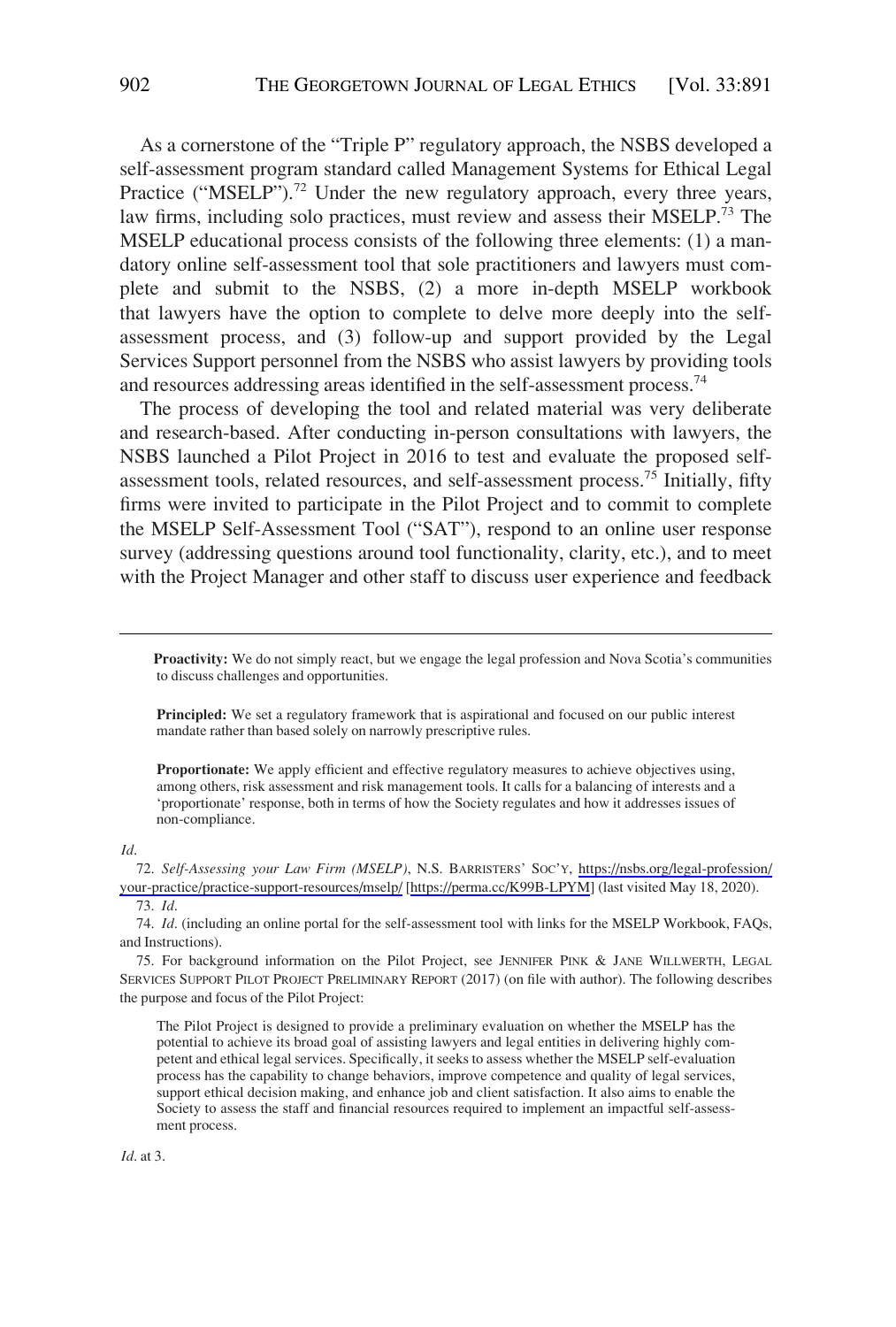in more detail.<sup>76</sup> The communications with firm representatives provided opportunities to learn about lawyers' practice issues, as well as concerns and interests in the self-assessment process.77

Participants also provided valuable input on the content of the tool, the workbook, and the interplay of the two.<sup>78</sup> The following finding summarizes the feedback that the Pilot Project received on the process:

Taken together, all Pilot participants identified value in having participated in the process – whether because they learned something new; identified areas for improvement; refreshed their thinking about their practice infrastructure; or learned more about the Society's new approach to Legal Services Regulation and revisited their understanding of the Society and its role.<sup>79</sup>

Despite this positive learning experience, the Pilot Project Report concluded that a "regulatory obligation will be necessary to ensure full participation in the self-assessment process" and "[c]lear deadlines and eventually, if necessary, communication of a regulatory consequence for failure to self-assess will be required to ensure full participation."80 Based on the Pilot Project experience and lawyer input, the Pilot Project Report proposed a triennial self-assessment model in which one-third of the regulated law firms would be required to self-assess per year.<sup>81</sup>

In August 2019, the NSBS officially launched the self-assessment program.<sup>82</sup> The program was commenced with an eye toward gathering data to evaluate and improve the self-assessment process.<sup>83</sup> In considering program evaluation, the final report on the Pilot Project also recognized the value of pan-Canadian collaboration with other provinces pursuing a proactive regulatory regime based on self-assessment.<sup>84</sup>

Like the Law Society of Ontario and the NSBS, the Law Society of British Columbia used a task force approach to study proactive approaches and to engage

81. *Id*. at 13.

82. E-mail from Jennifer Pink, Legal Servs. Support Manager, N.S. Barristers' Soc'y, to author (Nov. 26, 2019) (on file with author). To build awareness and maximize voluntary participation in the program, a member of the Law Support Staff contacts each firm before sending the tool and related information*. Id*.

83. NSBS PILOT FINAL REPORT, *supra* note 79, at 17.

84. *See id*. (suggesting the value of an evaluation regime that uses common benchmarks against which to evaluate our work and propose enhancements). The NSBS staff expects to have results available sometime after August 2022 when the first round of lawyers completes the self-assessment forms. E-mail from Jennifer Pink, Legal Servs. Support Manager, N.S. Barristers' Soc'y, to author (Feb. 26, 2020) (on file with author).

<sup>76.</sup> *Id*. at 6.

<sup>77.</sup> For preliminary findings, see *id*. at 9–16.

<sup>78.</sup> *Id*.

<sup>79.</sup> *See* JENNIFER PINK, LEGAL SERVICES SUPPORT PILOT PROJECT FINAL REPORT 8 (2017) (on file with author) [hereinafter NSBS PILOT FINAL REPORT] (noting that for "approximately half the participants, 'value' was found through the online self-assessment process itself . . . [and for] the other half, the followup [sic] meeting is when meaningful reflection occurred, through deeper discussion and exploration of unique practice systems and considerations.").

<sup>80.</sup> *Id*. at 6–7.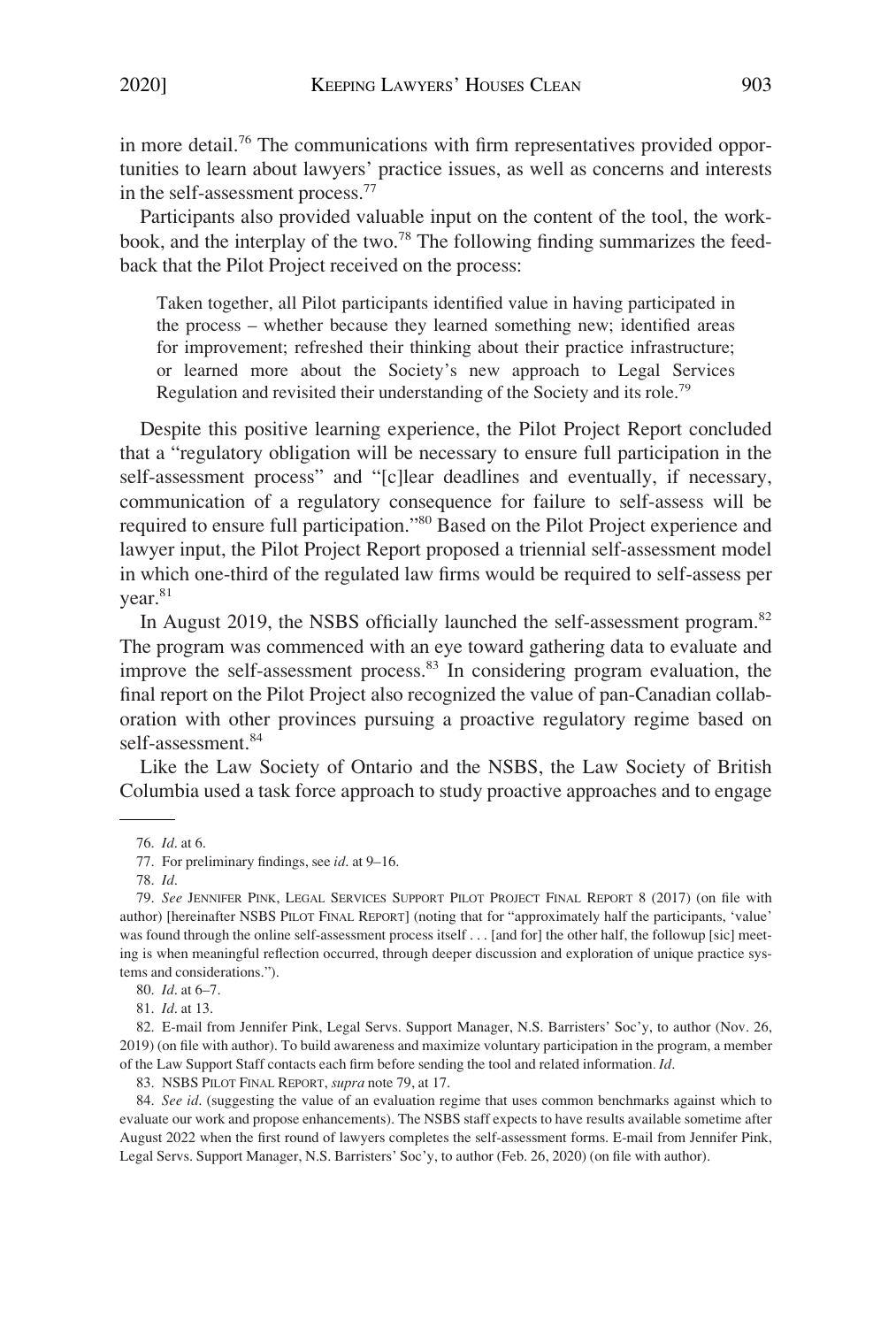the practicing bar and other stakeholders in exploring a proactive regulatory model. In July 2018, the Law Firm Regulation Task Force in British Columbia launched a British Columbia Pilot Project to obtain feedback on the proposed self-assessment tool and process.<sup>85</sup> Based on the results from the Pilot Project, the Task Force reported that the majority of the British Columbia Pilot Project participants found the self-assessment to be a useful learning activity.<sup>86</sup> After a comprehensive review of the project results and related material, the Task Force recommended that the self-assessment be rolled out across the profession.<sup>87</sup> In October 2019, the Benchers, the governing body for the Law Society, adopted the recommendation and approved the profession-wide implementation of the selfassessment process.<sup>88</sup>

In an impressive collaborative move, the Law Societies of Alberta, Saskatchewan, and Manitoba examined innovative regulatory approaches and determined that proactive regulation of firms was appropriate.<sup>89</sup> They worked together on a study paper<sup>90</sup> and a Prairie Societies Pilot Project to test a jointly

86. As described in the final report of the Law Firm Regulation Task Force:

The results also confirm that the majority of pilot project participants found the self-assessment to be a useful learning activity. Most firms reported that both the mandatory Self-Assessment Report and the optional Workbook were relevant, clear and easy to navigate, and that the self-assessment exercise was valuable in terms of improving education and awareness at the firm about best practices and motivating firms to review their policies and processes. Very few firms reported that the self-assessment process was onerous, with the majority of participants taking less than two hours to complete the exercise.

*Id*. at 30.

<sup>85.</sup> For the Pilot Project, approximately 10% of the firms in British Columbia were randomly selected to participate in the Pilot Project and 267 firms submitted self-assessments, resulting in a 75% completion rate. Notably, solo practitioners comprised two-thirds of the completed self-assessments and firms of two or more lawyers represented one-third. L. SOC'Y OF B.C., LAW FIRM REGULATION PILOT PROJECT AND RECOMMENDATIONS REPORT, FINAL REPORT OF LAW FIRM REGULATION TASK FORCE 9, 13 (2019), [https://](https://www.lawsociety.bc.ca/Website/media/Shared/docs/publications/reports/LawFirmRegulation-2019.pdf) [www.lawsociety.bc.ca/Website/media/Shared/docs/publications/reports/LawFirmRegulation-2019.pdf](https://www.lawsociety.bc.ca/Website/media/Shared/docs/publications/reports/LawFirmRegulation-2019.pdf) [\[https://](https://perma.cc/LP65-5RH7)  [perma.cc/LP65-5RH7\]](https://perma.cc/LP65-5RH7) [hereinafter BRITISH COLUMBIA TASK FORCE REPORT].

<sup>87.</sup> The Task Force recommended a requirement that every three years all firms complete and submit a Self-Assessment Report to the Law Society, unless an exemption applied. The recommendation would require new firms to submit their self-assessment within one year of registration. It also provided that firms could be "required to complete a self-assessment outside the regular reporting period if the Executive Director of the Law Society considers it in the public interest to do so." *Id*. at 38.

*Law Firm Regulation Initiatives*, THE LAW SOC'Y OF B.C., [https://www.lawsociety.bc.ca/our-](https://www.lawsociety.bc.ca/our-initiatives/law-firm-regulation-initiatives/)88. [initiatives/law-firm-regulation-initiatives/](https://www.lawsociety.bc.ca/our-initiatives/law-firm-regulation-initiatives/) [<https://perma.cc/GGD2-UYY7>] (last visited May 18, 2020). According to the implementation schedule included in the Task Force Report, during 2020 the Law Society will develop resources and the self-assessment materials and in 2021, the first mandatory assessment will be required for one-third of the firms in British Columbia. In 2022, another third of the firms will complete the process and in 2023, the remaining one-third of the firms will do so. BRITISH COLUMBIA TASK FORCE REPORT, *supra* note 85, at 50.

*Innovating Regulation*, LAW SOC'Y OF SASK., [https://www.lawsociety.sk.ca/initiatives/innovating-](https://www.lawsociety.sk.ca/initiatives/innovating-regulation/)89. [regulation/](https://www.lawsociety.sk.ca/initiatives/innovating-regulation/) [\[https://perma.cc/9KER-XS5Q](https://perma.cc/9KER-XS5Q)] (last visited May 17, 2020).

<sup>90.</sup> For a full discussion of their study and conclusions, see CORI GHITTER, BARBRA BAILEY & DARCIA SENFT, INNOVATING REGULATION: A COLLABORATION OF THE PRAIRIE SOCIETIES (Nov. 2015), [https://www.](https://www.lawsociety.sk.ca/media/127107/INNOVATINGREGULATION.pdf)  [lawsociety.sk.ca/media/127107/INNOVATINGREGULATION.pdf](https://www.lawsociety.sk.ca/media/127107/INNOVATINGREGULATION.pdf) [\[https://perma.cc/TND3-M3VJ\]](https://perma.cc/TND3-M3VJ).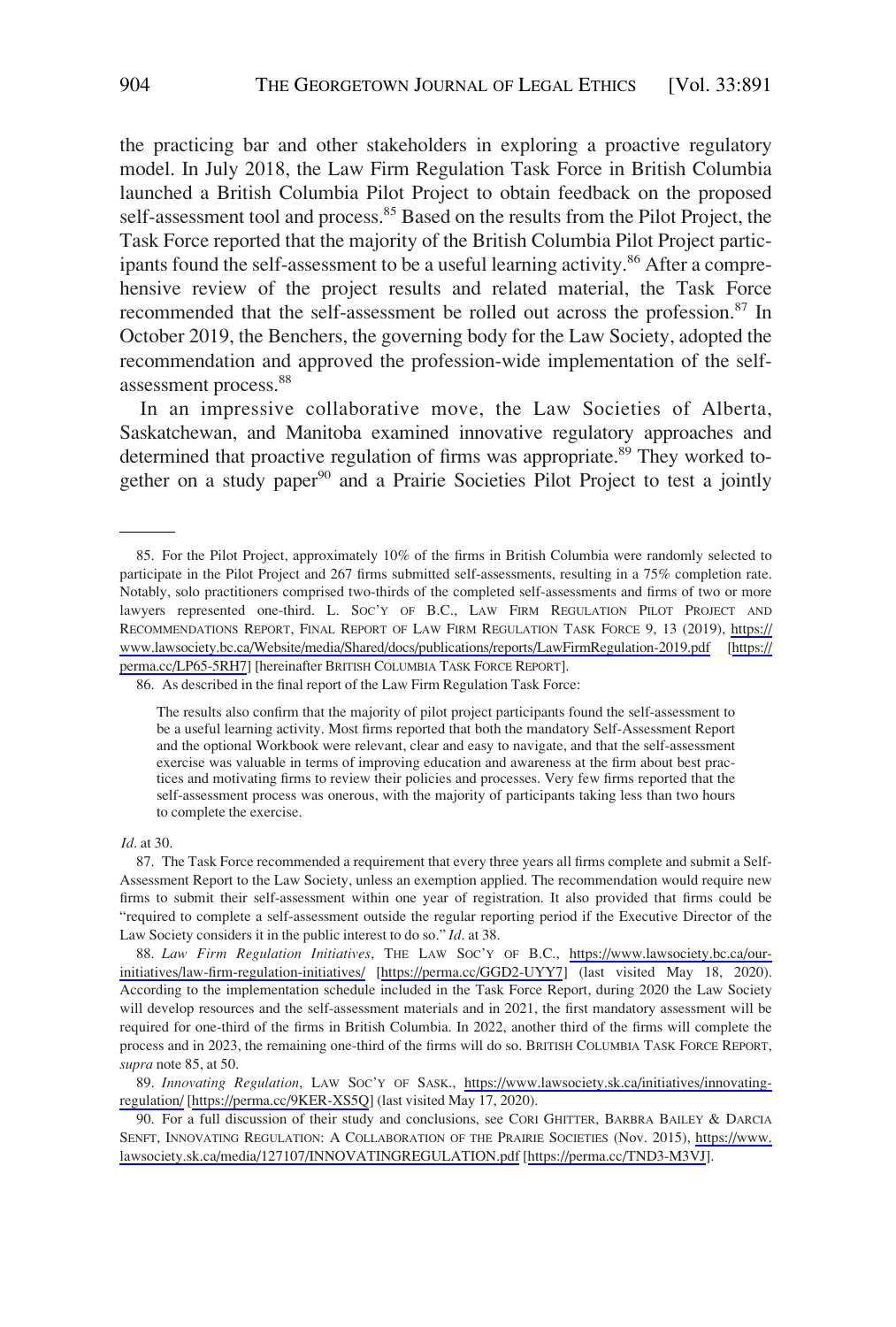developed Law Practice Management Assessment Tool.<sup>91</sup> The self-assessment tool includes seven objectives, called "Management Principles," that are "aimed at implementing controls to manage risk for your firm, promote an ethical firm culture and contribute to the financial soundness and profitability of your firm."<sup>92</sup>

The feedback from the pilot was positive and provided information for refining the tool and implementing proactive regulation.<sup>93</sup> Each law society is at a different stage of regulating firms, consulting their membership, and moving forward with developing their own approach to proactive law firm regulation.<sup>94</sup>

As Canadian regulators moved forward with exploring and implementing a mandatory regulatory regime for all firms, two U.S. regulators have taken different approaches to encouraging lawyers to examine their management systems and practices related to the ethical delivery of legal services.<sup>95</sup> Representatives from both regulatory offices have helped lead the national discussions of proactive regulation and shared their experiences with their proactive regulatory initiatives.96

In 2015, the Colorado Office of Attorney Regulation co-sponsored the first Proactive Risk-Based Regulation Workshop, attended by regulators from the U.S., Canada, and Australia, as well as justices from the Colorado Supreme Court and leading Colorado practitioners.<sup>97</sup> Following the workshop, the Colorado Supreme Court Advisory Committee formed a fifty-member subcommittee to study creating a proactive practice assessment program.<sup>98</sup> The subcommittee spent two years drafting regulatory objectives, identifying key practice risks, and establishing core practice principles on which a self-assessment tool would be based.99 The subcommittee also developed a self-assessment process in which lawyers would voluntarily complete the survey tool that includes ten discrete self-assessments corresponding to the ten core practice principles.<sup>100</sup> The ten core principles are similar to those identified in other practice self-assessment tools,

99. Cecil Morris, *Colorado's New Lawyer Self-Assessment Program*, TRIAL TALK, Dec./Jan. 2018, at 37.

<sup>91.</sup> LAW SOC'Y ALBERTA, PRAIRIE LAW SOCIETIES LAW FIRM PRACTICE MANAGEMENT ASSESSMENT TOOL, <https://www.lawsocietylistens.ca/4074/documents/7970> [<https://perma.cc/D2G5-EF2M>].

<sup>92.</sup> *Id*.

<sup>93.</sup> *Innovating Regulation*, *supra* note 89 (reporting that over half of the lawyers in the consultation agreed or strongly agreed that management principles would improve customer service).

Terry Davidson, *Prairie Law Societies Hopeful Members Will Buy Into Law Firm Regulation*, THE 94. LAW'S DAILY (Feb. 6, 2019, 2:38 PM), [https://www.thelawyersdaily.ca/articles/10141/-prairie-law-societies](https://www.thelawyersdaily.ca/articles/10141/-prairie-law-societies-hopeful-members-will-buy-into-law-firm-regulation-?article_related_content=1)[hopeful-members-will-buy-into-law-firm-regulation-?article\\_related\\_content=1](https://www.thelawyersdaily.ca/articles/10141/-prairie-law-societies-hopeful-members-will-buy-into-law-firm-regulation-?article_related_content=1) [\[https://perma.cc/72GT-XS6K\]](https://perma.cc/72GT-XS6K).

<sup>95.</sup> *See infra* text accompanying notes 97–118.

<sup>96.</sup> *See infra* text accompanying note 97.

<sup>97.</sup> White, *supra* note 12, at 10.

<sup>98.</sup> The Committee members represented a wide range of practice areas. *Id*. at 10–12 (reporting on the subcommittee perspective that assessment educational materials guide lawyers on how to build an ethical infrastructure and that the process is particularly useful to solo and small firm lawyers).

<sup>100.</sup> White, *supra* note 12, at 11. For each assessment, a series of questions features a discussion of best practices, actual rule requirements, and educational resources. *Id*.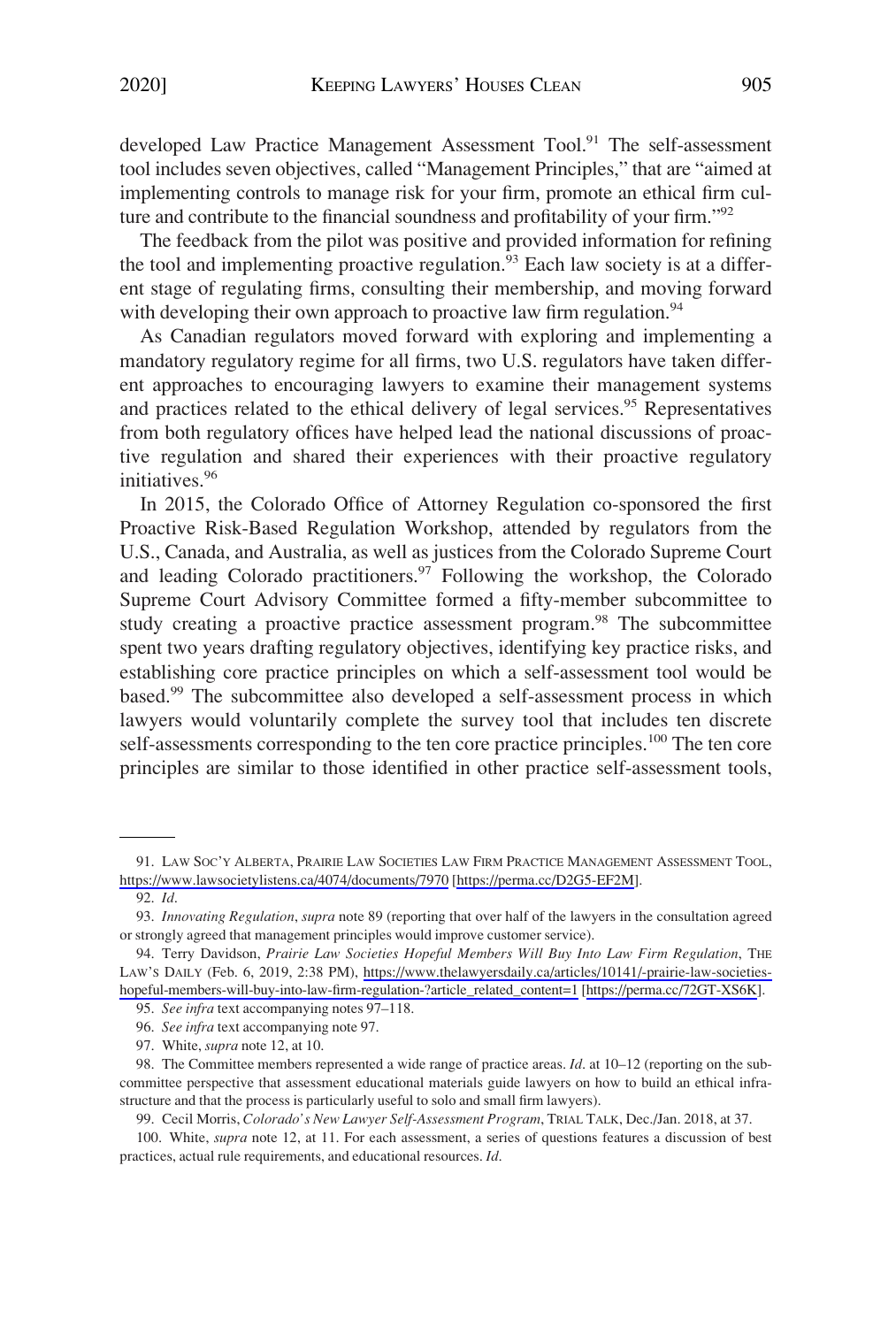with the addition of a principle called "wellness and inclusivity."<sup>101</sup> As stated in the introduction to the online tool, the self-assessment program is designed to help lawyers better serve clients and simplify their professional lives.<sup>102</sup>

The civil procedure rule that establishes the self-assessment program notes that the program gives lawyers and law firms the opportunity to improve the quality of legal services offered and to build great client satisfaction through proactive practice review.<sup>103</sup> To address any concern related to the access or use of information developed or recorded in connection with the Colorado self-assessment program, the civil procedure rule expressly defines as "confidential information" all information prepared or created in connection with a lawyer self-assessment.<sup>104</sup>

The last section of each Colorado assessment allows users to provide feedback.105 Although most of the responses related to specific issues raised in the form, the majority of the general observations on the program have been positive.<sup>106</sup> In addition, lawyers have reported that the time that they devoted to the self-assessment was worthwhile.<sup>107</sup>

101. The self-assessments in the Colorado tool focus on the following ten core principles:

- 1. Developing a competent practice;
- 2. Communicating in an effective, timely, professional manner and maintaining professional relations;
- 3. Ensuring that confidentiality requirements are met;
- 4. Avoiding conflicts of interest;
- 5. Maintaining appropriate file and records management systems;
- 6. Managing the law firm/legal entity and staff appropriately;
- 7. Charging appropriate fees and making appropriate disbursements;
- 8. Ensuring that reliable trust account practices are in use;
- 9. Working to improve the administration of justice and access to legal services; and
- 10. Wellness and inclusivity.

*Office of Attorney Regulation*, *Lawyer Self-Assessment Program*, OFFICE OF ATTORNEY REGULATION, COLORADO SUPREME COURT, <https://coloradosupremecourt.com/AboutUs/LawyerSelfAssessmentProgram.asp> [[https://perma.cc/R5EV-2SZU\]](https://perma.cc/R5EV-2SZU) (last visited May 18, 2020).

102. *See id*. (noting that the "self-assessments emphasize high-quality client service, efficient law office management, and compliance with professional obligations").

103. C.R.C.P. 256 (West 2020).

104. C.R.C.P. 256(4)(a) (West 2020). The rule expressly prohibits the use of any such confidential information in any disciplinary complaint or investigation. Another safeguard protecting the confidentiality of information is that "[n]either the Office of Attorney Regulation Counsel nor the survey platform host will see a user's individual answers or report card." *See* White, *supra* note 12, at 12. For a discussion of the importance of creating a privilege to protect information developed in self-assessments, see Susan Saab Fortney, *The Role of Ethics Audits in Improving Management Systems and Practice: An Empirical Examination of Management-Based Regulation of Law Firms*, 4 ST. MARY'S J. LEGAL MALPRACTICE & ETHICS 112, 141–46 (2014).

*Lawyer Self-Assessment Form FAQ*, OFFICE OF ATTORNEY REGULATION, COLORADO SUPREME COURT, 105. <https://coloradosupremecourt.com/AboutUs/LawyerSelfAssessmentProgram.asp> [\[https://perma.cc/R5EV-2SZU](https://perma.cc/R5EV-2SZU)] (last visited May 18, 2020).

106. E-mail from Jonathan P. White, Prof'l Dev. Counsel & Inventory Counsel, Colo. Office of Attorney Regulation Counsel, to Susan Fortney (Jan. 17, 2020) (on file with author).

107. E-mail from Jonathan P. White, Prof'l Dev. Counsel & Inventory Counsel, Colo. Office of Attorney Regulation Counsel, to Susan Fortney (Oct. 24, 2019) (on file with author) (noting that attorneys valued the opportunity to review their practices and obtain continuing legal education credit).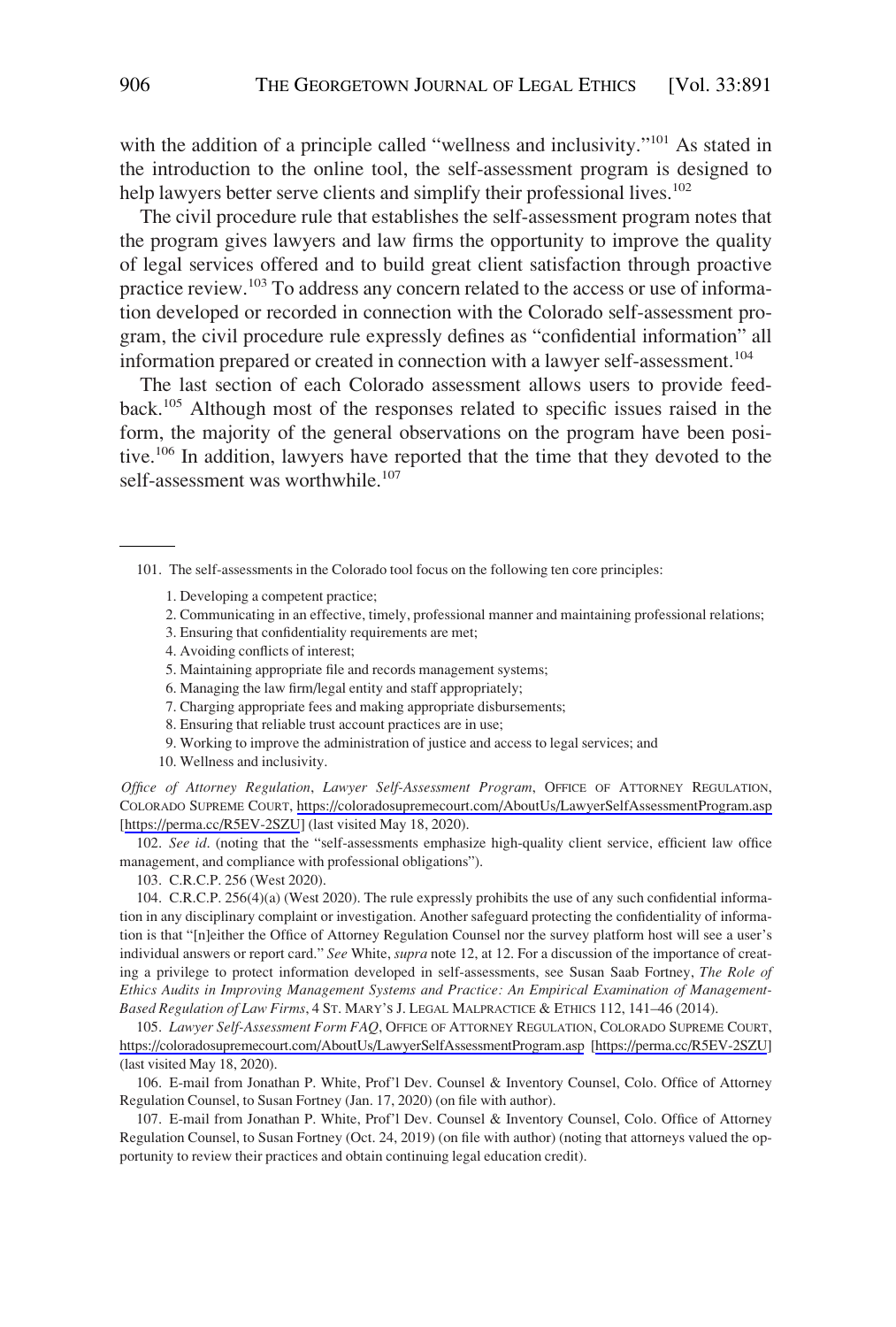In 2017, Illinois joined Colorado in implementing a self-assessment program for lawyers.<sup>108</sup> Rather than using a voluntary approach, similar to that used in Colorado, Illinois became the first state in the U.S. to require that a segment of the practicing bar complete a self-assessment process.109 Beginning in 2018, the Illinois Supreme Court adopted rules requiring all uninsured Illinois attorneys in private practice to complete a four-hour interactive, online self-assessment regarding the operation of their law practice.<sup>110</sup> The self-assessment enables lawyers to earn continuing education credits while reviewing their firm's practices and considering ethics rules, as well as best practices.<sup>111</sup> In announcing the rule changes related to PMBR, Chief Justice Lloyd A. Karmeier explained that "PMBR promises a new level of protection for the public, and the Court is optimistic that it will be embraced by practicing attorneys with the same level of enthusiasm expressed by the numerous professional bodies that have urged its adoption."112 According to James Grogan, one of the senior regulators with the ARDC, the point of requiring uninsured lawyers to complete a self-assessment process is to offer an assessment similar to that which attorneys must complete when they obtain insurance. $113$ 

The Illinois Court Rule requires that lawyers in private practice disclose whether they carry professional liability insurance and that those who are uninsured must complete a self-assessment related to the operation of their law practice.114 The rule states that the self-assessment shall be confidential, and that neither the administrator nor the lawyer may offer this information into evidence in a disciplinary proceeding. $^{115}$ 

114. The rule states that the lawyer will earn continuing legal education credit for completing an online selfassessment and that ARDC will provide the lawyer with results of the self-assessment and resources for the lawyer to use to address any issues raised by the self-assessment. Ill. Sup. Ct. R. 756(e) (Westlaw 2020).

115. *Id*.

<sup>108.</sup> See Press Release, Supreme Court of Illinois, Illinois Becomes First State to Adopt Proactive Management Based Regulation (Jan. 25, 2017), <https://courts.illinois.gov/Media/PressRel/2017/012417.pdf> [<https://perma.cc/7PT5-WTXZ>].

<sup>109.</sup> *See id*.

<sup>110.</sup> *Id*.

<sup>111.</sup> Brittney M. Bowater, Proactive Management Based Regulation: ARDC Self-Assessment Course Will *Provide Illinois Lawyers with the Tools for Better Practice Management*, ILL. CTS. CONNECT (July 25, 2017), [http://www.illinoiscourts.gov/Media/enews/2017/072517\\_ARDC.asp](http://www.illinoiscourts.gov/Media/enews/2017/072517_ARDC.asp) [\[https://perma.cc/SX7X-X8ME](https://perma.cc/SX7X-X8ME)].

<sup>112.</sup> *Id*.

Lauren P. Duncan, *Court Rule Adds Online Assessment*, CHI. DAILY L. BULL. (Jan. 30, 2017, 2:23 113. PM),<https://www.chicagolawbulletin.com/archives/2017/01/30/no-mal-insurance-rule-1-30-17> [[https://perma.](https://perma.cc/69Y4-TMLB)  [cc/69Y4-TMLB\]](https://perma.cc/69Y4-TMLB) (quoting James Grogan, the ARDC's deputy administrator and chief counsel). According to the ARDC, annual registration information for 2016 revealed that 41% of the 13,500 sole practitioners in Illinois did not maintain malpractice insurance. *Id*. Insurance applications require lawyers to provide information on firm procedures and controls, such as conflicts-of-interest screening systems and calendaring systems. *See* RONALD E. MALLEN, ET AL. LEGAL MALPRACTICE: THE LAW OFFICE GUIDE TO PURCHASING LEGAL MALPRACTICE INSURANCE § 6:14 (2020 ed.) (suggesting that underwriters consider application answers in evaluating risks).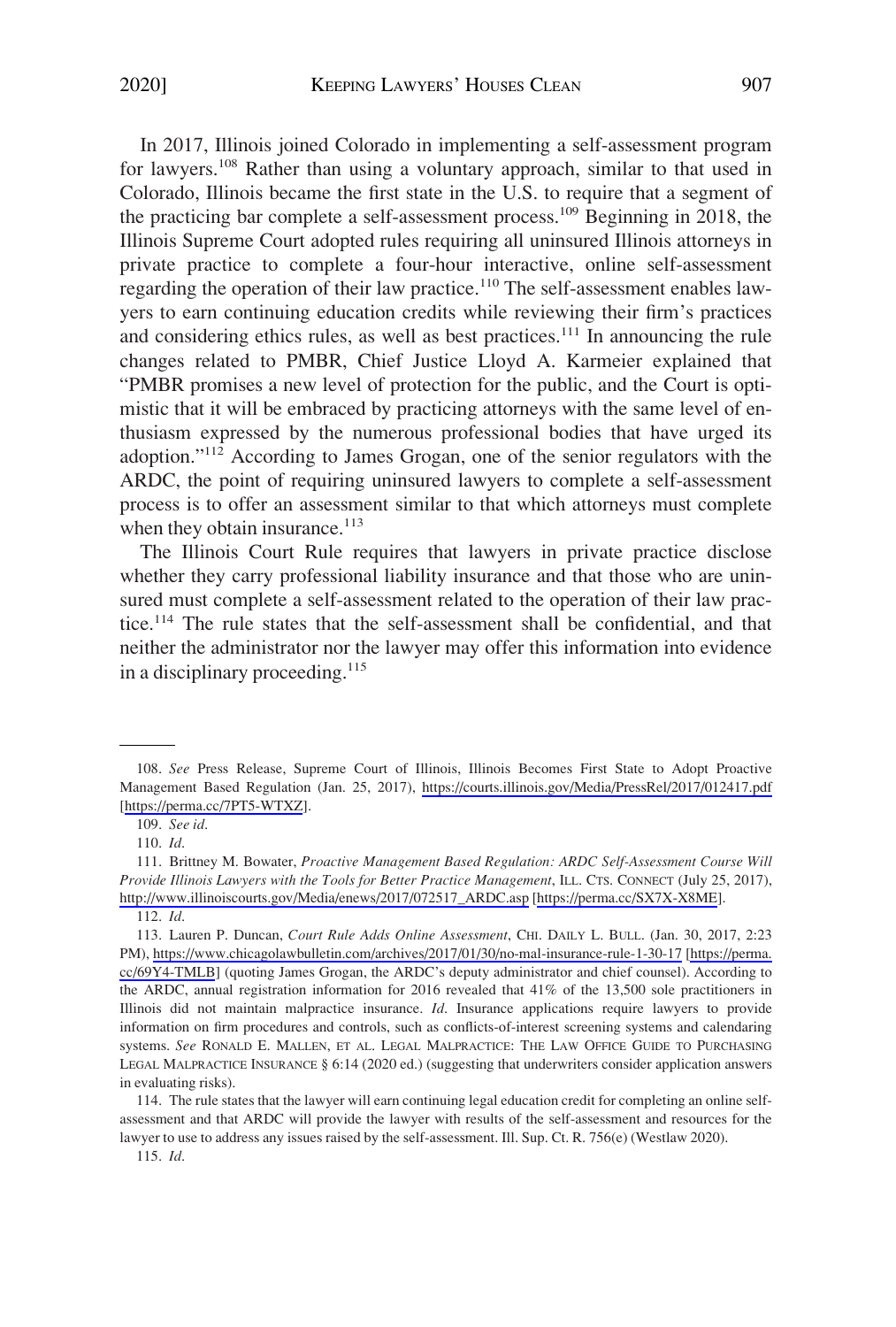The first online PMBR course in Illinois consisted of eight modules.<sup>116</sup> In 2018, the first year the course was offered, 5303 of the 7186 lawyers who were required to take the course completed it. $117$  Overwhelmingly, lawyers who completed the PMBR course reported very positive impressions of the program modules.<sup>118</sup>

The ABA Standing Committee on Professional Regulation and the Young Lawyers Division offered information on the Illinois and Colorado programs and data on PMBR abroad in support of an ABA House of Delegates Resolution they sponsored.<sup>119</sup> At its 2019 Annual Meeting, the ABA House of Delegates adopted their resolution urging state supreme courts to study and adopt jurisdictionally appropriate PMBR programs to "enhance compliance with applicable rules of professional conduct and supplement existing disciplinary enforcement mechanisms."120 One month earlier, the U.S. Commission of Chief Justices adopted a resolution encouraging its members to study PMBR programs to "enable lawyers and law firms to develop and maintain ethical infrastructures that help prevent violations of applicable rules of professional conduct."121

A number of U.S. jurisdictions are now exploring the implementation of proactive management-based programs.122 U.S. regulators and lawyers interested in proactive management initiatives should consider following the approach used by regulators in Canada.<sup>123</sup> Those regulators carefully designed an exploration process to include various stakeholders and gather data through pilot programs.124

<sup>116.</sup> E-mail from Britney Bowater, ARDC Senior Counsel, Educ. & Proactive Initiatives, to Susan Fortney (Nov. 6, 2019) (on file with author) [hereinafter Bowater E-mail]. The modules covered the following topics: attorney wellness, attorney-client relationship, conflicts of interest, diversity and inclusion, fees, costs and billing, civility and professionalism, technology and ethics, and trust accounts. *Id*.

<sup>117.</sup> ILLINOIS ARDC, ANNUAL REPORT OF 2018, at 3 (2018), <https://www.iardc.org/AnnualReport2018.pdf> [<https://perma.cc/PJN9-R78L>]. Only 350 lawyers did not meet the requirement. The balance changed their status or purchased insurance. An additional 3387 lawyers completed at least one of the modules for CLE credit in 2018 although not required to take the PMBR course, and 1053 lawyers completed all eight modules. *Id*. at 4.

<sup>118.</sup> *See* Bowater E-mail, *supra* note 116 (providing tables with survey results on lawyer feedback on the modules). According to survey results, over 95% rated the modules excellent, very good, or good on survey responses submitted from July 2018 to July 2019. *Id*.

*See* AMERICAN BAR ASSOCIATION, RESOLUTION 107, at 1 (2019), [https://www.americanbar.org/](https://www.americanbar.org/content/dam/aba/directories/policy/annual-2019/107-annual-2019.pdf) 119. [content/dam/aba/directories/policy/annual-2019/107-annual-2019.pdf.](https://www.americanbar.org/content/dam/aba/directories/policy/annual-2019/107-annual-2019.pdf) [\[https://perma.cc/99KD-BLZA](https://perma.cc/99KD-BLZA)].

<sup>120.</sup> *Id*.

<sup>121.</sup> CONFERENCE OF CHIEF JUSTICES, RESOLUTION 4, at 1 (2019), [https://ccj.ncsc.org/](https://ccj.ncsc.org/~/media/Microsites/Files/CCJ/Resolutions/07312019-Proactive-Management-Based-Ethical-Lawyer-Regulation.ashx)~/media/Microsites/ [Files/CCJ/Resolutions/07312019-Proactive-Management-Based-Ethical-Lawyer-Regulation.ashx](https://ccj.ncsc.org/~/media/Microsites/Files/CCJ/Resolutions/07312019-Proactive-Management-Based-Ethical-Lawyer-Regulation.ashx) [[https://perma.](https://perma.cc/JR5U-4C6Q)  [cc/JR5U-4C6Q](https://perma.cc/JR5U-4C6Q)].

<sup>122.</sup> Twenty-six regulators from eighteen jurisdictions attended a February 14, 2020, roundtable discussion co-sponsored by the ABA Standing Committee on Professional Regulation, Texas A&M University School of Law, and the State Bar of Texas, Office of Chief Disciplinary Counsel. The author was a member of the planning committee for the roundtable.

<sup>123.</sup> *See* Susan Saab Fortney, *Designing and Improving a System of Proactive Management-Based Regulation to Help Lawyers and Protect the Public*, 2016 J. PROF. LAW. 91, 99–109 (2016) (making recommendations based on a mixed-method study conducted on the PMBR system in New South Wales).

<sup>124.</sup> *See supra* text accompanying notes 64–94.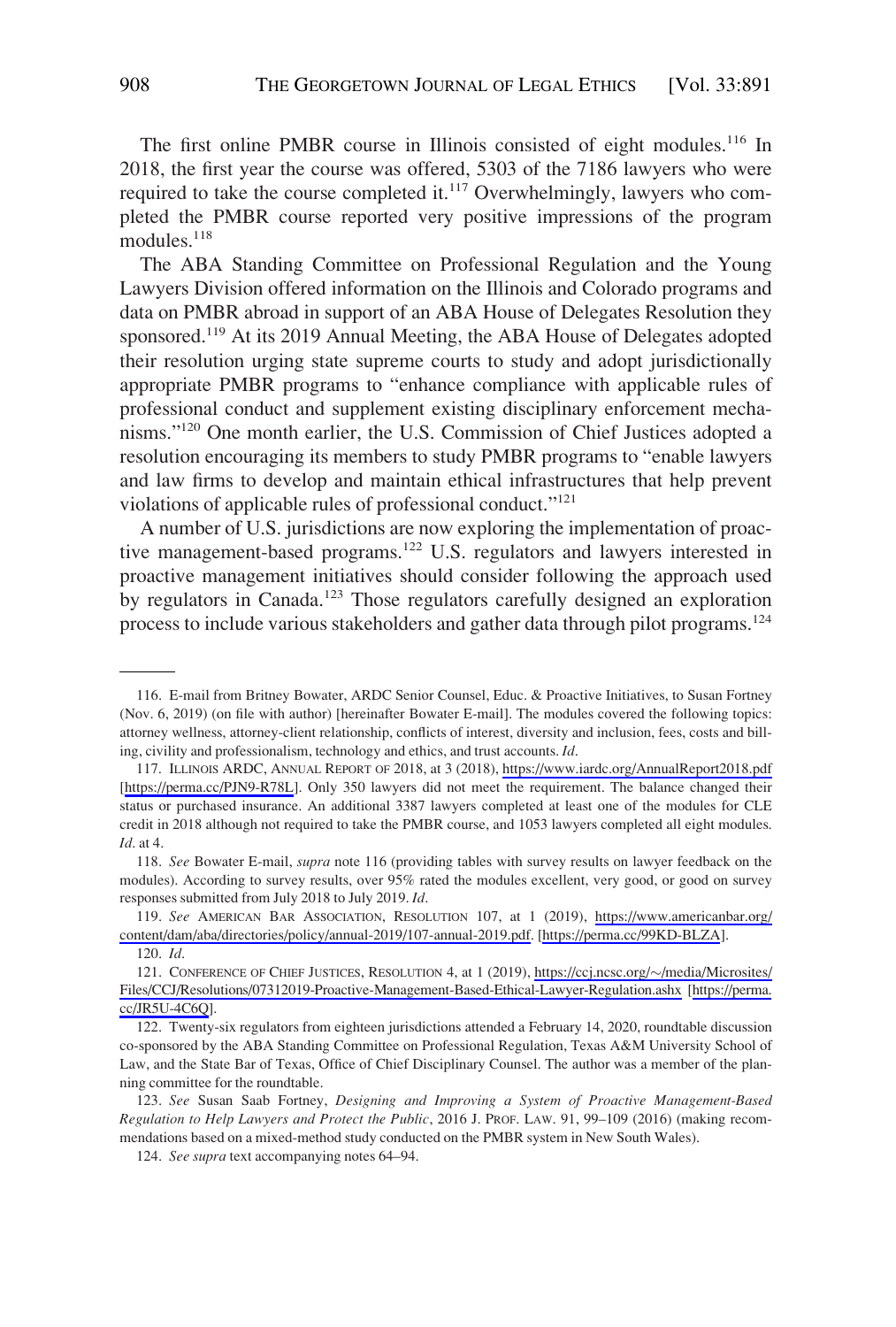<span id="page-18-0"></span>Based on the experience and the pilot programs, they are now positioned to implement mandatory programs and obtain full participation. In exploring proactive management-based initiatives, U.S. regulators should emulate the Canadian and Australian approaches to engaging practicing lawyers in designing proactive approaches and vigorously studying their efficacy through pilot programs.

## II. ADVANCING PUBLIC PROTECTION FOR INJURED PERSONS

Part I addressed how proactive management regulation advances public protection by helping lawyers improve their ethical infrastructure. This Part turns to a different approach to public protection in which injured persons are provided an avenue for obtaining monetary recovery through programs run by regulators. First, it considers how disciplinary systems in the U.S. do not provide injured persons an opportunity to obtain monetary recovery. For comparison, I discuss programs in the United Kingdom ("U.K.") and Australia that allow injured persons to obtain compensation awards through disciplinary or ombudsman systems. I conclude by urging U.S. regulators to take public protection seriously by implementing changes to allow monetary awards in disciplinary proceedings.

In the U.S., courts and regulators commonly identify "public protection" as the purpose of imposing discipline on lawyers who depart from the minimum standards of professional conduct.<sup>125</sup> As suggested in the discussion above, a disciplinary system is reactive in attempting to address misconduct that has already occurred.126 Although a person wronged by attorney malfeasance may file a grievance, the disciplinary regulator—not the complainant—determines whether the action moves forward and what professional discipline, if any, should be imposed.127 Sanctions typically range from some form of private admonition or public reprimand, to suspension or revocation of the attorney's license.<sup>128</sup> Although in limited circumstances disciplinary authorities or the court may order restitution, generally an injured person must seek recovery through a malpractice

Patricia Jean Lamkin, Annotation, *Power of Court to Order Restitution to Wronged Client in Disciplinary Proceeding Against Attorney*, 75 A.L.R. Fed. 3d Art. 2 (originally published in 1977).

<sup>125.</sup> *See* Fred C. Zacharias, *The Purposes of Lawyer Discipline*, 45 WM. & MARY L. REV. 675, 677–78 n.1 (2003) (citing numerous cases where courts have characterized the purposes of discipline as public protection). Professor Zacharias suggested that this "simplistic" characterization "masks a variety of functions that discipline might actually serve" and that "identifying the purpose of discipline more precisely would help rulemakers and disciplinary agencies achieve more consistent, and better, results." *Id*. at 677–78.

<sup>126.</sup> *See supra* text accompanying note 48.

<sup>127.</sup> For an overview of disciplinary systems in the U.S., see Gregory C. Sisk, *supra* note 18, § 4-1.5.

<sup>128.</sup> *Id*. § 4-1.5(e) (outlining actions taken on a finding of professional misconduct).

A disciplinary proceeding, unlike tort or contract actions or summary proceedings, is not brought by a wronged client to recover what he has lost through his attorney's malfeasance. Rather, such a proceeding is brought by those charged with the administration of justice to suspend, disbar, or otherwise discipline an attorney who has proved himself unfit to be entrusted with the duties and responsibilities belonging to the office of attorney, in order to protect the public and to maintain the dignity of the court and the legal profession.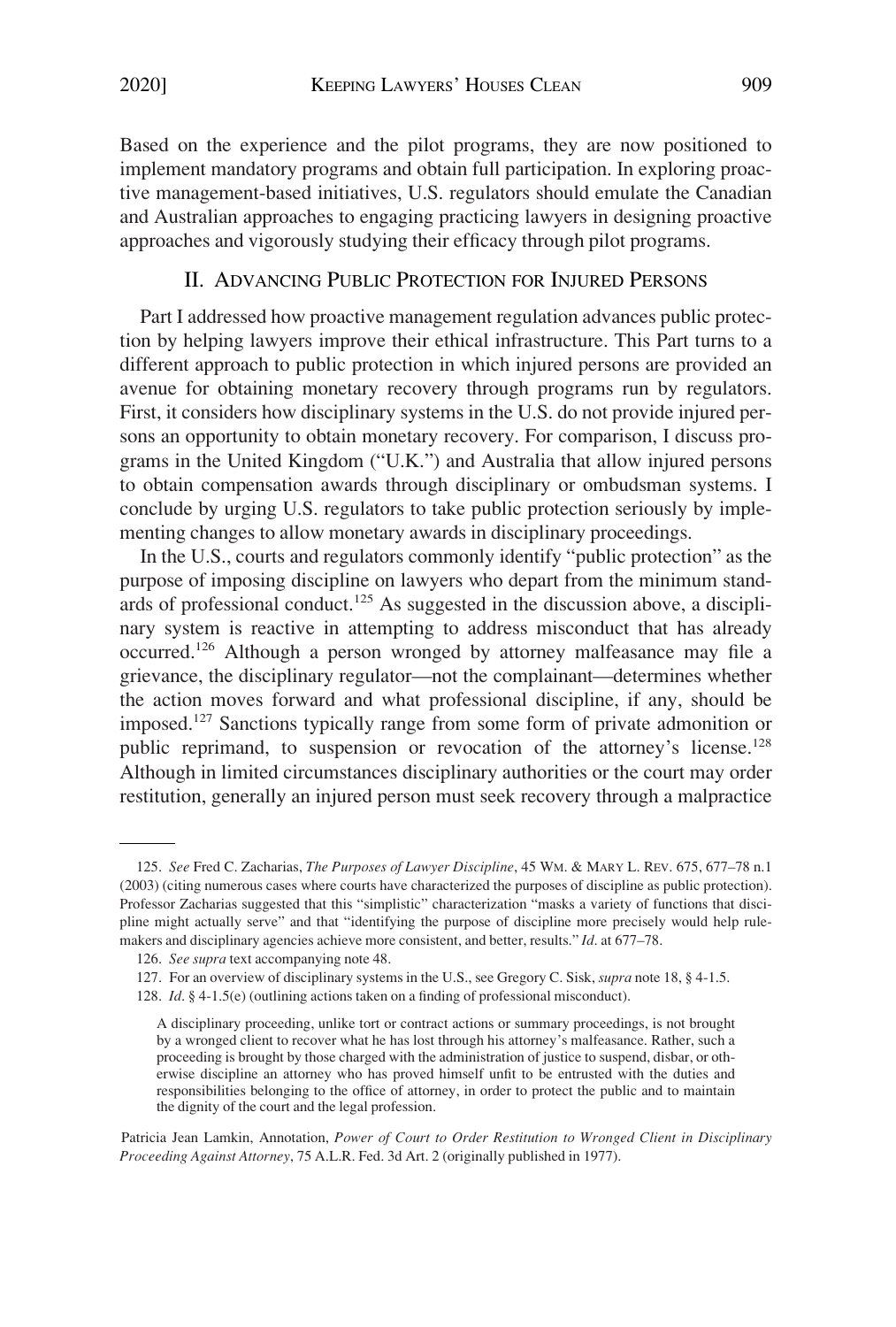action.<sup>129</sup> This outcome shocks and dismays many lay people who believed that disciplinary authorities would provide relief to persons harmed by lawyers' professional misdeeds.<sup>130</sup>

Over 25 years ago, the ABA Commission on Evaluation of Disciplinary Enforcement, chaired by Robert McKay, recognized this inadequacy in the disciplinary system.<sup>131</sup> Its report described the following shortcomings with the existing disciplinary regime:

The existing system of regulating the profession is narrowly focused on violations of professional ethics. It provides no mechanisms to handle other types of clients' complaints. The system does not address complaints that the lawyer's service was overpriced or unreasonably slow. The system does not usually address complaints of incompetence or negligence except where the conduct was egregious or repeated. It does not address complaints that the lawyer promised services that were not performed or billed for services that were not authorized.<sup>132</sup>

Since the McKay Commission's report, the problem remains that state disciplinary systems generally do not provide monetary relief for persons injured by attorney neglect or negligence.<sup>133</sup> Persons damaged by lawyer malpractice must pursue their claims by filing a civil action against the attorney.<sup>134</sup> Recent empirical research and scholarship reveal how the civil liability regime provides no remedy for countless persons injured by attorney misconduct. In their book, *When Lawyers Screw Up*, Professor Herbert M. Kritzer and Neil Vidmar report on the findings of their mixed-method empirical examination of lawyers'

132. *Id*.

<sup>129.</sup> Typically, restitution may be available when lawyers have wrongfully withheld or misused funds and property or when lawyers have not earned their fees. *See* Lamkin, *supra* note 128, at Art. 2 (surveying cases where the power to order restitution has been challenged).

<sup>130.</sup> As noted by a lawyer member of the Pennsylvania disciplinary board, "While clients are concerned about sanctions for the lawyer who has transgressed, what they want is a remedy, a result . . . . They want to be compensated." Marvin J. Rudnitsky, *Witnessing 'Glacial' Change*, 24 PA. LAW. 48, 50 (2002).

<sup>131.</sup> RAYMOND R. TROMBADORE, ABA, LAWYER REGULATION FOR A NEW CENTURY: REPORT OF THE COMMISSION ON EVALUATION OF DISCIPLINARY ENFORCEMENT INTRODUCTION (1992), [https://www.](https://www.americanbar.org/groups/professional_responsibility/resources/report_archive/mckay_report/)  [americanbar.org/groups/professional\\_responsibility/resources/report\\_archive/mckay\\_report/](https://www.americanbar.org/groups/professional_responsibility/resources/report_archive/mckay_report/) [\[https://perma.cc/](https://perma.cc/UR9V-QKPP) [UR9V-QKPP\]](https://perma.cc/UR9V-QKPP).

<sup>133.</sup> Although the *Model Rules of Disciplinary Enforcement* allow for restitution in limited circumstances, restitution is rarely ordered. *See* Leslie C. Levin, *Book Review: When Lawyers Screw Up*, 32 GEO. J. LEGAL ETHICS 109, 129 (2019) (discussing the limited circumstances and use of restitution). Although all U.S. and Canadian jurisdictions operate Client Protection Fund Programs that provide funding for programs intended to reimburse clients for financial losses they suffer from a lawyer's dishonest conduct, recovery under such programs is limited to a maximum amount per transaction. RONALD E. MALLEN, LEGAL MALPRACTICE § 2.189 (2020 ed.).

<sup>134.</sup> Consumer guides advise aggrieved persons of the limitation on the actions available to disciplinary authorities. *See, e.g*., *File a Grievance, What the Grievance System Cannot Do*, ST. B. OF TEX., [https://www.](https://www.texasbar.com/Content/NavigationMenu/ForThePublic/ProblemswithanAttorney/GrievanceEthicsInfo1/File_a_Grievance.htm#What)  [texasbar.com/Content/NavigationMenu/ForThePublic/ProblemswithanAttorney/GrievanceEthicsInfo1/File\\_a\\_](https://www.texasbar.com/Content/NavigationMenu/ForThePublic/ProblemswithanAttorney/GrievanceEthicsInfo1/File_a_Grievance.htm#What) [Grievance.htm#What](https://www.texasbar.com/Content/NavigationMenu/ForThePublic/ProblemswithanAttorney/GrievanceEthicsInfo1/File_a_Grievance.htm#What) [\[https://perma.cc/TY7B-SZYT](https://perma.cc/TY7B-SZYT)] (last visited May 18, 2020) (noting that the Texas grievance systems cannot award damages).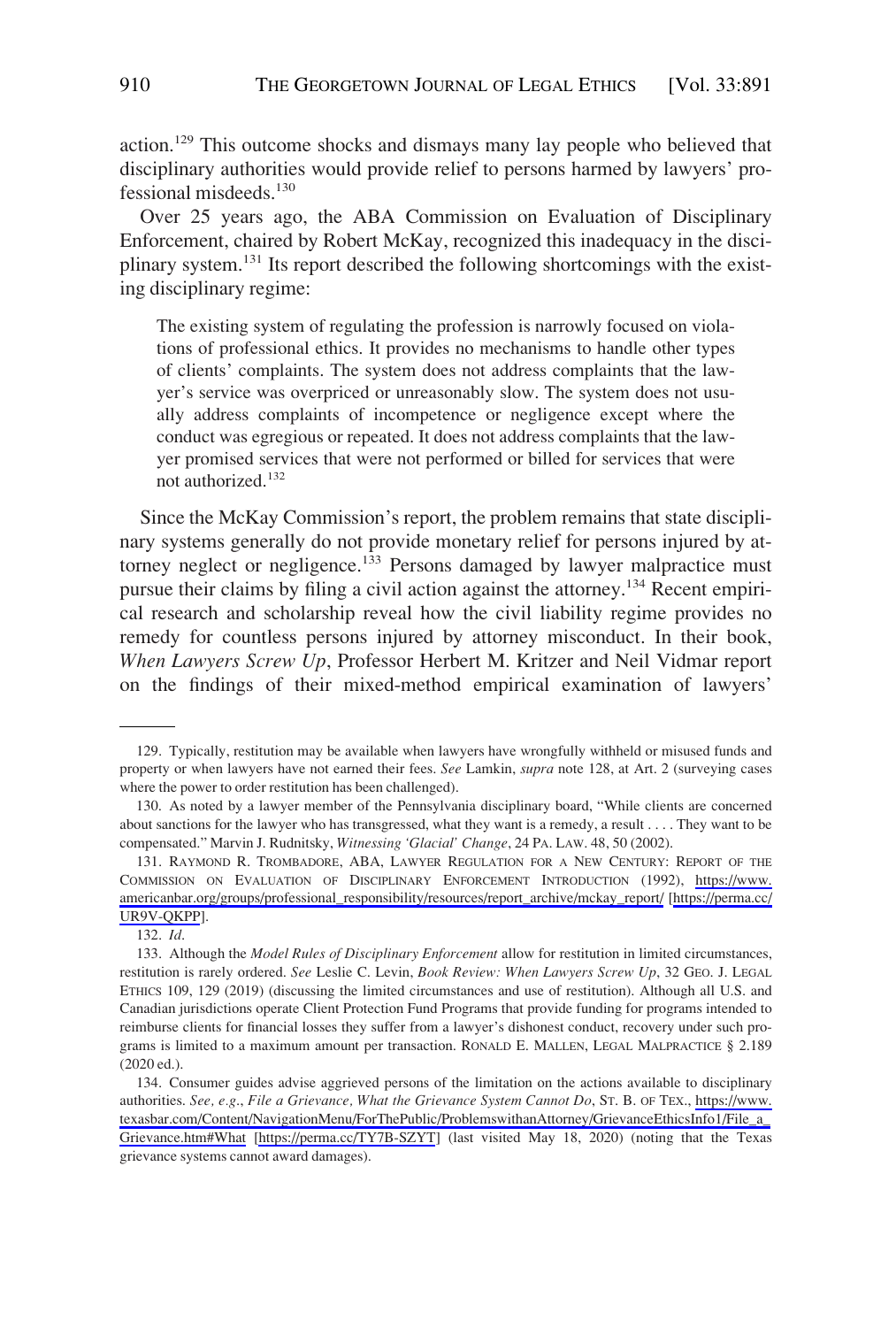professional liability.135 Using qualitative inquiries and analysis of various data sets, they studied the state of legal malpractice claims in the U.S. and considered the challenges faced by victims of legal malpractice.<sup>136</sup> In particular, they identify the difficulties encountered by individuals and family businesses who comprise the personal services hemisphere of legal services.137 Most notably, they conclude that individuals and small businesses have a significant likelihood of retaining solo and small firm lawyers who are uninsured, as compared to corporate clients who commonly hire larger firms with insurance.<sup>138</sup> The lack of insurance contributes to the unwillingness of experienced lawyers to agree to represent injured persons from the personal services hemisphere.<sup>139</sup>

A second important factor that limits the redress available to personal services clients is that a large proportion of the errors caused by lawyers in the personal services sector cause relatively modest harm to the clients.<sup>140</sup> Because of the complexity and expense associated with pursuing legal malpractice claims, the damages must be significant enough for an experienced plaintiff's attorney to agree to handle the matter on a contingent fee basis.<sup>141</sup> Despite the fact that many could establish damages caused by the lawyer's errors or omissions, the injured person is left without an ability to pursue an action when they cannot convince a plaintiff's attorney to pursue the claim when the amount of damages will not yield enough recovery to cover the costs and attorney's fees associated with prosecuting a legal malpractice claim.<sup>142</sup>

To improve the prospects for injured persons, scholars have proposed changes based on programs and initiatives implemented in other countries.<sup>143</sup> Some have proposed that U.S. jurisdictions join those common and civil law countries that require attorneys to carry insurance.<sup>144</sup>

<sup>135.</sup> HERBERT M. KRITZER & NEIL VIDMAR, WHEN LAWYERS SCREW UP: IMPROVING ACCESS TO JUSTICE FOR LEGAL MALPRACTICE VICTIMS (2018).

<sup>136.</sup> In presenting a portrait of legal malpractice claims, their central argument is that the world of lawyers' professional liability is not a "unitary world," but two distinct worlds: "one involving claims in the context of legal services for individuals and family businesses and one for claims arising from the work on behalf of large corporations." *Id*. at 4.

<sup>137.</sup> *Id*. at 5.

<sup>138.</sup> *Id*.

<sup>139.</sup> *Id*. at 170.

<sup>140.</sup> *See id.* (noting that the harm may be modest in financial terms, but significant to a modest means person).

<sup>141.</sup> *Id*.

<sup>142.</sup> *See id*.

<sup>143.</sup> *See, e.g*., Deborah L. Rhode & Alice Woolley, *Comparative Perspectives on Lawyer Regulation: An Agenda for Reform in the United States and Canada*, 30 FORDHAM L. REV. 2761 (2012).

<sup>144.</sup> *Id*. at 287–88; KRITZER & VIDMAR, *supra* note 135, at 170–72; *see* Leslie C. Levin, *Lawyers Going Bare and Clients Going Blind*, 68 FLA. L. REV. 1281, 1330 (2016) (suggesting the steps that a high court could take to explore the issue of mandatory insurance). For a discussion of the arguments in favor of mandatory insurance and responses to the opposition, see Susan Saab Fortney, *Mandatory Legal Malpractice Insurance: Exposing Lawyers' Blind Spots*, 9 ST. MARY'S J. LEGAL MALPRACTICE & ETHICS 190, 200–35 (2019) [hereinafter *Exposing Blind Spots*].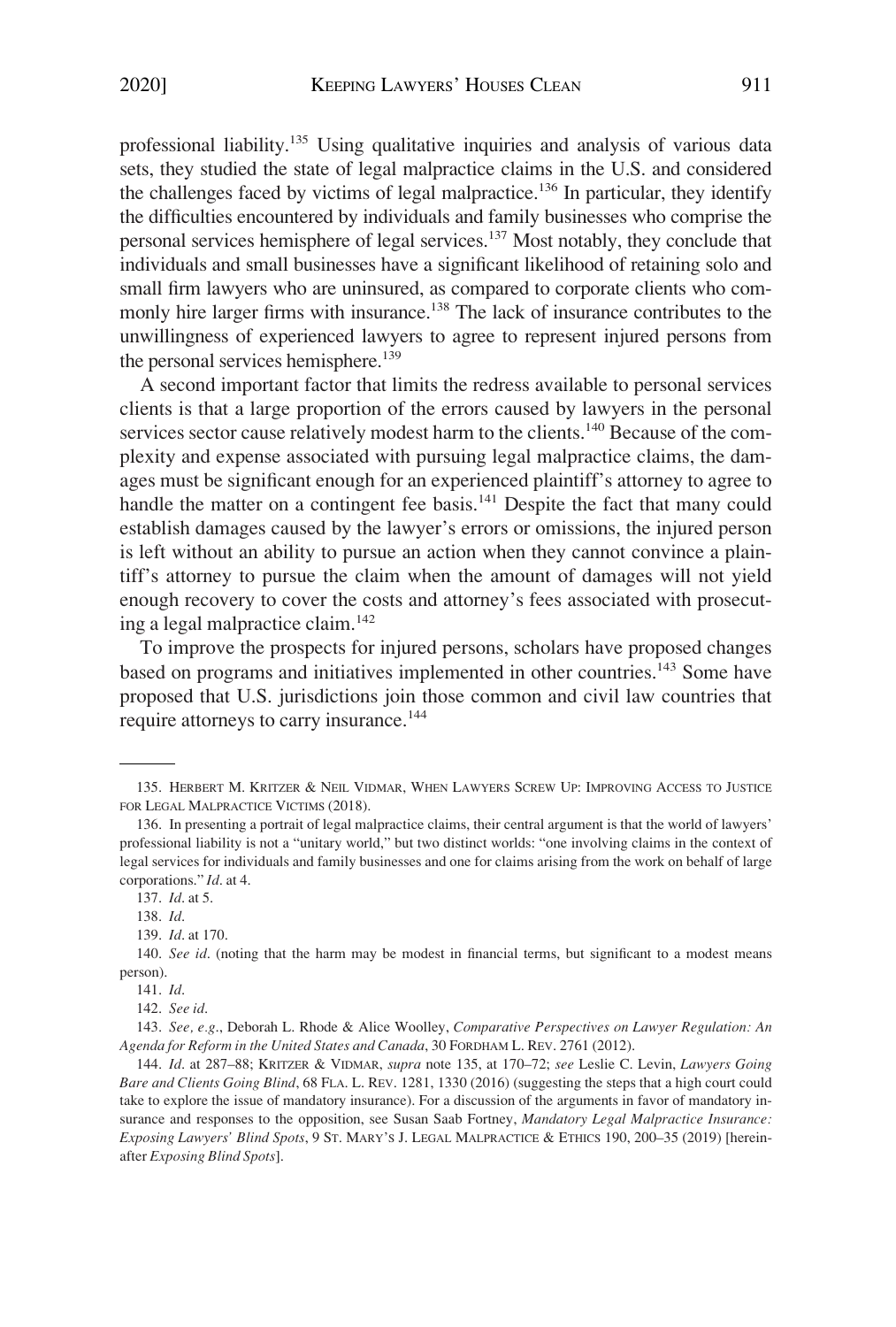Even with a mandatory insurance scheme, the economics of legal malpractice actions still make it highly unlikely for many injured persons to be able to secure a contingency fee lawyer when the damages are not significant.<sup>145</sup> Therefore, persons who cannot establish substantial damages should be able to obtain redress through some other process.

Understanding the challenges injured persons face in bringing civil claims for damages, innovations in other countries provide aggrieved persons avenues to seek redress through the attorney regulation system. Most notably, the consumerminded legislation in the United Kingdom created a Legal Ombudsman ("LO") scheme to handle attorney-client disputes that do not allege serious misconduct.146 Under the Scheme Rules, the LO provides assistance in helping legal service providers and complainants resolve disputes related to service.<sup>147</sup> Descriptions of the LO emphasize that the LO's job is to "look at complaints about legal service providers in a fair way and without taking sides."<sup>148</sup> They emphasize speed and informality, "with the goal of resolving complaints by agreement rather than a quasi-judicial process."149

The Scheme Rules and online guidance on the LO provide laypeople a road map of the procedures for registering, handling complaints, resolving disputes, and making determinations when agreements are not reached between the complainants and legal service providers.<sup>150</sup> As defined in the rules, a complaint means an "expression of dissatisfaction [that] alleges that the complainant has suffered (or may suffer) financial loss, distress, inconvenience, or other

<sup>145.</sup> *See Tort in Search of a Remedy*, *supra* note 15, at 2039 (noting that the ability to retain counsel with requisite expertise "largely turn[s] on the economics of representation" because "the prospective client must possess the means to fund the litigation, or the underlying case must have significant value to support a malpractice attorney handling the litigation on a contingent fee basis"); KRITZER & VIDMAR, s*upra* note 135, at 147 (reporting that most of the plaintiffs' lawyers contacted had "a nominal potential damages threshold for what they would seriously consider handling [and] thresholds ranged from as low as \$100,000 to a high of \$5 million").

<sup>146.</sup> For a discussion of the consumer-minded features of the Legal Services Act enacted in the United Kingdom, see Rhode & Woolley, *supra* note 143, at 2781 (noting that the Act identifies "protecting and promoting the interests of consumers" as one of its key objectives).

<sup>147.</sup> Factsheet 1, Here to Help Sort Out Problems With Your Legal Service Provider, LEGAL OMBUDSMAN, <https://www.legalombudsman.org.uk/wp-content/uploads/2017/11/Factsheet-1-Here-to-Help.pdf> [[https://perma.](https://perma.cc/BV6T-PJJ8)  [cc/BV6T-PJJ8](https://perma.cc/BV6T-PJJ8)] (last visited May 17, 2020).

<sup>148.</sup> *Id.* "Our Service Principles and Standards are a reflection of our core values of being Open, Fair, Independent and Effective." Customer Service Principles and Standards, LEGAL OMBUDSMAN, [https://www.](https://www.legalombudsman.org.uk/about-us/#our-principles)  [legalombudsman.org.uk/about-us/#our-principles](https://www.legalombudsman.org.uk/about-us/#our-principles) [\[https://perma.cc/34EL-VL5P](https://perma.cc/34EL-VL5P)].

<sup>149.</sup> The Role of the Legal Ombudsman, THE LAW SOC'Y, [https://www.lawsociety.org.uk/support-services/](https://www.lawsociety.org.uk/support-services/risk-compliance/regulation/legal-ombudsman/) [risk-compliance/regulation/legal-ombudsman/](https://www.lawsociety.org.uk/support-services/risk-compliance/regulation/legal-ombudsman/) [\[https://perma.cc/JB7E-6TM5](https://perma.cc/JB7E-6TM5)] (last visited May 17, 2020).

<sup>150.</sup> See Our Scheme Rules, LEGAL OMBUDSMAN, [https://www.legalombudsman.org.uk/?portfolio=our](https://www.legalombudsman.org.uk/?portfolio=our-scheme-rules)[scheme-rules](https://www.legalombudsman.org.uk/?portfolio=our-scheme-rules) [<https://perma.cc/3YQA-3KB2>] (last visited May 17, 2020). "Ordinarily a complainant cannot use the Legal Ombudsman unless the complainant has first used the [legal service provider's] complaints procedures." LEGAL OMBUDSMAN, SCHEME RULES 4.1 (2019), [https://www.legalombudsman.org.uk/wp](https://www.legalombudsman.org.uk/wp-content/uploads/2019/03/Scheme-Rules-1-April-2019.pdf)[content/uploads/2019/03/Scheme-Rules-1-April-2019.pdf](https://www.legalombudsman.org.uk/wp-content/uploads/2019/03/Scheme-Rules-1-April-2019.pdf) [<https://perma.cc/3YQA-3KB2>]. Generally, the provider has eight weeks to resolve the complaint to the complainant's satisfaction. *Id*. at 4.2.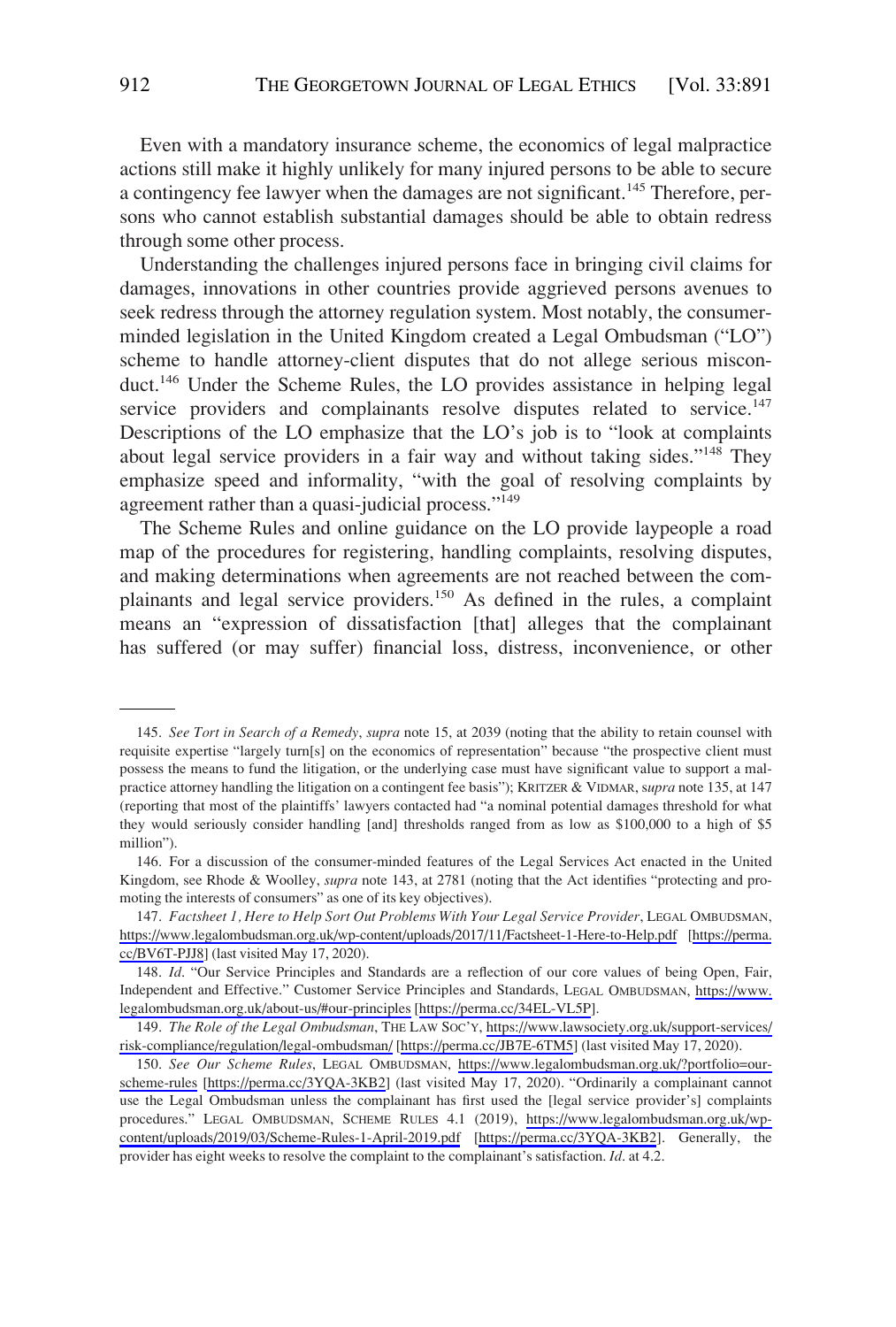detriment."151 Once a complainant refers the matter to the LO, the LO attempts to resolve the complaint "at the earliest possible stage, by whatever agreed outcome is considered appropriate."152 When such a resolution is not possible, the LO may investigate the complaint and do the following: (1) ensure that both parties have an opportunity to make representations, (2) send the parties a case decision with a time limit for response, and (3) if any party indicates disagreement within that time limit, arrange for an ombudsman to issue a final decision.<sup>153</sup>

In deciding complaints, the LO will determine what is fair and reasonable based on the circumstances of the case.<sup>154</sup> The LO's determination may issue directives that legal services providers take actions such as apologizing or paying compensation and interest to the complainant.<sup>155</sup> The Scheme Rules provide that the LO's determination of compensation and costs cannot exceed £50,000.<sup>156</sup> To provide guidance and transparency, the LO publishes data on all cases that required an ombudsman's decision.<sup>157</sup> The Annual Report for the year ending March 31, 2019 indicated that financial remedies were recorded in 40% of the complaints.158

In Australia, the Uniform Legal Services Profession Act gives aggrieved persons an alternative to going to court to seek compensation from legal services providers.159 Rather than creating a separate body to resolve disputes between legal services providers and complainants, the Act empowers disciplinary tribunals and the Legal Services Commissioner ("LSC") to award compensation

(1) to apologize;

(2) to pay compensation of a specified amount for loss suffered;

(3) to pay interest on that compensation from a specified time;

(4) to pay a specified amount of compensation for inconvenience/distress caused;

(5) to ensure (and pay for) putting right any specified error, omission or other deficiency;

(6) to take (and pay for) any specified action in the interests of the complaint;

(7) to pay a specified amount for costs the complainant incurred in pursuing the complaint;

(8) to limit fees to a specified amount.

*Id*. at 5.38.

156. *Id.* at 5.43. The Press Release that announced that the maximum that the LO could reward was increased from £30,000 to £50,000 reported that the majority of the complaints resulted in orders of less than £1,000. Legal Ombudsman Press Release, [http://www.legalombudsman.org.uk/downloads/documents/press\\_](http://www.legalombudsman.org.uk/downloads/documents/press_releases/0213-New-powers-for-the-Legal-Ombudsman.pdf) [releases/0213-New-powers-for-the-Legal-Ombudsman.pdf](http://www.legalombudsman.org.uk/downloads/documents/press_releases/0213-New-powers-for-the-Legal-Ombudsman.pdf) [<https://perma.cc/8L5B-Q4S4>].

157. Policy Statement, Publishing our Decisions (2016), LEGAL OMBUDSMAN, https://www.legalombuds [man.org.uk/wp-content/uploads/2014/09/Publishing-Decisions-policy-statement-mar16.pdf](https://www.legalombudsman.org.uk/wp-content/uploads/2014/09/Publishing-Decisions-policy-statement-mar16.pdf) [\[https://perma.cc/](https://perma.cc/A4LU-LLX6) [A4LU-LLX6\]](https://perma.cc/A4LU-LLX6).

158. LEGAL OMBUDSMAN, OFFICE FOR LEGAL COMPLAINTS, ANNUAL REPORT AND ACCOUNTS FOR YEAR ENDING 31 MARCH 2019 14 (2019), [https://www.legalombudsman.org.uk/wp-content/uploads/2019/09/](https://www.legalombudsman.org.uk/wp-content/uploads/2019/09/FINAL-OLC-Annual-Report-2018-19-Online.pdf) [FINAL-OLC-Annual-Report-2018-19-Online.pdf](https://www.legalombudsman.org.uk/wp-content/uploads/2019/09/FINAL-OLC-Annual-Report-2018-19-Online.pdf) [\[https://perma.cc/55T5-BTTD](https://perma.cc/55T5-BTTD)].

159. Legal Profession Uniform Law (NSW) No. 16a § 306 (2018).

<sup>151.</sup> *Id*. at 1.6.

<sup>152.</sup> *Id*. at 5.17.

<sup>153.</sup> *Id*. at 5.19.

<sup>154.</sup> *Id*. at 5.36, 5.37.

<sup>155.</sup> The ombudsman's determination may contain one or more of the following directions to the legal services providers: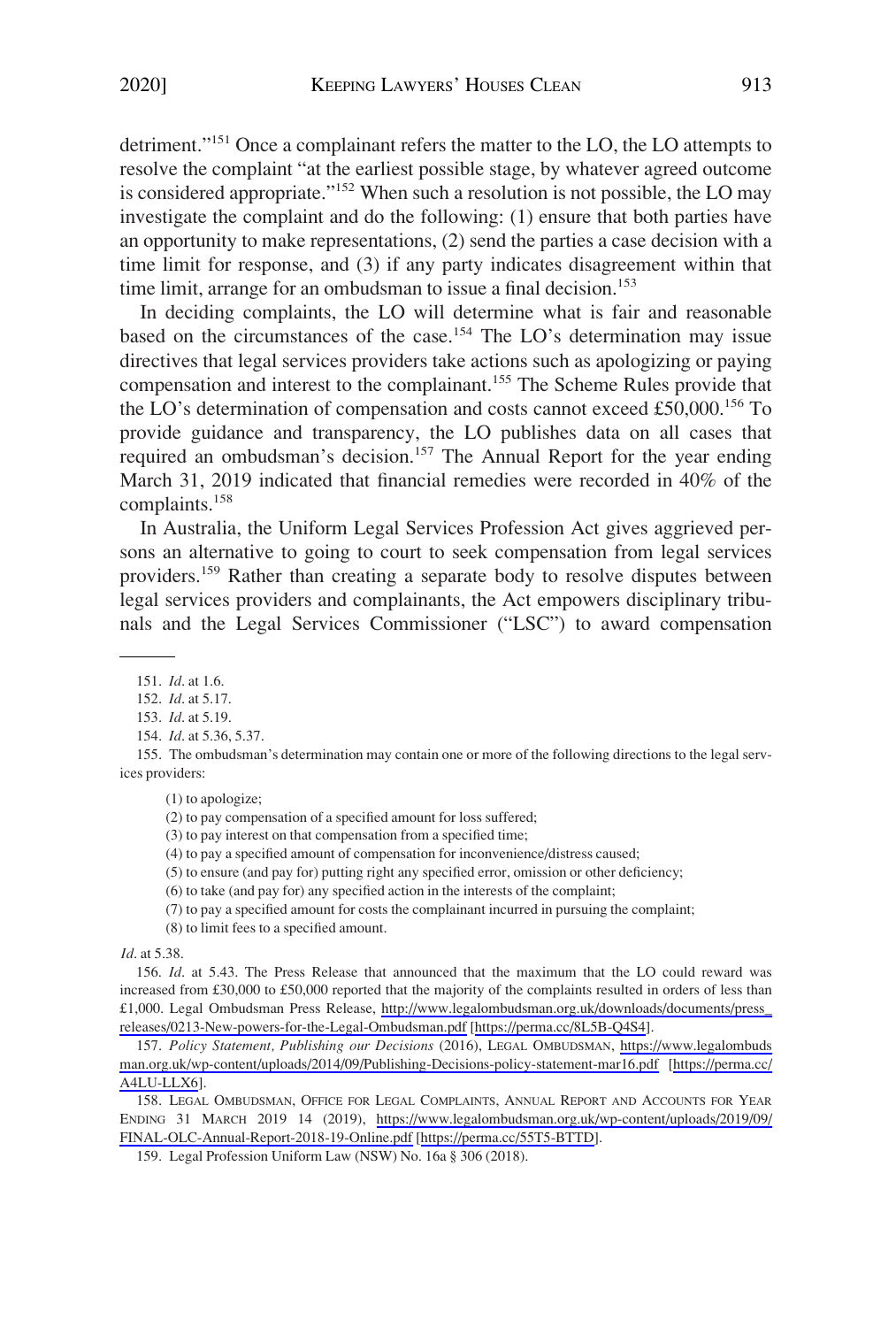<span id="page-23-0"></span>awards in limited circumstances.<sup>160</sup> In states that have adopted the Act, the maximum compensation award is  $A$25,000.<sup>161</sup>$ 

A few scholars have urged U.S. jurisdictions to adopt an ombudsman or compensation scheme similar to those used in the U.K., Australia, and other jurisdictions.162 In their book, *When Lawyers Screw Up*, Professors Kritzer and Vidmar address practical issues on implementing a system similar to the ombudsman service.<sup>163</sup> In her review of their book, Professor Leslie C. Levin analyzes changes necessary to make monetary awards available in disciplinary proceedings in the U.S.164 Despite the feasibility of such changes, Levin concludes by noting that the biggest problem is not devising solutions, but "the lack of will by the courts, legislatures, and the bar to adequately protect the public when lawyers screw up."165

# III. TACKLING SEXUAL HARASSMENT IN THE LEGAL PROFESSION

This Part turns to the regulators' role in addressing serious issues related to sexual harassment in the legal profession. To provide perspective on the nature and extent of the problem, I provide information on high profile sexual misconduct cases involving lawyers and empirical data related to sexual harassment in the legal workplace. I then review how regulators in Australia, New Zealand, the United Kingdom, and Canada are attempting to address sexual harassment. I conclude by recommending that U.S. regulators take steps to help lawyers prevent and deal with the sexual harassment where they work.

In 1994, a jury in California sent a clear message by awarding \$7.1 million in punitive damages in a sexual harassment case against a lawyer and his firm, Baker McKenzie.166 At the time, Baker McKenzie was the world's largest law firm, and the verdict was believed to be the largest ever in a sexual harassment

<sup>160.</sup> The LSC can award compensation when the LSC is satisfied: (1) "that the complainant has suffered a direct loss as a result of the conduct complained of;" (2) "the complainant has not received and is not entitled to compensation from another source," such as a court or the fidelity fund, and (3) "it is just and fair to order compensation." *See Complaint Process*, OFFICE OF LEGAL SERVICES COMM'R, [http://www.olsc.nsw.gov.au/Pages/](http://www.olsc.nsw.gov.au/Pages/lsc_complaint/lsc_complaintprocess.aspx#CantheLSCawardcompensation?Ifso,isthereatimelimit?) [lsc\\_complaint/lsc\\_complaintprocess.aspx#CantheLSCawardcompensation?Ifso,isthereatimelimit?](http://www.olsc.nsw.gov.au/Pages/lsc_complaint/lsc_complaintprocess.aspx#CantheLSCawardcompensation?Ifso,isthereatimelimit?) [[https://](https://perma.cc/9YEV-WF9P) [perma.cc/9YEV-WF9P\]](https://perma.cc/9YEV-WF9P) (last visited Apr. 10, 2020). In rare circumstances, a disciplinary tribunal may award compensation up to \$25,000*. Id*.

<sup>161.</sup> Where the compensation order is made by the designated tribunal, the maximum award is A\$25,000 or a greater amount agreed to with the consent of both the complainant and the respondent lawyer or law practice. Legal Profession Uniform Law (NSW) No. 16a § 308 (2018).

<sup>162.</sup> *See* Rhode & Woolley, *supra* note 143, at 2787; KRITZER & VIDMAR, *supra* note 135, at 176–79; *Tort in Search of a Remedy, supra* note 15, at 2055–56; Levin, *Book Review: When Lawyers Screw Up*, *supra* note 133, at 131.

<sup>163.</sup> KRITZER & VIDMAR, *supra* note 135, at 177–78.

<sup>164.</sup> Levin, *Book Review: When Lawyers Screw Up*, *supra* note 133, at 131–32.

<sup>165.</sup> *Id*. at 134.

<sup>166.</sup> Jane Gross, *Jury Awards \$7.1 Million in a Sex Case*, N.Y. TIMES, Sept. 2, 1994, at A16 [hereinafter *Baker McKenzie Jury Award*]. The trial court reduced the punitive damage award to \$3.5 million. Weeks v. Baker & McKenzie, 63 Cal. App. 4th 1128, 1137–45 (1998).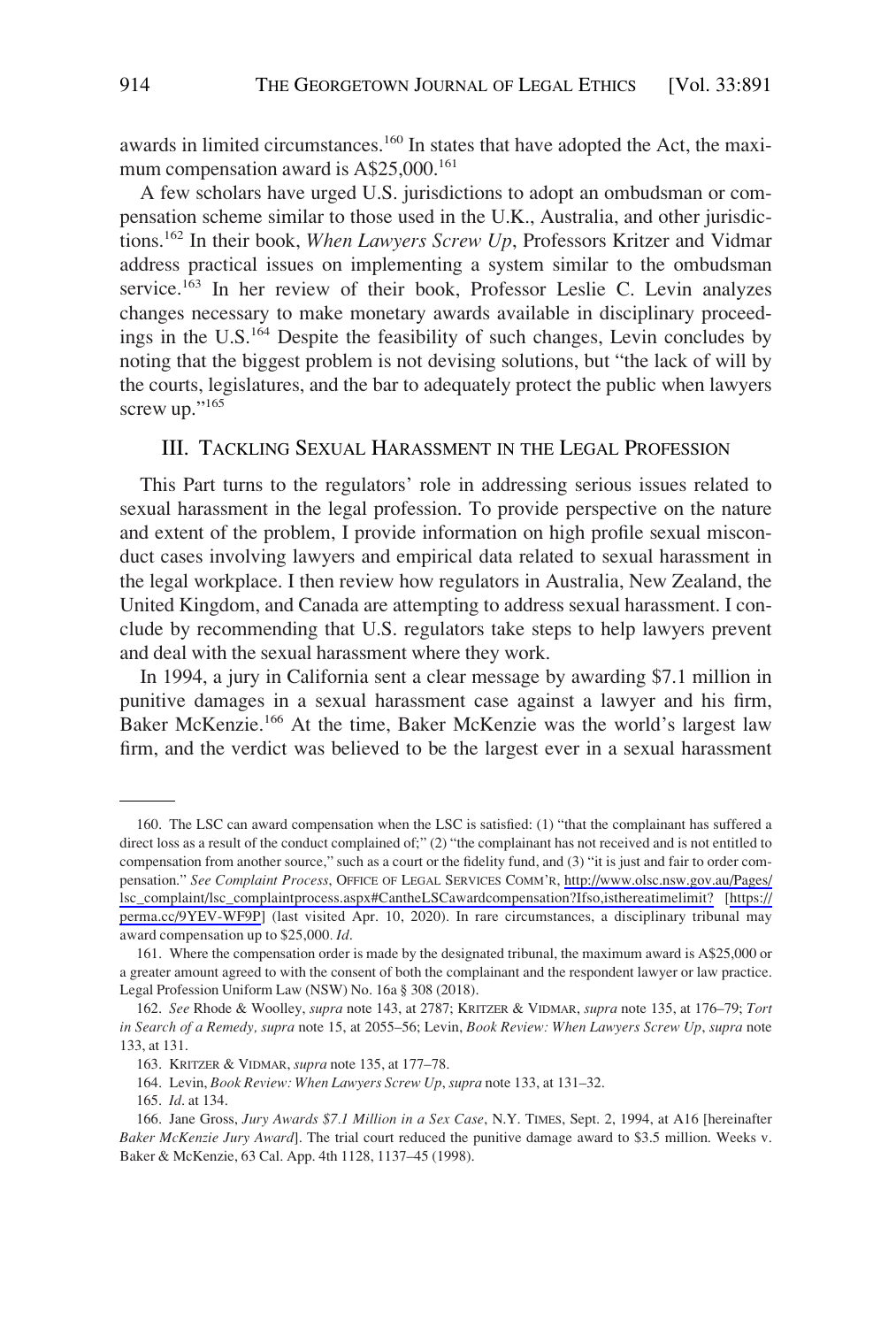case.<sup>167</sup> In her complaint, plaintiff Rena Weeks, a former secretary, alleged that partner Martin R. Greenstein sexually harassed her.<sup>168</sup> After filing the complaint, the plaintiff learned that other women had experiences with Greenstein similar to hers.<sup>169</sup> At trial, the plaintiff offered evidence that Greenstein's conduct unreasonably interfered with the plaintiff's work performance and/or created an intimidating, hostile, or offensive working environment.<sup>170</sup> At trial and on appeal, the firm disputed its liability for punitive damages.<sup>171</sup> On appeal, the California State Court of Appeals upheld the punitive damage award, concluding that the evidence supported the finding that the firm consciously disregarded the rights and safety of others by failing to take reasonable steps to prevent Greenstein's misconduct.172

At the time, commentary suggested that the jury award sent a powerful message about "employer's responsibility to respond promptly and vigorously to sexual harassment complaints, even when they come from low-level employees against powerful bosses."173 Experts opined that the *Weeks* case would serve as a "wake-up" for firms that turn a "blind eye" to sexual harassment complaints. $174$ The case "sent a message that 'juries take sexual harassment seriously and [lawyers] have to as well.'"175

Fast-forward to 2019. Twenty-five years after the *Weeks* verdict, it is "unclear just how much the legal profession did wake up to the problem" of sexual

168. For the facts of the case, see Weeks v. Baker & McKenzie, 63 Cal. App. 4th 1128, 1137–45 (1998).

Has plaintiff Rena Weeks provided by clear and convincing evidence that defendant Baker & McKenzie (a) had advance knowledge of the unfitness of defendant Martin R. Greenstein and with a conscious disregard of the rights or safety of others continued to employ him, or (b) ratified the conduct of Mr. Greenstein which is found to be oppression or malice?

#### *Id*.

174. Jane Gross, *When the Biggest Firm Faces Sexual Harassment Suit*, N.Y. TIMES, July 29, 1994, at 7 [hereinafter *When the Biggest Firm Faces Sexual Harassment Suit*].

175. Martha Neil, *Hidden Harassment*, 92 A.B.A. J. 42, 43 (Mar. 2006) (quoting Michael J. Leech, a professional liability expert). Another expert suggested that more awareness of sexual harassment may not translate to change in behavior. *Id*. (quoting Patricia K. Gillette, a labor and employment expert).

*<sup>\$7.1</sup> Million Awarded in Harassment: Courts: World's largest law firm is ordered to pay former secre-*167. *tary twice as much in punitive damages as she had sought. Company says it will appeal*, L.A. TIMES (Sept. 2, 1994), <https://www.latimes.com/archives/la-xpm-1994-09-02-mn-33865-story.html> [[https://perma.cc/9GJT-](https://perma.cc/9GJT-CQU6)[CQU6\]](https://perma.cc/9GJT-CQU6). The jury awarded nearly twice the amount sought by the plaintiff. *Id*.

<sup>169.</sup> *See id*. at 1145. According to the court's account of facts, the firm dealt with prior sexual harassment complaints involving Greenstein in both the Chicago and Palo Alto offices. *Id*. at 1138–43.

<sup>170.</sup> *Id*. at 1147.

<sup>171.</sup> *Id*. at 1153. Based on the evidence related to the firm's conduct, the jury affirmatively answered "yes" to the following question:

<sup>172.</sup> *See id*. at 1159 ("Whatever the cause of Baker & McKenzie's inaction, it certainly tended to communicate both to Greenstein and to those who worked around him that Baker & McKenzie did not take his misconduct seriously.").

<sup>173.</sup> *Baker McKenzie Jury Award*, *supra* note 166, at 16. In referring to the jury decision, one workplace expert stated, "I would read it as law firms are not allowed to ignore the law . . . [and] a statement that highly successful professionals or revenue-producers are not entitled to be uncivil to support staff." *Id*.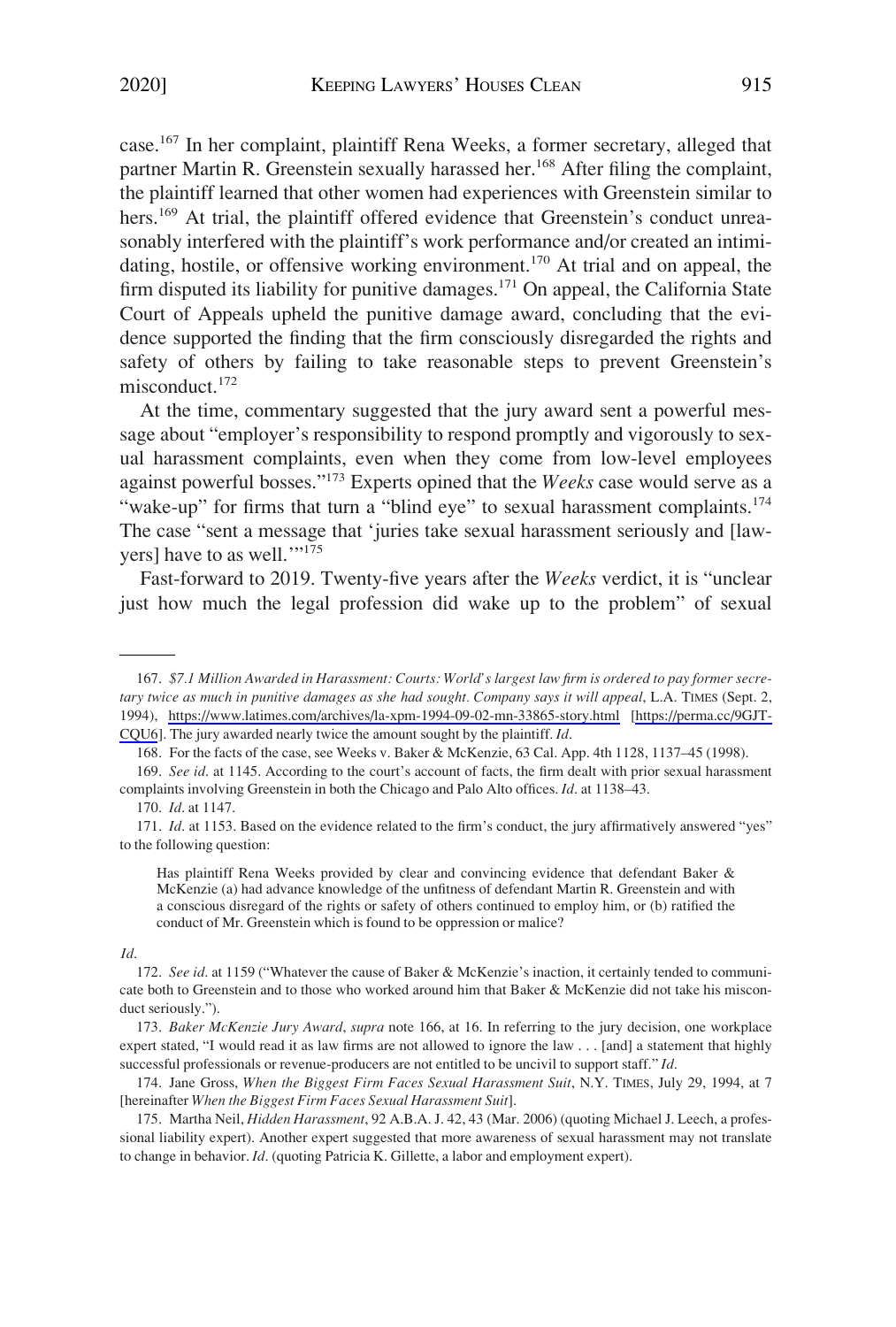harassment in its ranks.<sup>176</sup> In another high-profile controversy involving sexual harassment at Baker McKenzie, the firm and three individuals are defending against misconduct claims involving sexual harassment by Gary Senior, the former managing partner of the firm's London office.<sup>177</sup> In a professional discipline case, the Solicitor's Regulatory Authority ("SRA") alleges that Senior "behaved in an inappropriate manner" toward a female associate.<sup>178</sup> The SRA is also prosecuting actions against the firm, its former human resources head, and its former litigation partner.<sup>179</sup> The SRA alleges that they failed to properly investigate the sexual harassment and failed to properly report serious misconduct to the SRA.<sup>180</sup> At a hearing, the SRA prosecutor stated that the firm's investigation amounts to "a collective failure to ask the right questions."181 In a statement, the firm admitted that their "internal processes fell short of what should be expected and were undermined in a way that was unacceptable and should never have happened."<sup>182</sup> In acknowledging that there were "significant shortcomings" in the procedures they followed, the firm "introduced and reinforced robust processes to ensure these shortcomings can never be repeated."183

The circumstances of the 1992 case against Baker McKenzie and the 2019 matter against Baker McKenzie are strikingly similar. Both involve alleged sexual harassment by powerful partners, a junior female employee who reported the

179. Booth, *supra* note 178.

<sup>176.</sup> *Id*.

<sup>177.</sup> Kate Beioley, *Baker McKenzie Criticized Over Handling of Harassment Complaint*, FIN. TIMES (Dec. 2, 2019),<https://www.ft.com/content/15155bc0-152c-11ea-9ee4-11f260415385> [<https://perma.cc/9QS2-Z632>].

<sup>178.</sup> James Booth, Former Baker McKenzie London Head Gary Senior to Face Prosecution for Alleged *Sexual Harassment*, CITY A.M. (July 30, 2019), [https://www.cityam.com/former-baker-mckenzie-london](https://www.cityam.com/former-baker-mckenzie-london-head-gary-senior-to-face-prosecution-for-alleged-sexual-harassment/)[head-gary-senior-to-face-prosecution-for-alleged-sexual-harassment/](https://www.cityam.com/former-baker-mckenzie-london-head-gary-senior-to-face-prosecution-for-alleged-sexual-harassment/) [\[https://perma.cc/4S2Y-WABA\]](https://perma.cc/4S2Y-WABA). "In 2012 Senior is alleged to have 'sought to initiate intimate activity with Person A' in circumstances where he was in a position of responsibility over Person A and knowingly caused Person A to be alone with him." *Id*. For the full account of the referral from the Solicitors Disciplinary Tribunal to the SRA, see Gary Senior, Solicitor, Case Number 135131, Decision – Prosecution, published July 30, 2019, *available at* [https://www.sra.org.uk/](https://www.sra.org.uk/consumers/solicitor-check/135131/)  [consumers/solicitor-check/135131/](https://www.sra.org.uk/consumers/solicitor-check/135131/) [\[https://perma.cc/4L5F-DDL5](https://perma.cc/4L5F-DDL5)]. At a December 2019 hearing before the Solicitors Disciplinary Tribunal, Senior admitted that behavior toward the associate had been "inappropriate" and "clearly an unwanted situation." Monidipa Fouzder, *Former Baker McKenzie Chief Admits 'Inappropriate' Behaviour*, L. SOC'Y GAZETTE (Dec. 4, 2019), [https://www.lawgazette.co.uk/news/former-baker-mckenzie-chief](https://www.lawgazette.co.uk/news/former-baker-mckenzie-chief-admits-inappropriate-behaviour-/5102395.article)[admits-inappropriate-behaviour-/5102395.article](https://www.lawgazette.co.uk/news/former-baker-mckenzie-chief-admits-inappropriate-behaviour-/5102395.article) [\[https://perma.cc/33JZ-VLW2](https://perma.cc/33JZ-VLW2)].

<sup>180.</sup> Baker McKenzie LLP, Case No. 421456, Decision - Prosecution, published July 30, 2019, *available at* <https://www.sra.org.uk/consumers/solicitor-check/421456/> [\[https://perma.cc/U8JQ-AWPD\]](https://perma.cc/U8JQ-AWPD). Among other errors, the SRA alleges that the firm's partners allowed Senior to improperly influence the internal investigation and its outcome. In referring the matter for a hearing before the SRA, the Solicitors Disciplinary Tribunal set forth its decision and allegations against the firm and its partners. For specifics on the prosecution referral of the firm and links to the charging documents against the partners, see *id*.

<sup>181.</sup> *See* Beioley, *supra* note 177 (reporting that Senior received a written warning after apologizing and the associate left the firm after signing a non-disclosure agreement).

<sup>182.</sup> Booth, *supra* note 178.

<sup>183.</sup> *Id*.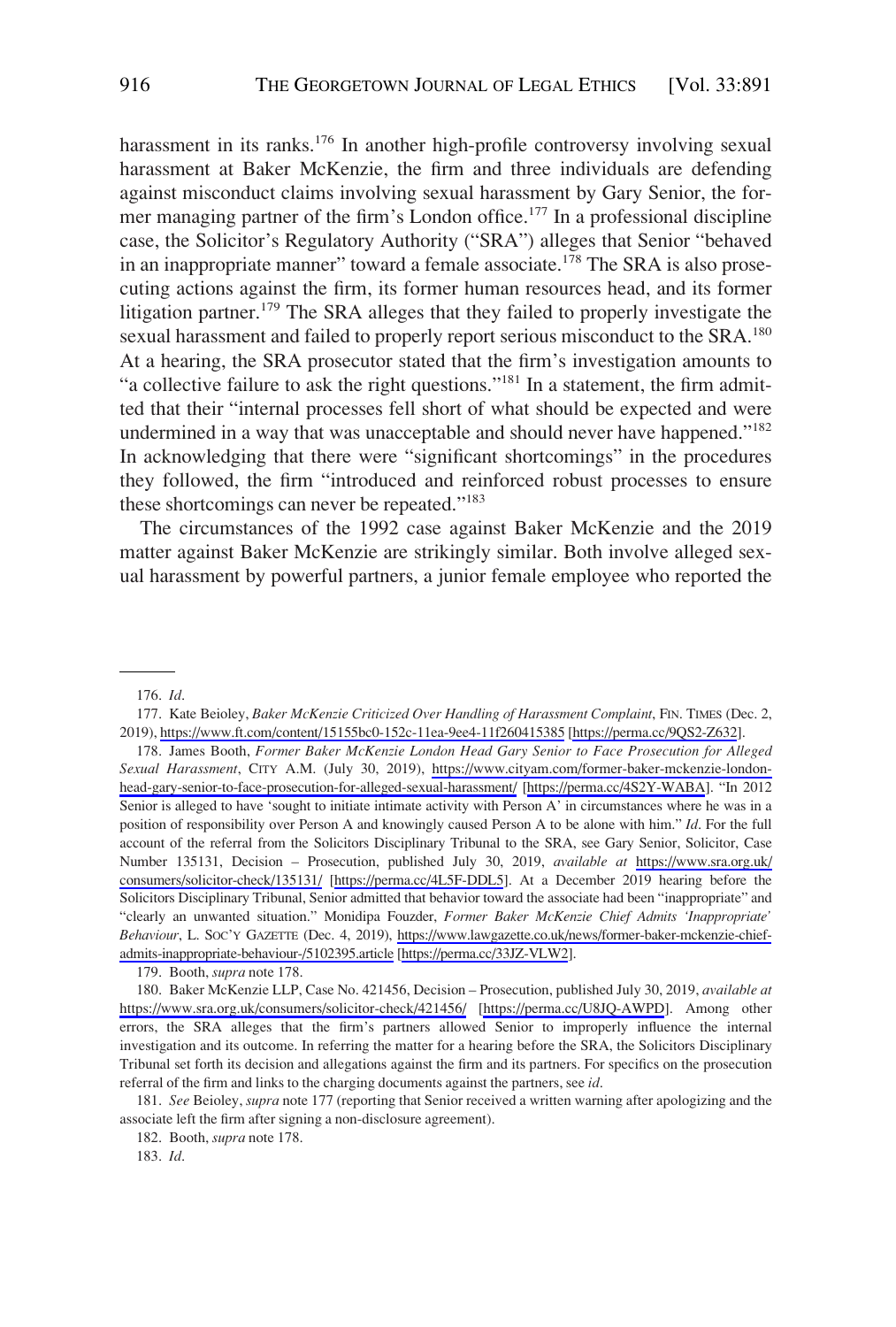misconduct to firm representatives, and alleged improper handling of the concerns by firm principals.<sup>184</sup>

Despite the similarities, there is one major difference between the two matters. In 2019, the SRA made the allegations, rather than a private litigant.<sup>185</sup> This disciplinary prosecution marks a watershed event in lawyer regulation. Such disciplinary actions against partners in large firms are rare.<sup>186</sup>

Although disciplinary authorities occasionally allege a failure to report misconduct, the SRA action against Baker McKenzie represents a turning point in lawyer regulation because the regulator was challenging sexual misconduct involving a co-worker, not a client.<sup>187</sup> Noting that "times have changed," one journalist recognized the new chapter in regulation by stating: "This year, largely thanks to the #MeToo movement, a series of top London lawyers have been investigated by the Solicitors Regulation Authority and subsequently called to appear before the Solicitors Disciplinary Authority."188 The journalist contrasted the prosecutions in the U.K. with the U.S., a much bigger market where there have been far fewer high-profile cases of top lawyers being tried or punished.<sup>189</sup>

In the U.S., very few disciplinary actions involving sexual harassment by colleagues have been litigated.<sup>190</sup> Given the large percentage of women lawyers who suffered or have seen harassment, the number of prosecutions may be "scratching the surface."<sup>191</sup>

Although sexual harassment in the legal profession appears to be widespread, evidence related to its occurrence, reporting, and response is largely anecdotal.<sup>192</sup> All indications are that the number of reported claims underrepresents the prevalence of sexual harassment in the legal profession because the majority of victims do not report the misconduct.<sup>193</sup>

<sup>184.</sup> *See generally* Gross, *supra* note 174 (suggesting that the partnership structure in which top lawyers share profits hobbles elimination of sexual harassment because partners have "a special interest in protecting each other").

<sup>185.</sup> For a discussion of the SRA's case against Baker McKenzie, see Beioley, *supra* note 177.

<sup>186.</sup> *See* Ronald D. Rotunda, *Why Lawyers Are Different and Why We Are the Same: Creating Structural Incentives in Large Law Firms to Promote Ethical Behavior—In-House Ethics Counsel, Bill Padding, and In-House Ethics Training*, 44 AKRON L. REV. 679, 685 (2011) (noting that bar authorities seldom mete out discipline to lawyers in larger law firms).

<sup>187.</sup> Paul Hodkinson, U.K. Lawyers are Facing Heavy Scrutiny for Misconduct. Will the Same Happen *Here?*, AM. LAW. (Nov. 8, 2019), [https://www.law.com/americanlawyer/2019/11/08/u-k-lawyers-are-facing](https://www.law.com/americanlawyer/2019/11/08/u-k-lawyers-are-facing-heavy-scrutiny-for-misconduct-will-the-same-happen-here/)[heavy-scrutiny-for-misconduct-will-the-same-happen-here/](https://www.law.com/americanlawyer/2019/11/08/u-k-lawyers-are-facing-heavy-scrutiny-for-misconduct-will-the-same-happen-here/) [\[https://perma.cc/PA8M-2L24\]](https://perma.cc/PA8M-2L24).

<sup>188.</sup> *Id*.

<sup>189.</sup> See id. (suggesting differences may be attributed to the decentralized nature of the U.S. system, because state-level bodies do not get the same degree of attention as a national regulatory authority).

<sup>190.</sup> *See* Katherine Ebright, *Taking #MeToo Seriously in the Legal Profession*, 32 GEO. J. LEGAL ETHICS 57, 68 (2019) (discussing reported cases and potential explanations for under or nonenforcement).

<sup>191.</sup> *See* Hodkinson, *supra* note 187 (suggesting that most female lawyers have suffered or seen sexual harassment).

<sup>192.</sup> *See* Neil, *supra* note 175, at 43.

<sup>193.</sup> A March 2018 survey of 3000 people working mostly in law firms revealed that 68% of female respondents said they had experienced sexual harassment but only 30% reported it. Susan G. Hauser, *Time's*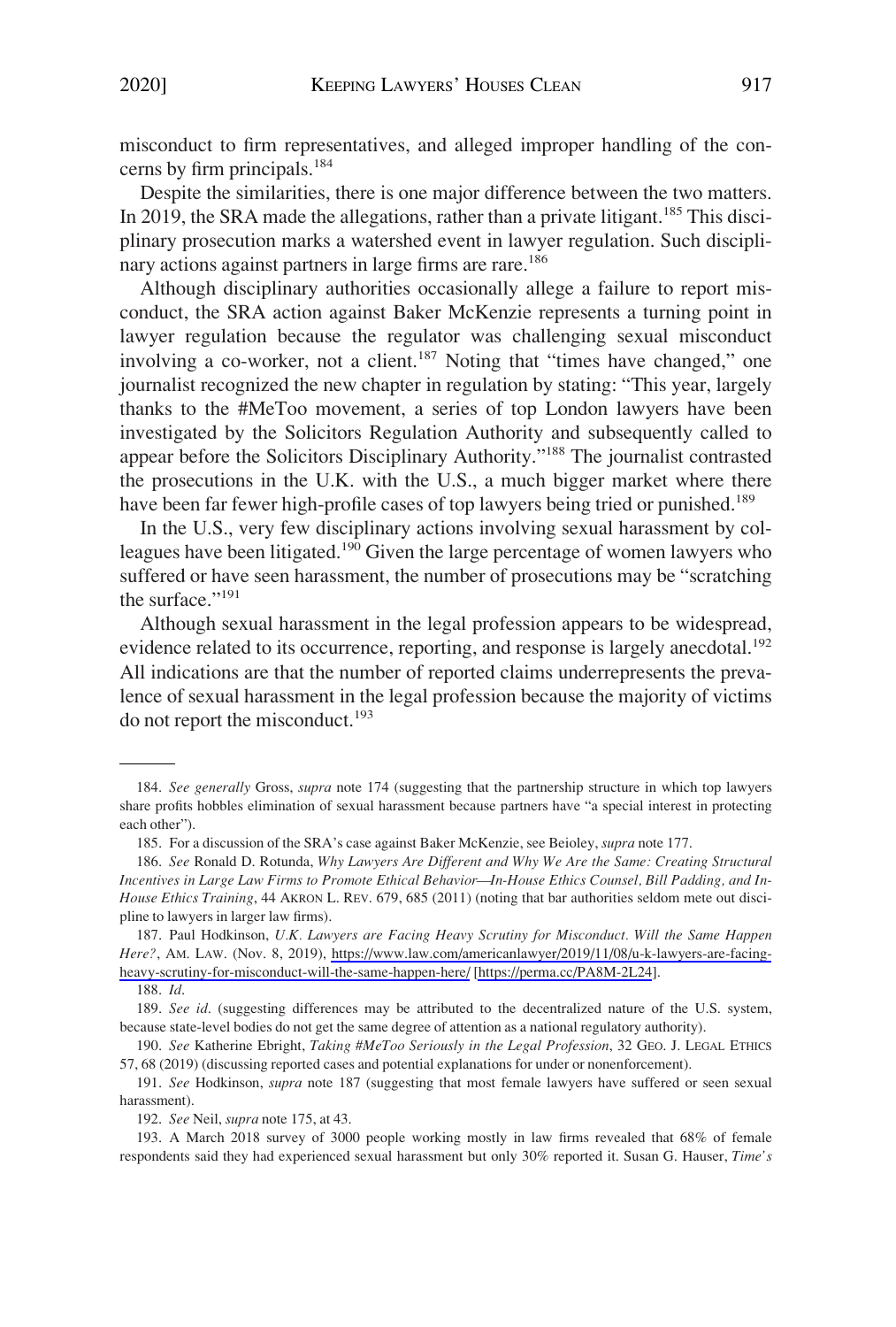Studies and reports point to the large percentage of lawyers who have experienced or observed sexual harassment.<sup>194</sup> According to data from the "After the JD Study," a large longitudinal research project in the U.S., more than one in five white women (21.9%) and one in four minority women (25.3%) report experiencing harassing behavior at work.195

In the largest-ever global survey of nearly 7000 legal professionals in 135 countries, one in three female respondents and one in fourteen male respondents reported that they had been sexually harassed.<sup>196</sup> According to the study conducted by the International Bar Association's Legal Policy and Research Unit, 75% of sexual harassment cases globally go unreported.197 Horacio Bernarde Neto, the International Bar Association ("IBA") president, stated that the research provides "quantitative confirmation that bullying and sexual harassment are endemic in the legal profession."198 To raise awareness of the problem and inform the development of solutions, the report analyzes data and outlines ten recommendations for achieving positive change.<sup>199</sup> Recommendations cover steps that should be taken by employers, bar associations, legislators, professional regulators, and individual members of the profession.<sup>200</sup>

One recommendation urges bar associations, law societies, and professional regulators to engage more actively with their counterparts to discuss issues related to sexual harassment and bullying.<sup>201</sup> Through increased dialogue and best practice sharing, regulators and stakeholders can examine different approaches and learn about the effectiveness of initiatives designed to deal with a problem that plagues the legal profession worldwide.<sup>202</sup>

195. Heather Antecol et al., *Bias in the Legal Profession: Self-Assessed Versus Statistical Measures of Discrimination*, 43 J. LEGAL STUD. 323, 332–33 (2014).

196. INT'L BAR ASS'N, US TOO? BULLYING AND SEXUAL HARASSMENT IN THE LEGAL PROFESSION 11 (2019), <https://www.ibanet.org/bullying-and-sexual-harassment.aspx>[\[https://perma.cc/AX25-B764\]](https://perma.cc/AX25-B764) [hereinafter IBA REPORT].

197. *Id*. at 62 (noting that sexual harassment is "chronically underreported" and that there is "remarkably little variation in reporting rates by age, region or workplace").

*Up Oregon: Reckoning with Sexual Harassment in the State's Legal Community*, 79 OR. ST. B. BULLETIN 30, 31 (Sept. 2019) (reporting on results of a survey conducted by the ABA and Working Mother Research Institute). In the study, 52% indicated that they did not report the harassment because they feared doing so would negatively impact their jobs. *Id*.

<sup>194.</sup> See, e.g., Lauren Stiller Rikleen, SURVEY OF WORKPLACE CONDUCT AND BEHAVIORS IN LAW FIRMS (Women's Bar Ass'n of Mass. 2018), [https://wbawbf.org/sites/WBAR-PR1/files/WBA%20Survey%20of%](https://wbawbf.org/sites/WBAR-PR1/files/WBA%20Survey%20of%20Workplace%20Conduct%20and%20Behaviors%20in%20Law%20Firms%20FINAL.pdf) [20Workplace%20Conduct%20and%20Behaviors%20in%20Law%20Firms%20FINAL.pdf](https://wbawbf.org/sites/WBAR-PR1/files/WBA%20Survey%20of%20Workplace%20Conduct%20and%20Behaviors%20in%20Law%20Firms%20FINAL.pdf) [[https://perma.cc/](https://perma.cc/N4SU-C7QL)  [N4SU-C7QL\]](https://perma.cc/N4SU-C7QL) (reporting on the results of a 2018 survey that revealed that 28% of the respondents indicated that they felt they needed to engage in sexual behavior or develop a personal relationship in order to advance their careers).

<sup>198.</sup> *Id*. at 7.

<sup>199.</sup> *Id*. at 10.

<sup>200.</sup> *Id*. at 99–111.

<sup>201.</sup> *Id*. at 102–03.

<sup>202.</sup> An appendix to the IBA Report outlines the key approaches to regulating bullying and sexual harassment in eleven jurisdictions, selected for their geographical, legal, and cultural diversity. *Id*. at 123. The analysis divides the regulatory approaches used into two categories: one that regulates sexual harassment as a form of discrimination and the other that regulates sexual harassment through the concept of personal dignity. *Id*.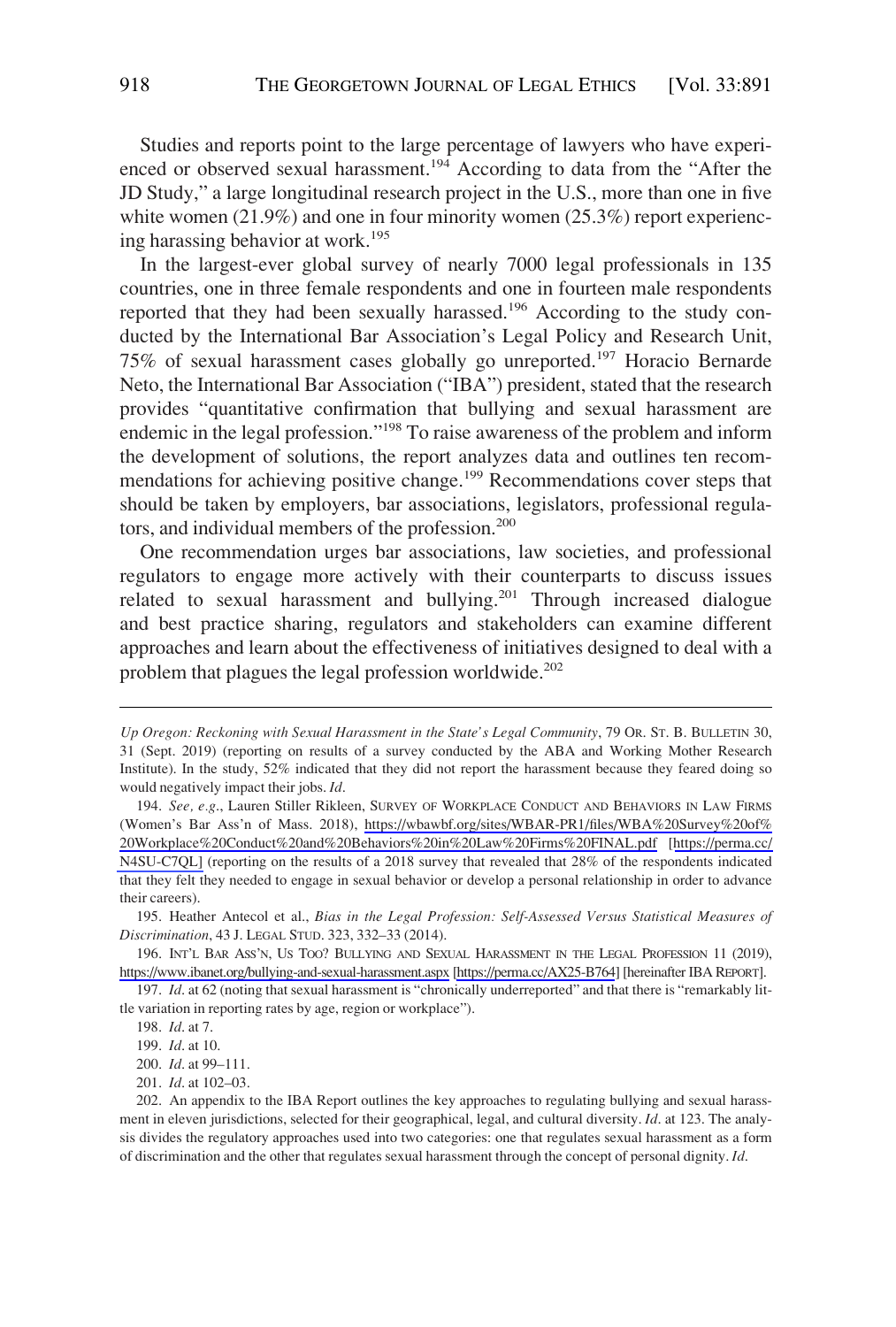Regulators in Australia, New Zealand, Canada, and the U.K. have implemented new programs to address sexual harassment in the profession.<sup>203</sup> These efforts recognize that effectively dealing with sexual harassment requires alternative approaches, rather than relying on the one-track disciplinary system of investigating and prosecuting complaints after they occur.

In Australia, professional regulators and bar leaders have made efforts to address concerns related to data gathering and reporting.<sup>204</sup> For example, the Bar in the Australian State of Victoria launched new conduct policies and related procedures dealing with sexual harassment, bullying, and discrimination.<sup>205</sup> Under the new policies and procedures, formal complaints of sexual harassment can be based on a barrister's violation of the conduct rule that prohibits sexual harassment in the course of legal practice.<sup>206</sup> In addition to formal complaints, barristers or persons who engage with barristers have two other options under the Victorian Bar internal grievance regime.<sup>207</sup> Under the internal process, a barrister may file a complaint against another barrister, seeking an investigation and response.<sup>208</sup>

When complaints are filed, the Bar uses the services of respected barristers who are trained to conciliate complaints and provide advice.<sup>209</sup> This conciliation appears to function as a form of voluntary mediation.<sup>210</sup> An alternative avenue is to report the occurrence of sexual harassment that the person experienced or witnessed.<sup>211</sup> The purpose of filing such reports is to better inform the training and awareness needs and initiatives of the Bar.<sup>212</sup> All information submitted to the Bar is treated confidentially and the identity of the person making such reports will not be disseminated or publicized in statistical reporting or in any other way.213

<sup>203.</sup> *See infra* text accompanying notes 204–37.

<sup>204.</sup> For a comprehensive report on the status of efforts in Australia, see LAW COUNCIL OF AUSTL., ADDRESSING SEXUAL HARASSMENT IN THE AUSTRALIAN LEGAL PROFESSION, DISCUSSION PAPER (July 2019), [https://www.lawsocietywa.asn.au/wp-content/uploads/2015/10/2019JUL16-Law-Council-Australia-Discussion-](https://www.lawsocietywa.asn.au/wp-content/uploads/2015/10/2019JUL16-Law-Council-Australia-Discussion-Paper-Addressing-Sexual-Harassment-in-the-Profession.pdf)[Paper-Addressing-Sexual-Harassment-in-the-Profession.pdf](https://www.lawsocietywa.asn.au/wp-content/uploads/2015/10/2019JUL16-Law-Council-Australia-Discussion-Paper-Addressing-Sexual-Harassment-in-the-Profession.pdf) [[https://perma.cc/255C-RNC2\]](https://perma.cc/255C-RNC2).

<sup>205.</sup> See Press Release, Victorian Bar, Victorian Bar Supports Initiative to Address Sexual Harassment (Feb. 6 2019), [https://www.vicbar.com.au/news-events/media-release-victorian-bar-supports-initiative-address-sexual](https://www.vicbar.com.au/news-events/media-release-victorian-bar-supports-initiative-address-sexual-harassment)[harassment](https://www.vicbar.com.au/news-events/media-release-victorian-bar-supports-initiative-address-sexual-harassment) [[https://perma.cc/ASM3-VVHF\]](https://perma.cc/ASM3-VVHF) [hereinafter Victorian Bar Press Release] (announcing that the policies "outline the Bar's processes for reporting or making complaints regarding instances of bullying, discrimination, and sexual harassment by barristers or persons who engage with barristers").

*See* VICTORIAN BAR, *Policy Against Sexual Harassment*, [https://www.vicbar.com.au/sites/default/](https://www.vicbar.com.au/sites/default/files/Policy%20Against%20Sexual%20Harassment.pdf) 206. [files/Policy%20Against%20Sexual%20Harassment.pdf](https://www.vicbar.com.au/sites/default/files/Policy%20Against%20Sexual%20Harassment.pdf) [\[https://perma.cc/D85U-HNJ5](https://perma.cc/D85U-HNJ5)] (referring to Legal Profession Uniform Conduct (Barristers) Rule 123(b)).

<sup>207.</sup> *Id*.

<sup>208.</sup> *See id*. ("A Complaint of sexual harassment will be investigated and may be independently conciliated, where possible, to a mutually agreed outcome.")

<sup>209.</sup> *See* Victorian Bar Press Release, *supra* note 205.

<sup>210.</sup> The conciliation route does not prevent a more formal complaint process from being initiated. *See Victoria Sexual Harassment Policy*, *supra* note 206.

<sup>211.</sup> *Id*.

<sup>212.</sup> *Id*.

<sup>213.</sup> *Id*. The online complaint and report form is available at https://vicbar.formstack.com/forms/ [sexual\\_harassment\\_discrimination\\_and\\_workplace\\_bullying](https://vicbar.formstack.com/forms/sexual_harassment_discrimination_and_workplace_bullying) [[https://perma.cc/4WVR-ZF8L\]](https://perma.cc/4WVR-ZF8L) (last visited Apr. 10, 2020).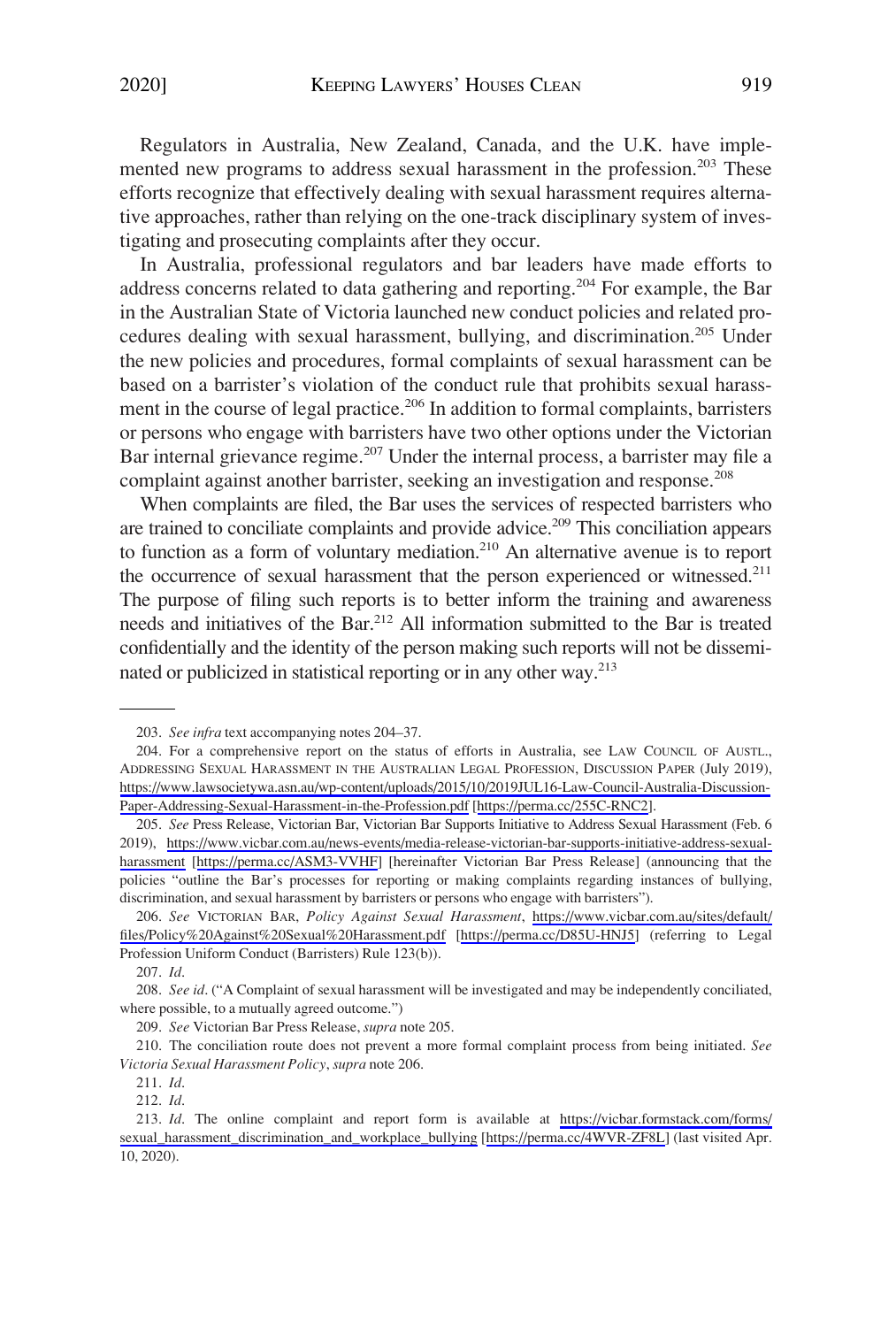The Victorian policies and procedures provide options to aggrieved parties concerned about pursuing complaints through the formal grievance process. They also enable trained conciliators to assist the aggrieved person and barrister with reaching a mutually agreeable outcome. The reporting option advances the collection of data from persons who observed or experienced sexual harassment but are unwilling to pursue a formal complaint.<sup>214</sup> In doing so, the confidential reporting process gives a "voice" to persons who otherwise may suffer in silence.<sup>215</sup>

To the south of Victoria, the New Zealand Law Society appointed a Working Group to study and report on the regulatory responses to sexual harassment complaints and other types of inappropriate workplace behavior.<sup>216</sup> Following the release of the Working Group's comprehensive report, the New Zealand Law Society accepted a number of the recommendations, including the creation of a Specialized Complaints Unit for dealing with complaints related to sexual harassment and other types of personal conduct issues.<sup>217</sup> As described, the unit is to be staffed by nonlawyers with expertise in receiving sexual harassment and other workplace complaints and offering support.<sup>218</sup> The unit would not share information with the Law Society, but would provide support and assistance for people considering making a complaint.219 The Law Society is moving forward with the creation of the specialized unit.<sup>220</sup>

The specialized unit described in the New Zealand Working Group report operates in a similar manner to the Office of the Discrimination and Harassment Counsel ("DHC") in the Canadian province of Ontario.<sup>221</sup> The DHC program is

217. *Id*. at 13.

218. *Id*.

219. *Id*.

<sup>214.</sup> According to Kieran Pender, the legal adviser to the IBA's policy and research unit who led the IBA Study, found that "targets of bullying and sexual harassment very rarely report the misconduct to their workplaces or regulators" because of "the status of the perpetrators, fear of repercussions, and because the incidents are often endemic to the workplace." Michaela Whitbourn, *Sexual Harassment 'Alarmingly Commonplace' Among Australian Lawyers*, THE SYDNEY MORNING HERALD (May 15, 2019), [https://www.smh.com.au/](https://www.smh.com.au/business/workplace/sexual-harassment-alarmingly-commonplace-among-australian-lawyers-20190509-p51lod.html)  [business/workplace/sexual-harassment-alarmingly-commonplace-among-australian-lawyers-20190509-p51lod.](https://www.smh.com.au/business/workplace/sexual-harassment-alarmingly-commonplace-among-australian-lawyers-20190509-p51lod.html)  [html](https://www.smh.com.au/business/workplace/sexual-harassment-alarmingly-commonplace-among-australian-lawyers-20190509-p51lod.html) [\[https://perma.cc/6XFA-R76X\]](https://perma.cc/6XFA-R76X).

<sup>215.</sup> *See* Martinez, *supra* note 17, at 845–54 (proposing an online survey to combat the deleterious effects of silence by giving persons who have faced harassment, discrimination, and bias opportunities to voice their concerns and experiences).

<sup>216.</sup> The report notes that creation of the Working Group followed criticism on the handling of complaints related to sexual misconduct. *See* N.Z. LAW SOC'Y, REPORT OF THE NEW ZEALAND LAW SOCIETY WORKING GROUP (2018), [https://www.lawsociety.org.nz/\\_\\_data/assets/pdf\\_file/0007/129922/Report-of-the-NZLS-](https://www.lawsociety.org.nz/__data/assets/pdf_file/0007/129922/Report-of-the-NZLS-Working-Group-December-2018.pdf)[Working-Group-December-2018.pdf](https://www.lawsociety.org.nz/__data/assets/pdf_file/0007/129922/Report-of-the-NZLS-Working-Group-December-2018.pdf) [\[https://perma.cc/TB49-PU3Y\]](https://perma.cc/TB49-PU3Y).

<sup>220.</sup> N.Z. LAW Soc'y, Law Society Plans Changes to Regulatory Process for Lawyers Accused of *Inappropriate Behaviour* (Dec. 17, 2018), [https://www.lawsociety.org.nz/news-and-communications/news/](https://www.lawsociety.org.nz/news-and-communications/news/law-society-plans-changes-to-regulatory-process-for-lawyers-accused-of-inappropriate-behaviour) [law-society-plans-changes-to-regulatory-process-for-lawyers-accused-of-inappropriate-behaviour](https://www.lawsociety.org.nz/news-and-communications/news/law-society-plans-changes-to-regulatory-process-for-lawyers-accused-of-inappropriate-behaviour) [\[https://](https://perma.cc/5VFS-CQZD) [perma.cc/5VFS-CQZD\]](https://perma.cc/5VFS-CQZD).

<sup>221.</sup> Amy Salyzyn, Are Canadian Law Societies Ready for the Legal Profession's Me-Too Moment? *(Spoiler: Probs Not)*, SLAW (Feb. 7, 2019), [http://www.slaw.ca/2019/02/07/are-canadian-law-societies-ready](http://www.slaw.ca/2019/02/07/are-canadian-law-societies-ready-for-the-legal-professions-me-too-moment-spoiler-probs-not/)[for-the-legal-professions-me-too-moment-spoiler-probs-not/](http://www.slaw.ca/2019/02/07/are-canadian-law-societies-ready-for-the-legal-professions-me-too-moment-spoiler-probs-not/) [[https://perma.cc/WXQ2-A359\]](https://perma.cc/WXQ2-A359) (noting similarities between the New Zealand specialized complaints unit and the Ontario Discrimination and Harassment Counsel).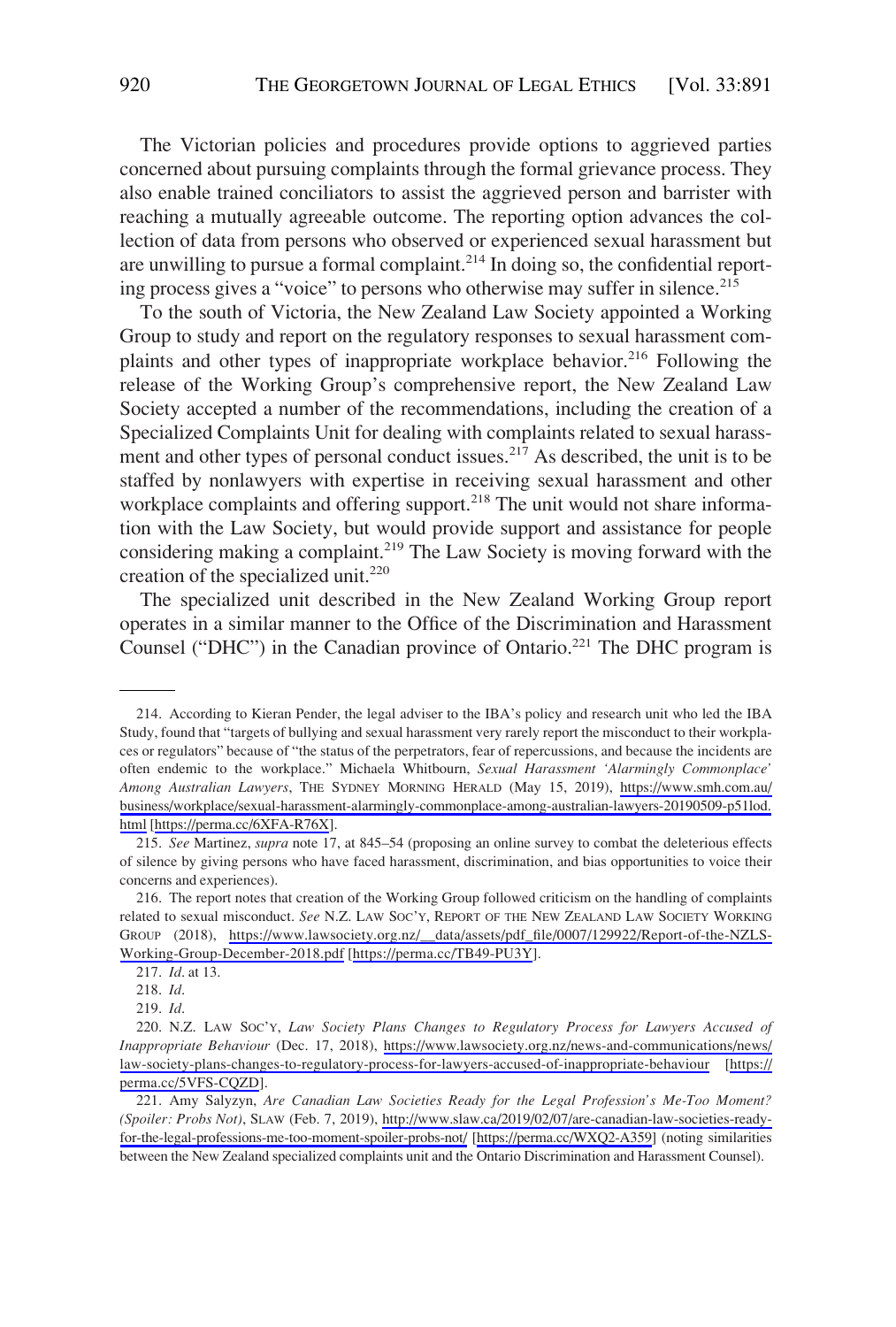designed to prevent and respond to human rights based discrimination and harassment by Ontario lawyers, paralegals, and student members of the Law Society.<sup>222</sup> Persons who have either witnessed discrimination or harassment by a lawyer or a paralegal, or experienced such discrimination or harassment, may seek guidance and support from the DHC.<sup>223</sup> The DHC provides free confidential assistance, but does not operate a formal complaints process.<sup>224</sup> By request, the DHC may help the complainant by intervening informally as a neutral facilitator or by conducting formal mediation.<sup>225</sup> Persons can anonymously contact the DHC and obtain assistance from the DHC without disclosing either their own identity or the identity of the lawyer or paralegal about whom they have concerns.<sup>226</sup>

In addition to providing a range of confidential services to individuals who have concerns or complaints, the DHC provides anonymized statistical data to the Law Society of Ontario.227 The DHC's bi-annual report provides information on the numbers and types of concerns and complaints, enabling the Law Society "to better address systemic issues of discrimination and harassment in the legal professions."228 Leaders in the Canadian bar rely on data from the reports in helping lawyers understand the nature of harassment and discrimination in the legal profession and formulate steps to address the problems.<sup>229</sup>

In practice, non-disclosure agreements ("NDAs") can prevent regulators from gathering data and learning about incidents of sexual harassment.<sup>230</sup>

224. Persons desiring to file a formal complaint are directed to contact the Complaints Services department at the Ontario Law Society. *See id*.

225. *Id*.

<sup>222.</sup> The program was first established in 1999 to stop discrimination and harassment by lawyers and expanded to include complaints against paralegals when the Law Society began regulating paralegals in 2007. *See About DHC*, DISCRIM. AND HARASSMENT COUNSEL PROGRAM,<http://www.dhcounsel.on.ca/about-dhc.html> [<https://perma.cc/65QX-R2G9>].

<sup>223.</sup> The DHC website described the following services: "Listening to [] concerns; Clarifying the issues; Providing confidential information and advice; Reviewing your options and avenues of recourse (such as, for example, filing a complaint with the Law Society of Ontario or filing an application with the Ontario Human Rights Tribunal); Explaining the advantages and disadvantages of each option; and Referring [complainant] to other resources that may be of assistance." *See Services*, DISCRIM. AND HARASSMENT COUNSEL PROGRAM, <http://www.dhcounsel.on.ca/services.html> [<https://perma.cc/3NW4-XK2S>] .

*See FAQs*, DISCRIM. AND HARASSMENT COUNSEL PROGRAM, <http://www.dhcounsel.on.ca/faqs.html> 226. [\[https://perma.cc/3MXR-MASJ](https://perma.cc/3MXR-MASJ)].

<sup>227.</sup> FAY FARADAY ET AL., REPORT OF THE ACTIVITIES OF THE DISCRIMINATION AND HARASSMENT COUNSEL FOR THE LAW SOCIETY OF ONTARIO, JULY 1, 2018–DECEMBER 31, 2018, at 1.

<sup>228.</sup> *Id*.

*See, e.g*., Anita Balakrishnan, *Harassment and Discrimination Complaints Skyrocket*, L. TIMES (Oct. 229. 29, 2018), [https://www.lawtimesnews.com/practice-areas/human-rights/harassment-and-discrimination](https://www.lawtimesnews.com/practice-areas/human-rights/harassment-and-discrimination-complaints-skyrocket/263282)[complaints-skyrocket/263282](https://www.lawtimesnews.com/practice-areas/human-rights/harassment-and-discrimination-complaints-skyrocket/263282) [\[https://perma.cc/2Q2B-EH7D\]](https://perma.cc/2Q2B-EH7D) (quoting a presentation by the chair of the Law Society of Ontario's Equity and Indigenous Affairs Committee who presented the DHC statistics in urging others to take the issue of harassment and discrimination "seriously" and to improve).

<sup>230.</sup> This is a particular concern when an NDA may be used by a firm to chill reporting professional misconduct to the regulator. See SOLICITORS REGULATORY AUTH., WARNING NOTICE, USE OF NON-DISCLOSURE AGREEMENTS (NDAS), issued Mar. 12, 2018, updated Nov. 25, 2019, [https://www.sra.org.uk/solicitors/](https://www.sra.org.uk/solicitors/guidance/warning-notices/use-of-non-disclosure-agreements-ndas-warning-notice/) [guidance/warning-notices/use-of-non-disclosure-agreements-ndas-warning-notice/](https://www.sra.org.uk/solicitors/guidance/warning-notices/use-of-non-disclosure-agreements-ndas-warning-notice/) [\[https://perma.cc/BAR4-](https://perma.cc/BAR4-H5T2)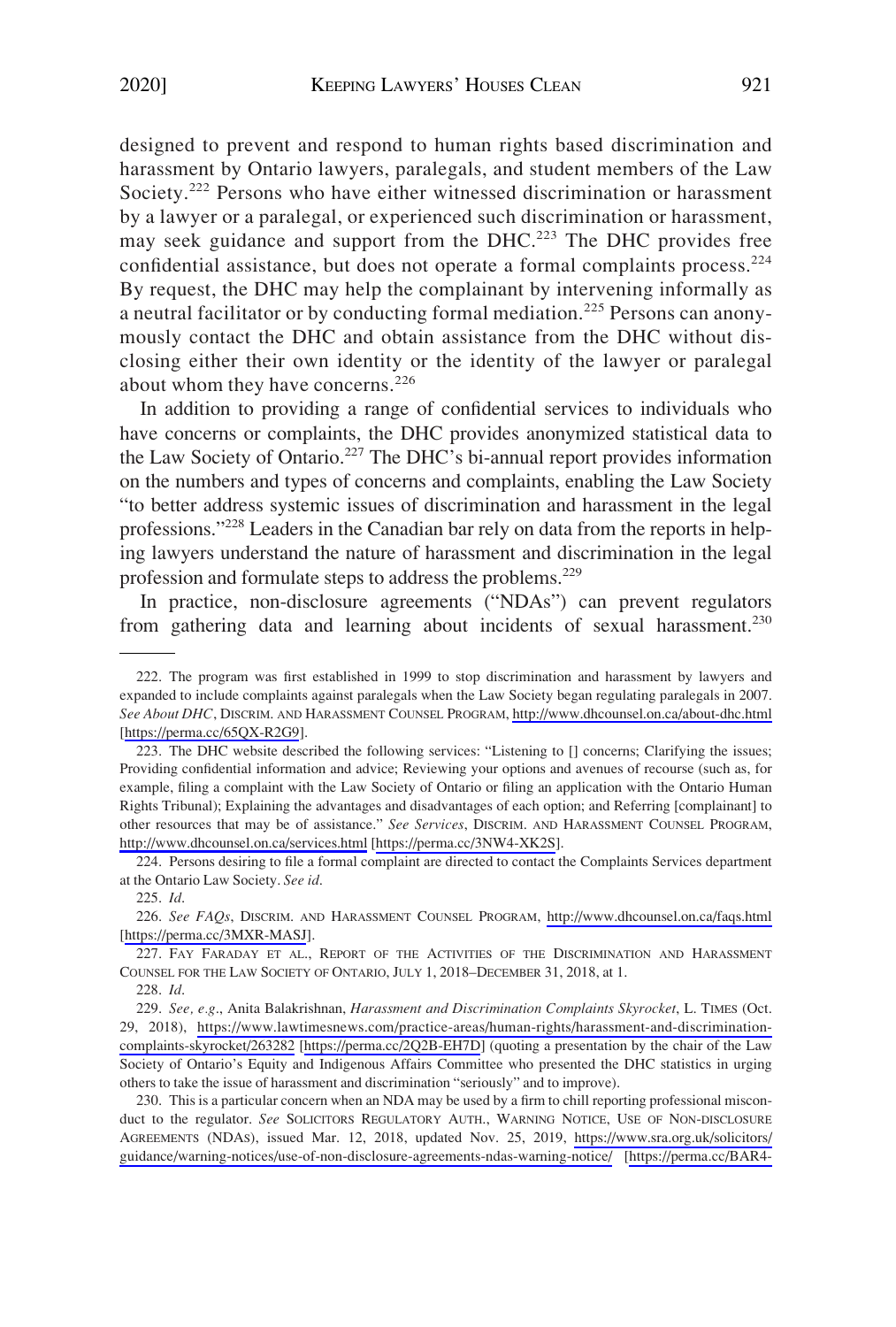Understanding that NDAs may be misused and undermine firms' and solicitors' responsibility to report misconduct, the SRA announced its position on NDAs.<sup>231</sup> In a March 2018 Warning Notice to solicitors and firms, the SRA cautioned the use of NDAs, noting that the SRA is concerned about the following:

[Using] NDAs in circumstances in which the subject of the NDA may, as a result of the use of the NDA, feel unable to notify the SRA or other regulators or law enforcement agencies of conduct which might otherwise be reportable;

[Failing] to notify the SRA of misconduct, or a serious breach of our regulatory requirements, by any person or firm: including wrongdoing by the firm, or harassment or other misconduct towards others such as employees or clients; and

[Using] NDAs as a means of improperly threatening litigation or other adverse consequences, or otherwise exerting inappropriate influence over people not to make disclosures which are protected by statute, or reportable to regulators or law enforcement agencies.<sup>232</sup>

The Warning Notice noted that inappropriate use of NDAs and failure to report actual or suspected misconduct, or other wrongdoing, criminal, and other inappropriate conduct, in connection with NDAs may breach one or more of the SRA Principles.<sup>233</sup>

Although the SRA has warned solicitors and firms about their reporting obligations, in a written submission to the Parliament, the SRA stated, "We do not anticipate taking any action against a solicitor for not reporting allegations of sexual harassment, where they had been the victim."<sup>234</sup>

The SRA announced that there was a clear increase in the number of reports they received on sexual harassment after they issued the warning on the inappropriate use of NDAs and the need to report concerns.<sup>235</sup> According to Paul Philip, the Chief Executive of the SRA, "This increase in the number of reports we received suggested that firms were taking these reports seriously."236

H5T2] (noting the SRA's concerns that subjects of NDAs may "feel unable to notify the SRA or other regulator or law enforcement agencies of conduct which might otherwise be reportable").

<sup>231.</sup> *Id*. Although the guidance in the notice is not part of the SRA Standards and Regulations, the Warning Notice states that the SRA "may have regard to it when exercising our regulatory functions." *Id*.

<sup>232.</sup> *Id*.

<sup>233.</sup> *Id*.

<sup>234.</sup> Solicitors Regulation Auth., *Written Submission from Solicitors Regulation Authority (SHW0021) to the Parliament* (Mar. 2018), [http://data.parliament.uk/writtenevidence/committeeevidence.svc/evidence](http://data.parliament.uk/writtenevidence/committeeevidence.svc/evidencedocument/women-and-equalities-committee/sexual-harassment-in-the-workplace/written/80184.html) [document/women-and-equalities-committee/sexual-harassment-in-the-workplace/written/80184.html](http://data.parliament.uk/writtenevidence/committeeevidence.svc/evidencedocument/women-and-equalities-committee/sexual-harassment-in-the-workplace/written/80184.html) [[https://](https://perma.cc/7VM9-3AAS) [perma.cc/7VM9-3AAS\]](https://perma.cc/7VM9-3AAS).

<sup>235.</sup> Adam McCulloch, Steep Rise in Sexual Harassment Complaints Involving Law Firms, PERSONNEL TODAY (July 26, 2019), [https://www.personneltoday.com/hr/law-firms-use-of-ndas-to-hide-sexual-harassment](https://www.personneltoday.com/hr/law-firms-use-of-ndas-to-hide-sexual-harassment-under-scrutiny/)[under-scrutiny/](https://www.personneltoday.com/hr/law-firms-use-of-ndas-to-hide-sexual-harassment-under-scrutiny/) [\[https://perma.cc/7HDS-2J6G](https://perma.cc/7HDS-2J6G)].

<sup>236.</sup> *Id*.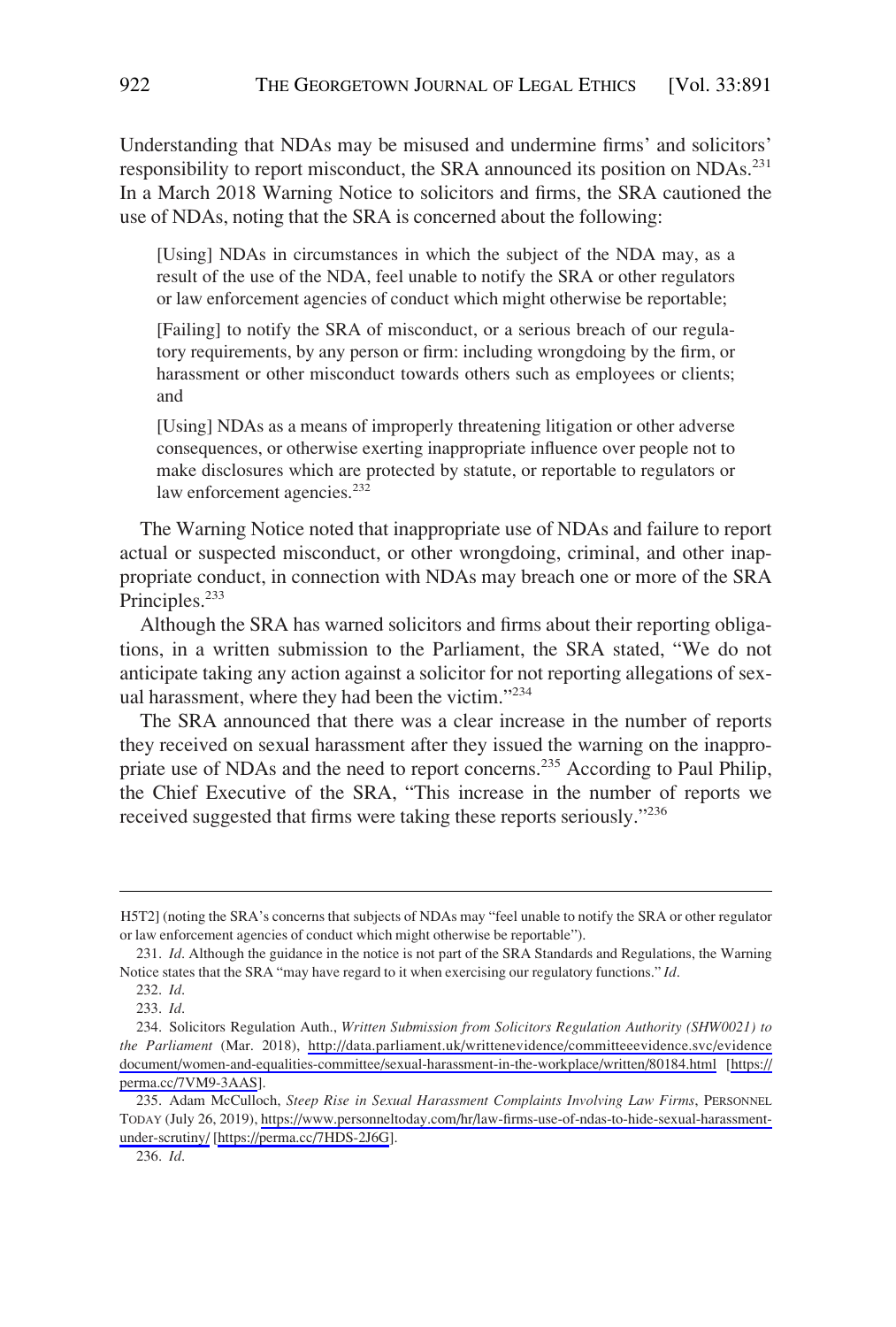As reflected by the SRA Warning Notice, their prosecutions of complaints involving sexual harassments, and efforts to improve the handling of complaints related to sexual harassment, the SRA is actively attempting to address sexual harassment among solicitors and firms.<sup>237</sup>

The progressive work of regulators in the U.K., Canada, New Zealand, and Australia should inspire U.S. regulators, bar associations, and firm leaders to reexamine the manner in which they approach the serious problem of sexual misconduct. States that have not yet adopted a rule of professional conduct that expressly addresses sexual harassment and misconduct should consider doing so.<sup>238</sup> Disciplinary authorities should also examine their handling of complaints that are made. Larger jurisdictions could follow the example of the SRA and employ lawyers with special expertise to handle complaints involving sexual harassment claims.239 Following the collaborative approach Canadian provinces used in exploring proactive regulation,<sup>240</sup> the National Organization of Bar Counsel ("NOBC") could develop approaches for handling sexual misconduct concerns in states with smaller lawyer populations and regulatory resources.

U.S. regulators and bar associations should work together to expose and address sexual misconduct in the legal profession. This effort requires tackling the problem from the perspective of the victim, as well as those who know about the misconduct.

First, in focusing on the position of persons who have been the targets of harassment, jurists, bar leaders, and regulators should recognize and address the impediments that impact the willingness of people to share their experiences and report misconduct. Most obviously, victims may be concerned about embarrassment, poor treatment,<sup>241</sup> and possible retaliation.<sup>242</sup> To address the possibility of

<sup>237.</sup> Improvements in handling sexual harassment claims include using a dedicated in-house team with specialists trained in working with vulnerable witnesses. Letter from Paul Philip, Chief Exec. of Solicitors Regulation Auth. to Representative Miller MP, Chair of Women and Equalities Comm., UK House of Commons (Sept. 2018), [https://www.parliament.uk/documents/commons-committees/women-and-equalities/](https://www.parliament.uk/documents/commons-committees/women-and-equalities/Correspondence/180907-SRA-sexual-harassment-in-the-workplace.pdf)  [Correspondence/180907-SRA-sexual-harassment-in-the-workplace.pdf](https://www.parliament.uk/documents/commons-committees/women-and-equalities/Correspondence/180907-SRA-sexual-harassment-in-the-workplace.pdf) [<https://perma.cc/MC4D-3QFD>] [hereinafter Letter from Paul Philip].

<sup>238.</sup> For a discussion of the effectiveness of ABA Model Rule  $8.4(g)$  and state versions of anti-discrimination rules, as well as the critique of the rules and steps to improve their effectiveness, see Martinez, *supra* note 17, at 820–33, 854–62.

<sup>239.</sup> *See* Letter from Paul Philip*, supra* note 237 (referring to the specially trained personnel that the SRA uses to work with vulnerable witnesses).

<sup>240.</sup> *See supra* text accompanying notes 89–94 (discussing the joint effort of the Law Societies of Alberta, Saskatchewan, and Manitoba to examine proactive management-based regulation).

<sup>241.</sup> One commentator suggests that the sparse case law involving law firm discrimination relates to lawyers' "reluctance. . . to speak out against discriminating employers" and concerns related to "professional ridicule and blackballing." Eyana J. Smith, *Employment Discrimination in the Firm: Does the Legal System Provide Remedies for Women and Minority Members of the Bar?*, 6 U. PA. J. LAB. & EMP. L. 789, 789 (2004).

<sup>242.</sup> In the large survey conducted by the IBA 75% of the sexual harassment respondents indicated that they had never reported the misconduct. IBA REPORT, *supra* note 196, at 106. The survey stated, "[a]mong the most commonly cited reasons for not reporting was fear of repercussion and a lack of confidence in reporting procedures." *Id*.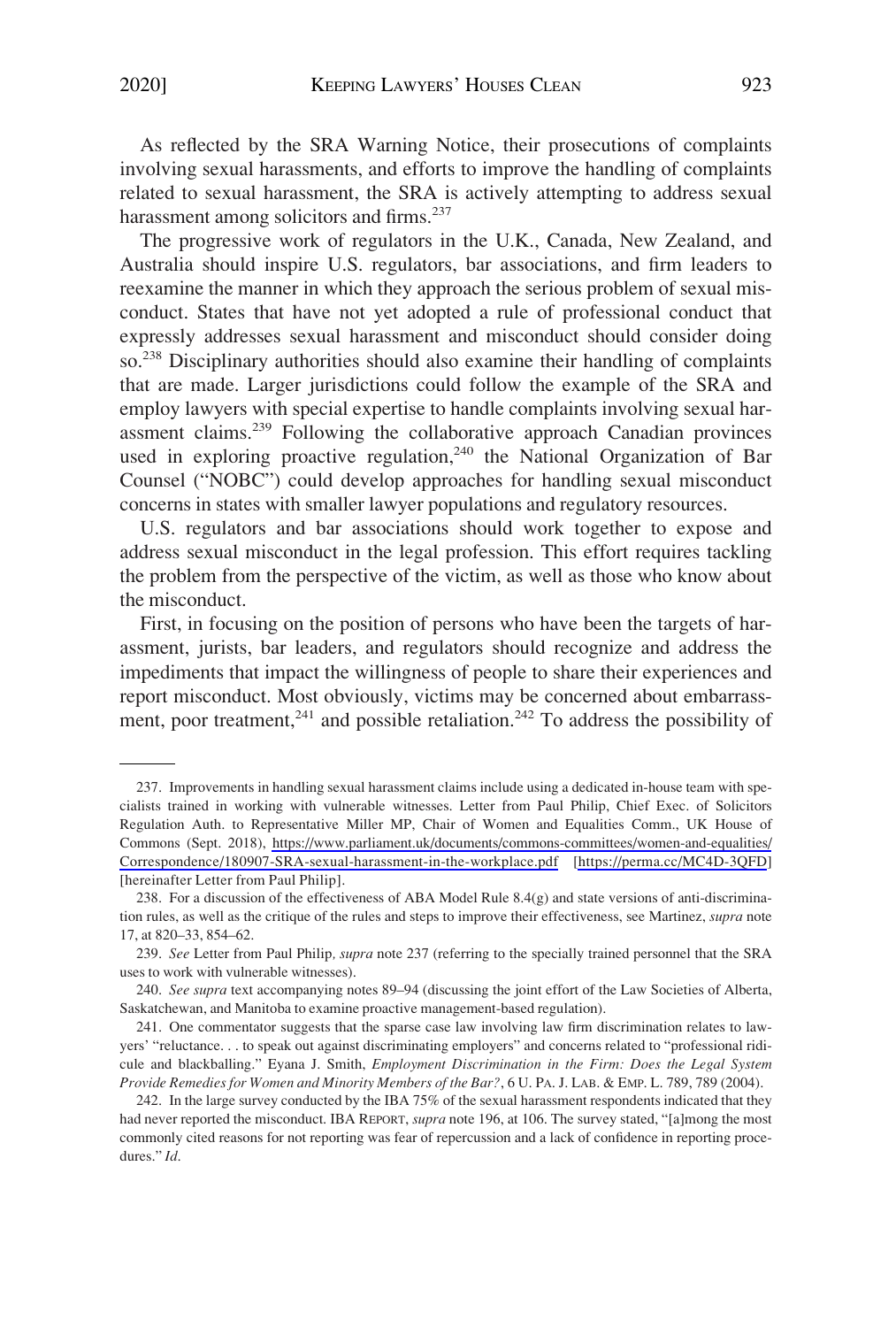retaliation, steps should be taken to protect persons who report misconduct. Although state and federal laws provide remedies, current law presents hurdles for persons who encounter retaliation after reporting harassment and discriminatory conduct.<sup>243</sup> Rather than relying on applicable federal or state laws that provide remedies for retaliation under limited circumstances, state courts could recognize a cause of action for lawyers asserting adverse employment actions taken after reporting misconduct by another lawyer.<sup>244</sup>

Regardless of protections that may be afforded under applicable law or ethics rules, victims of sexual harassment may still feel uncomfortable reporting incidents internally or externally. They nevertheless could benefit from having an avenue to confidentially share their experiences and concerns. As discussed above, bar leaders and regulators in other countries evidently understood this when they created a confidential process through which aggrieved persons could share what they experienced or observed.<sup>245</sup> Following the lead of these jurisdictions, bar associations and regulators in the U.S. should explore providing an alternative means for persons to confidentially share information and obtain assistance.<sup>246</sup> The ABA Commission on Women and the Legal Profession could sponsor a study and tool kit relating to creating workplace safety assistance programs for those dealing with sexual harassment in the legal profession.<sup>247</sup>

245. *See supra* text accompanying notes 209–26.

246. Around the U.S., state and local bar associations have a track record with lawyer assistance programs that provide confidential services and support to impaired lawyers. *See* Samantha Wilson, Note, *The Rise of the Lawyer Counseling Movement; Confidentiality and Other Concerns Regarding State Lawyer Assistance Programs*, 27 GEO. J. LEGAL ETHICS 951, 960 (2014) (noting that states have followed the ABA safeguards in adopting confidentiality provisions for communications related to peer assistance programs).

247. In 2018, the ABA Commission on Women and the Legal Profession published "Zero Tolerance: Best Practices for Combating Sex-Based Harassment in the Legal Profession," a manual that contains practical advice for legal employers and employees, including sample anti-harassment policies. This publication updates an earlier version of the manual and is available for purchase on the ABA website. *See* Stephanie Francis Ward, *ABA Women's Commission Updates Manual About Preventing and Addressing Sex Harassment*, A.B.A. J. (Mar. 26, 2018), [http://www.abajournal.com/news/article/aba\\_womens\\_commission\\_does\\_significant\\_](http://www.abajournal.com/news/article/aba_womens_commission_does_significant_updates_to_manual_about_preventing) [updates\\_to\\_manual\\_about\\_preventing](http://www.abajournal.com/news/article/aba_womens_commission_does_significant_updates_to_manual_about_preventing) [\[https://perma.cc/EW4S-DFKD](https://perma.cc/EW4S-DFKD)] (noting that the release of the manual followed a February 2018 ABA House of Delegates resolution urging that all employers adopt and enforce policies to "prohibit, prevent and promptly redress" harassment and retaliation based on "sex, gender, gender identity, sexual orientation and the intersection of sex with race and/or ethnicity."). An article in the practitioner journal for defense counsel suggests that the "most effective" tool for preventing sexual harassment in law firms is to adopt a "comprehensive and well-communicated sexual harassment policy." Rebecca J. Wilson, *How to Prevent Sexual Harassment Claims in Your Own Backyard*, 63 DEF. COUNS. J. 237,

<sup>243.</sup> For an analysis of the obstacles encountered in retaliation claims, see Nicole Buonocore Porter, *Ending Harassment by Starting with Retaliation*, 71 STAN. L. REV. ONLINE (2018–2019), [https://www.](https://www.stanfordlawreview.org/online-archive/page/2/)  [stanfordlawreview.org/online-archive/page/2/](https://www.stanfordlawreview.org/online-archive/page/2/) [<https://perma.cc/38HN-XRQV>].

<sup>244.</sup> In a landmark professional responsibility case, *Wieder v. Skala*, the New York Court of Appeals concluded that an at-will associate in a law firm could maintain a breach of contact claim for discharging the associate for his insistence that the firm comply with professional conduct rules that required the reporting of professional misconduct by another lawyer. 609 N.E. 2d 105, 106 (N.Y. 1992). For jurisprudential developments related to a lawyer's retaliation claims, see William Jordan, *Law Firm Associate May Pursue Claim Alleging That His Employment Was Terminated For Reporting Concern That Partners May Have Committed Ethical Violations*, 43 No. 7 PROF. LIABILITY REP. 15 (2018).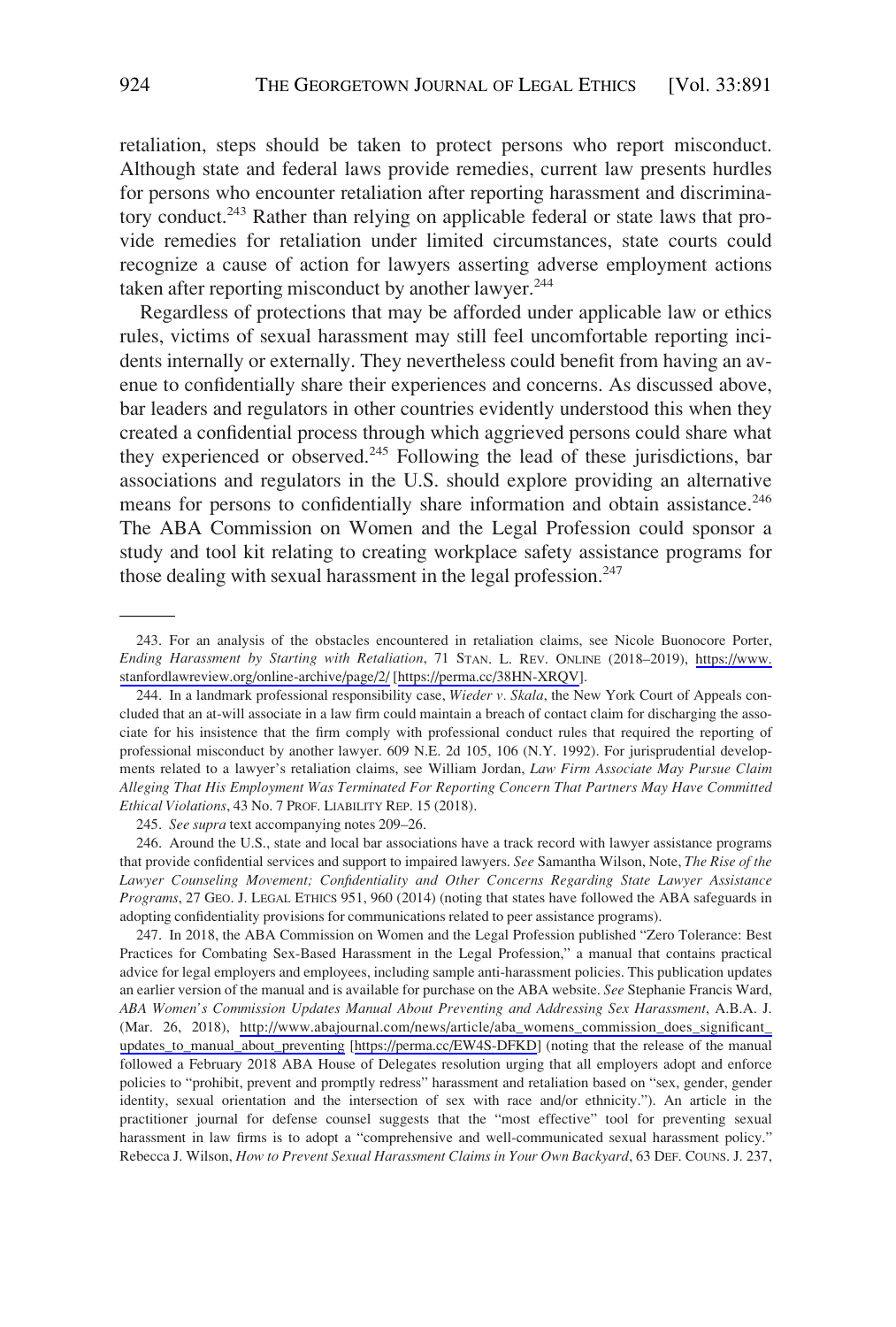Lawyers who are victims of harassment could be encouraged to report to the workplace safety program if they are uncomfortable reporting misconduct to disciplinary authorities. Regulatory counsel could also clarify that they do not intend to take action based on victims' failure to report sexual harassment to disciplinary authorities.248

Regulators can also help practitioners better understand their professional duty to report sexual misconduct as a form of professional misconduct by other lawyers. Using an approach similar to that used by the SRA in the U.K., U.S. regulators may warn lawyers that failure to report sexual misconduct by another lawyer could violate a lawyer's reporting duty under Model Rule 8.3.<sup>249</sup> Because of the complexity of issues related to NDAs and the duty to report, the NOBC could appoint a working group to study the issue and help regulatory counsel frame the proper message related to non-disclosure agreements and reporting obligations. In those jurisdictions that have adopted an anti-discrimination ethics rule, lawyers should be reminded that sexual harassment should be treated as serious misconduct reflecting on a lawyer's fitness to practice. Lawyers should understand that harassment is an illegal abuse of power that both threatens the safety and security of others, as well as the integrity of the legal profession.

Another approach is for regulators and ethics committees to examine supervising lawyers' responsibilities under state versions of Model Rule 5.1.<sup>250</sup> Professor Alex G. Long, an expert in employment and professional responsibility law, maintains that law firm managers' responsibilities under Rule 5.1 require them to take reasonable measures to ensure that their firms have in place adequate policies and procedures related to reporting and handling serious misconduct.<sup>251</sup> Applied to sexual harassment and discrimination claims, firm managers arguably violate Rule 5.1 by failing to establish internal processes for handling such misconduct allegations.<sup>252</sup>

<sup>237 (1996).</sup> Such a policy should explicitly state that "retaliation against a complainant or a witness who assists in the reporting of a sexual harassment complaint or investigation will not be tolerated and that individuals who are guilty of retaliation will be appropriately sanctioned." *Id*. at 240.

<sup>248.</sup> The state version of Model Rule 8.3 could provide that sexual harassment or discrimination victims discharge their duty to report another lawyer's misconduct if the victims report the matter to the workplace safety program. Some states have used a similar approach with reporting lawyer impairment. *See, e.g*., TEX. DISCIPLINARY RULES OF PROF'L CONDUCT R. 8.03 (1995) (allowing a lawyer to report ethical violations to a peer assistance program when the lawyer knows or suspects that another lawyer is impaired by chemical dependency or by a mental illness).

<sup>249.</sup> *See supra* notes 231–37 and accompanying text.

<sup>250.</sup> ABA Model Rule 5.1 requires that firm partners and managers "shall make reasonable efforts to ensure that the firm has in effect measures giving reasonable assurance that all lawyers in the firm conform to the Rules of Professional Conduct." MODEL RULES OF PROF'L CONDUCT R. 5.1 (2018).

<sup>251.</sup> Alex B. Long, *Whistleblowing Attorneys and Ethical Infrastructures*, 68 MD. L. REV. 786, 830–39 (2017).

<sup>252.</sup> *Id*. at 831 (referring to a New York State Bar Ethics Committee opinion that suggested "that the existence of a system that encourages internal reporting and that provides for investigation and resolution of suspected misconduct is an integral component of compliance with Rule 5.1(a)").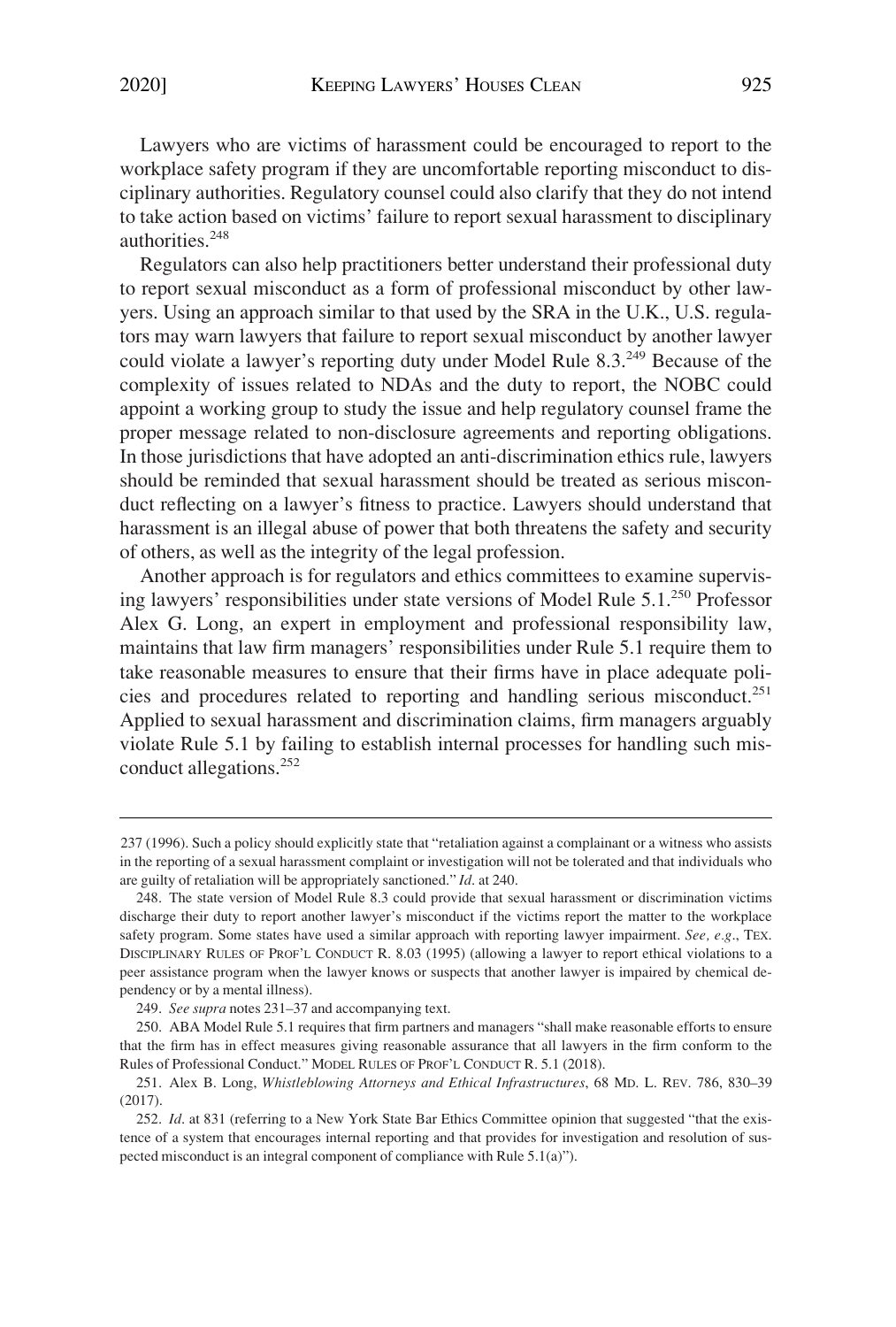In the U.S., issues related to transparency and safety of the workplace for lawyers arise when mandatory arbitration provisions operate to silence persons who file claims related to sexual misconduct.<sup>253</sup> Generally, mandatory arbitration provisions "require employees to waive their right to sue or participate in class action lawsuits, and instead agree to resolve any employment dispute through confidential arbitration."<sup>254</sup> Law firms, like many other employers, have included mandatory arbitration provisions in employment agreements, preferring confidential arbitration that may shield firms from publicity and damage associated with harassment claims.<sup>255</sup> While arbitration may protect the firm's public image and reputation, it also prevents a victim from learning about other claims that may corroborate the employee's claims.<sup>256</sup> Mandatory arbitration may also make it harder for aggrieved employees to secure legal representation.<sup>257</sup>

Commentators have objected to the widespread use of arbitration provisions that bind employees, most of whom feel forced to accept such provisions at the outset of their employment.<sup>258</sup> A group of law students called the People's Parity Project has joined others in condemning the practice of firms requiring employees to accept mandatory arbitration provisions.<sup>259</sup> The student group has successfully exposed the use of these provisions, pressuring a number of firms to change their practices related to mandating arbitration of certain employee claims.<sup>260</sup>

Bar leaders also recognize the concerns related to widespread use of mandatory arbitration clauses in employment agreements used by law firms. At its January 2019 meeting, the ABA House of Delegates overwhelmingly passed Resolution 107B.261 Resolution 107B states:

256. *See id*. (noting that it is "also harder for a sexual harassment claimant in arbitration to protect herself against retaliation").

257. Jean R. Sternlight, *Mandatory Arbitration Stymies Progress Towards Justice in Employment Law: Where to, #MeToo?*, 54 HARV. C.R.-C.L. L. REV. 155, 183 (2019).

258. *See, e.g*., *id*. (discussing how mandatory arbitration provisions have impacted vulnerable employees and stymied progress toward justice).

259. Stephanie Francis Ward, *A Group of Harvard Law Students Is Trying To Get Rid of Mandatory Arbitration Clauses*, A.B.A. J. (Sept. 1, 2019), [https://www.abajournal.com/magazine/article/parity-to-the](https://www.abajournal.com/magazine/article/parity-to-the-people)[people](https://www.abajournal.com/magazine/article/parity-to-the-people) [<https://perma.cc/82SD-NX7C>] (discussing the creation of the People's Parity Project).

260. *See* Stokes, *supra* note 254.

<sup>253.</sup> *See* Maureen Mulligan, *Eliminating Mandatory Arbitration of Sexual Harassment Claims*, 45 No. 2 L. PRAC. 12 (Mar./Apr. 2019) (noting that "conversations about systemic change cannot take place if victims of harassment are silenced by nondisclosure and mandatory arbitration agreements that prevent instances of harassment from being discussed in the workplace").

<sup>254.</sup> Samantha Stokes, Another Law Firm Abandons Mandatory Arbitration as Pressure Continues, AM. L. (Sept. 19, 2019), [https://www.law.com/americanlawyer/2019/09/19/another-firm-abandons-mandatory-arbitration](https://www.law.com/americanlawyer/2019/09/19/another-firm-abandons-mandatory-arbitration-as-pressure-continues/)[as-pressure-continues/](https://www.law.com/americanlawyer/2019/09/19/another-firm-abandons-mandatory-arbitration-as-pressure-continues/) [\[https://perma.cc/3YYA-Q6X4](https://perma.cc/3YYA-Q6X4)].

*See* Angela Morris, *Why 3 BigLaw Firms Ended Use of Mandatory Arbitration Clauses*, A.B.A. J. 255. (June 1, 2018), [http://www.abajournal.com/magazine/article/biglaw\\_mandatory\\_arbitration\\_clauses](http://www.abajournal.com/magazine/article/biglaw_mandatory_arbitration_clauses) [[https://](https://perma.cc/K46U-ANFF) [perma.cc/K46U-ANFF\]](https://perma.cc/K46U-ANFF) (quoting an expert who notes that confidentiality is the main perk of arbitration for law firms).

Amanda Robert, *ABA House Urges Legal Employers Not to Require Mandatory Arbitration of Claims*, 261. A.B.A J. (Jan. 28, 2019), <http://www.abajournal.com/news/article/resolution-107b>[\[https://perma.cc/7V6A-](https://perma.cc/7V6A-MN4X)[MN4X](https://perma.cc/7V6A-MN4X)].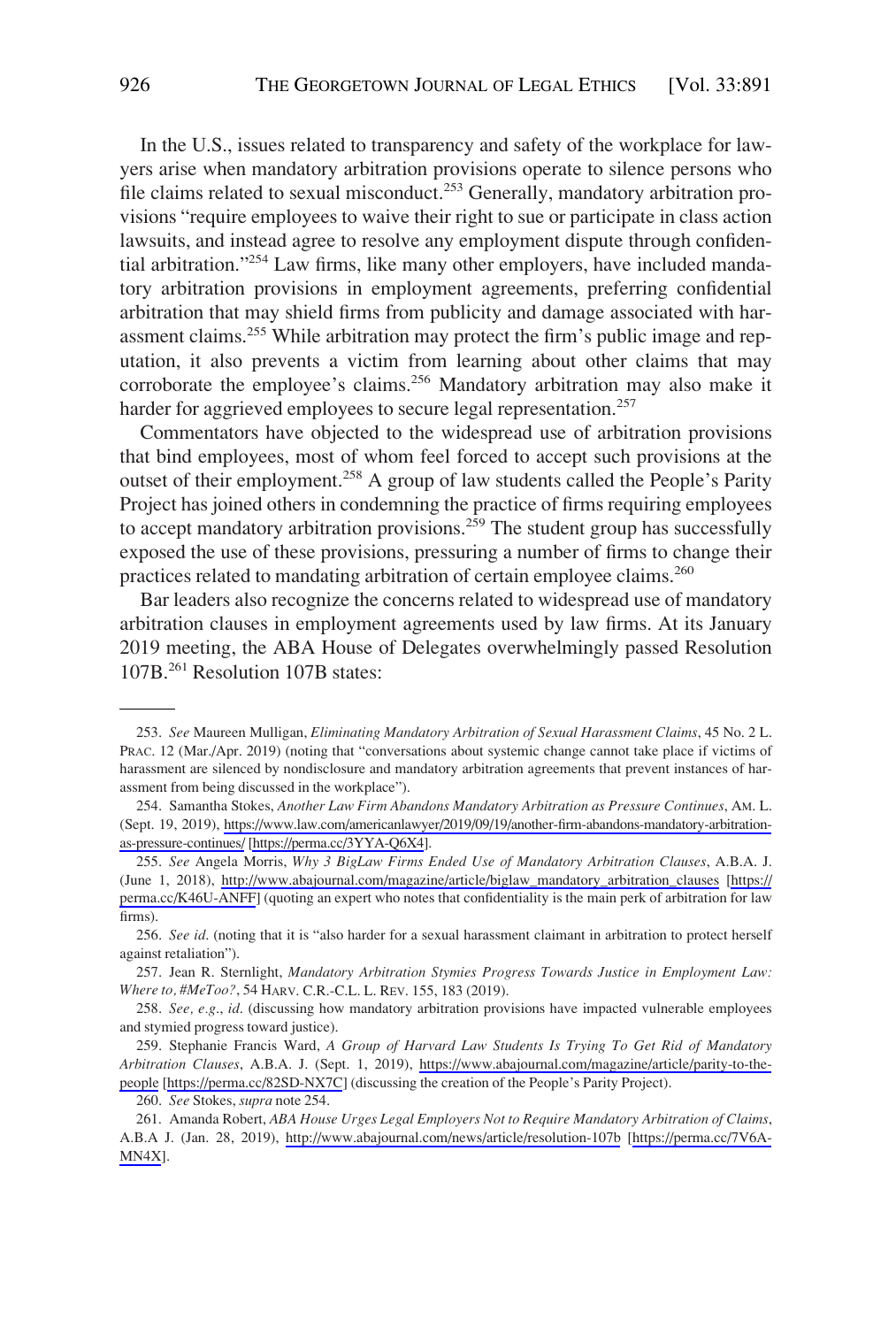Resolved, That the American Bar Association urges legal employers not to require pre-dispute mandatory arbitration of claims of unlawful discrimination, harassment or retaliation based upon race, sex, religion, national origin, ethnicity, disability, age, sexual orientation, gender identity or expression, marital status, or status as a victim of domestic or sexual violence.<sup>262</sup>

The Report supporting the resolution clarified that the resolution builds on an earlier 2018 ABA resolution urging legal employers not to require mandatory arbitration of sexual harassment claims.<sup>263</sup> It also clarifies that the resolution focuses on mandatory pre-dispute agreements where arbitration is required, rather than post-dispute agreements desired by both sides of a dispute.<sup>264</sup>

Although the ABA's efforts are commendable, it is unclear how effective an aspirational resolution will be in pushing firms to change their insistence on the use of secretive arbitrative processes for handling sexual harassment and discrimination claims. Outside the largest firms that are keen to recruit from law schools where the People's Parity Project is visible, law firms may be continuing to include mandatory arbitration clauses in their employment agreements.<sup>265</sup>

Understanding that many firms may have to be compelled to abandon compulsory arbitration clauses, interested ABA groups may consider the advisability of adopting a professional conduct rule that prohibits legal employers from requiring employees to accept a dispute resolution process that is confidential. The rule could provide that, post-dispute, claims could be handled in a confidential process if the employee so agrees. Prohibiting compulsory confidentiality fosters accountability by helping the aggrieved employee, as well as other current and prospective employees, obtain access to information.<sup>266</sup>

264. *Id*. at 6.

ABA House of Delegates Resolution 107B, *available at* [https://www.americanbar.org/news/](https://www.americanbar.org/news/reporter_resources/midyear-meeting-2019/house-of-delegates-resolutions/107b/)  262. [reporter\\_resources/midyear-meeting-2019/house-of-delegates-resolutions/107b/](https://www.americanbar.org/news/reporter_resources/midyear-meeting-2019/house-of-delegates-resolutions/107b/) [\[https://perma.cc/2Y3M-](https://perma.cc/2Y3M-696A)[696A](https://perma.cc/2Y3M-696A)].

<sup>263.</sup> In August 2018, the ABA House of Delegates passed Resolution and Report 300, "urging legal employers not to require mandatory arbitration of sexual harassment claims." AM. BAR ASS'N, REPORT TO THE HOUSE OF DELEGATES, RESOLUTION 107B AND REPORT 1, [https://www.americanbar.org/content/dam/aba/](https://www.americanbar.org/content/dam/aba/administrative/house_of_delegates/resolutions/2019-midyear/2019-midyear-107b.pdf)  [administrative/house\\_of\\_delegates/resolutions/2019-midyear/2019-midyear-107b.pdf](https://www.americanbar.org/content/dam/aba/administrative/house_of_delegates/resolutions/2019-midyear/2019-midyear-107b.pdf) [\[https://perma.cc/6C4J-](https://perma.cc/6C4J-DJVX)[DJVX](https://perma.cc/6C4J-DJVX)]. Resolution 107B "begins with the text of Resolution 300 . . . and broadens it to cover illegal discrimination, [and] harassment or retaliation" based on the categories described in the resolution. *Id*.

<sup>265.</sup> In May 2018, dozens of U.S. law schools sent a survey asking law firms to indicate whether they require new associates to sign mandatory arbitration agreements. *See* Stephani Russell-Kraft, *Many Big Law Firms Won't Disclose Arbitration Policy*, BLOOMBERG L. (June 12, 2018), [https://biglawbusiness.com/many](https://biglawbusiness.com/many-big-law-firms-wont-disclose-arbitration-policy)[big-law-firms-wont-disclose-arbitration-policy](https://biglawbusiness.com/many-big-law-firms-wont-disclose-arbitration-policy) [[https://perma.cc/KK5X-VG8E\]](https://perma.cc/KK5X-VG8E). Nearly half of the 374 firms declined to respond, suggesting that many non-respondents may still require mandatory arbitration of employment disputes. *Id*.

<sup>266.</sup> Groups studying such an approach can evaluate whether a narrow rule would withstand preemption under the Federal Arbitration Act ("FAA") if the rule targets the confidentiality of the process for resolving employee disputes against legal employers. *See* Kathleen McCullough, *Mandatory Arbitration and Sexual Harassment Claims: #MeToo- and Time's Up-Inspired Action Against the Federal Arbitration Act*, 87 FORDHAM L. REV. 2653 (2019) (discussing U.S. Supreme Court interpretation of the FAA to require the enforcement of mandatory arbitration clauses for employment claims). Arguably, state laws that prohibit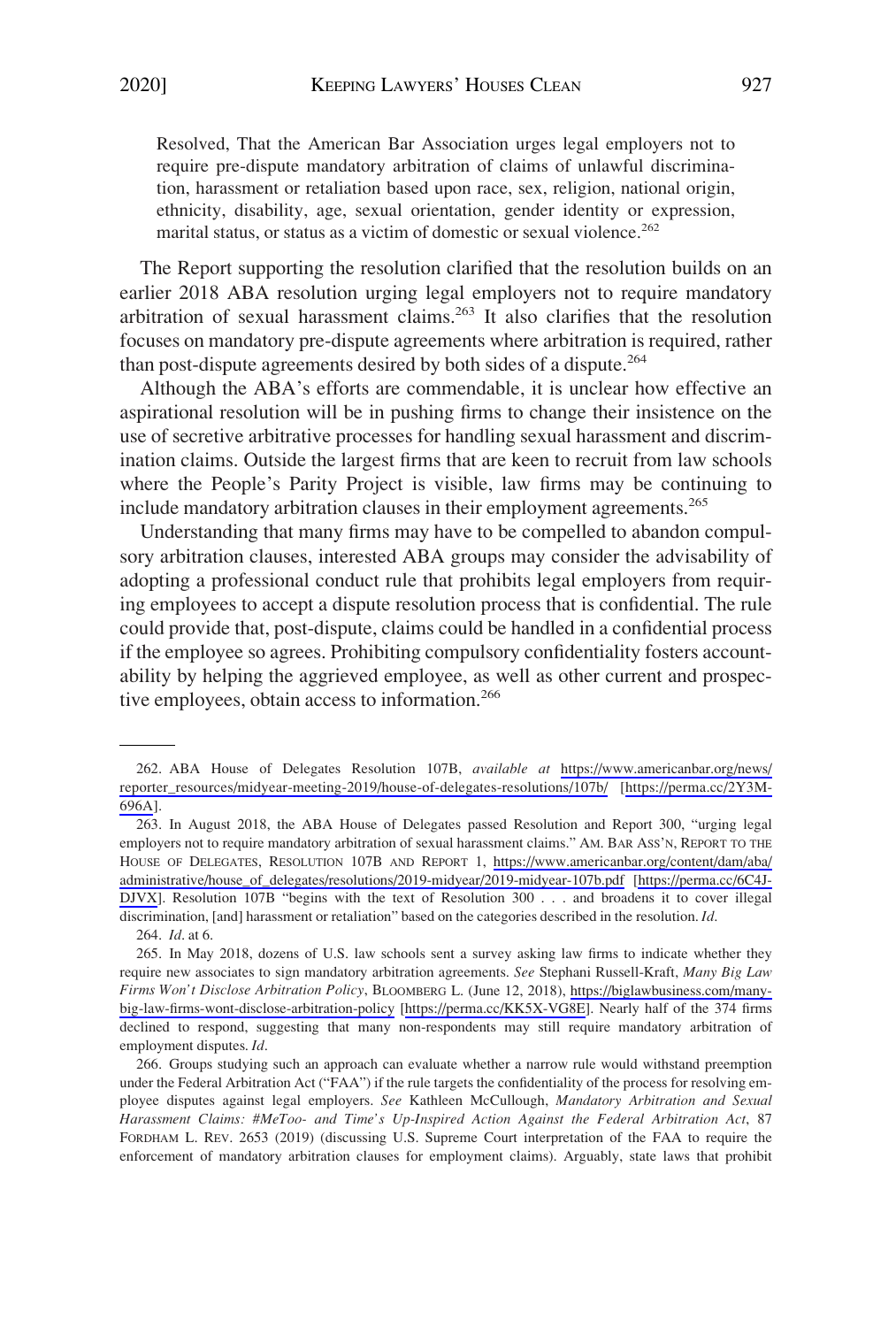#### **CONCLUSION**

<span id="page-37-0"></span>Around the world, regulators of the legal profession may approach their work with similar regulatory objectives.<sup>267</sup> In pursuing those objectives, they must decide when and how to regulate.<sup>268</sup> Various groups, such as the International Conference of Legal Regulators and the IBA, bring regulators and lawyers together to share knowledge, best practices, and solutions to common challenges.269

The discussion of initiatives related to proactive, management-based programs, compensation awards, and sexual harassment in the legal profession reveals that U.S. regulators can learn a great deal from their colleagues in other countries. Most fundamentally, regulators in Australia, Canada, and the U.K appear to be taking a more holistic view of their roles. Rather than limiting their role to disciplining lawyers who depart from the minimum standards of professional conduct, they are taking steps to proactively help lawyers address problems before they occur. When persons are injured by lawyer misconduct, regulators in the U.K. and Australia play a role in helping persons obtain compensation. Regulators in Australia, Canada, and the U.K. also see that it is their responsibility to help address issues related to sexual harassment and discrimination that undermines efforts to improve the diversity and inclusivity of the legal profession.

<sup>&</sup>quot;agreements requiring confidentiality for discrimination claims" may survive preemption challenges, as arbitration does not require confidentiality, "and the FAA is silent on the issue." *Id*. at 2678. *See also* Frances Kulka Browne & Erika Ghaly, *Mandatory Arbitration of Sexual Harassment Claims and FAA Preemption*, N.Y. L.J. (Aug. 19, 2019), [https://www.law.com/newyorklawjournal/2019/08/19/mandatory-arbitration-of](https://www.law.com/newyorklawjournal/2019/08/19/mandatory-arbitration-of-sexual-harassment-claims-and-faa-preemption)[sexual-harassment-claims-and-faa-preemption](https://www.law.com/newyorklawjournal/2019/08/19/mandatory-arbitration-of-sexual-harassment-claims-and-faa-preemption) [\[https://perma.cc/YJ3F-2TJR](https://perma.cc/YJ3F-2TJR)] (in discussing state laws that attempt to curb mandatory arbitration of sexual harassment claims, the authors refer to a Washington law that declares unenforceable provisions in employee contracts that require employees to waive their right to publicly pursue causes of action and provisions that require employees to resolve discrimination claims in a dispute resolution process that is confidential). For a critique of expansive application of FAA preemption and steps that employment arbitrators can take to self-regulate "to ensure a fair, efficient process," see Nicolas O'Connor, *The "Insurmountable Textual Obstacle": A Narrow Interpretation of the Federal Arbitration Act*, 32 GEO. J. LEGAL ETHICS 855, 858–61, 873–78 (2019) (O'Connor served as one of the Executive Editors editing this article).

<sup>267.</sup> *See* Laurel S. Terry, Steve Mark, & Tahlia Gordon, Adopting Regulatory Objectives for the Legal Profession, 80 FORDHAM L. REV. 2685 (2012) (analyzing and recommending different regulatory objectives).

<sup>268.</sup> For a discussion of common challenges facing regulators, see Laurel S. Terry, Steve Mark & Tahlia Gordon, *Trends and Challenges in Lawyer Regulation: The Impact of Globalization and Technology*, 80 FORDHAM L. REV. 2661, 2663 (2012).

<sup>269.</sup> For example, panels sessions at ICLR conferences have examined issues related to sexual harassment, PMBR, compensation orders, and the work of independent ombuds. These programs have enabled regulators to learn from one another. *See* Law Society of Scotland, Regulation Paper, Jan. 2018 (recommending a new complaints system and creation of an independent ombuds "based on our learning from other jurisdictions"); *see also* Email from Megteld de Regt to Susan Fortney (Nov. 12, 2019) (on file with author) (noting that the Nederlandse Orde van Advoocaten (Dutch Bar Association) is developing a self-assessment tool). For a thoughtful analysis of the numerous ways stakeholders in lawyer regulation collaborate and advance one another's work, see Laurel S. Terry, *Lawyer Regulation Stakeholder Networks and the Global Diffusion of Ideas*, 33 GEO. J. LEGAL ETHICS 1069 (2020).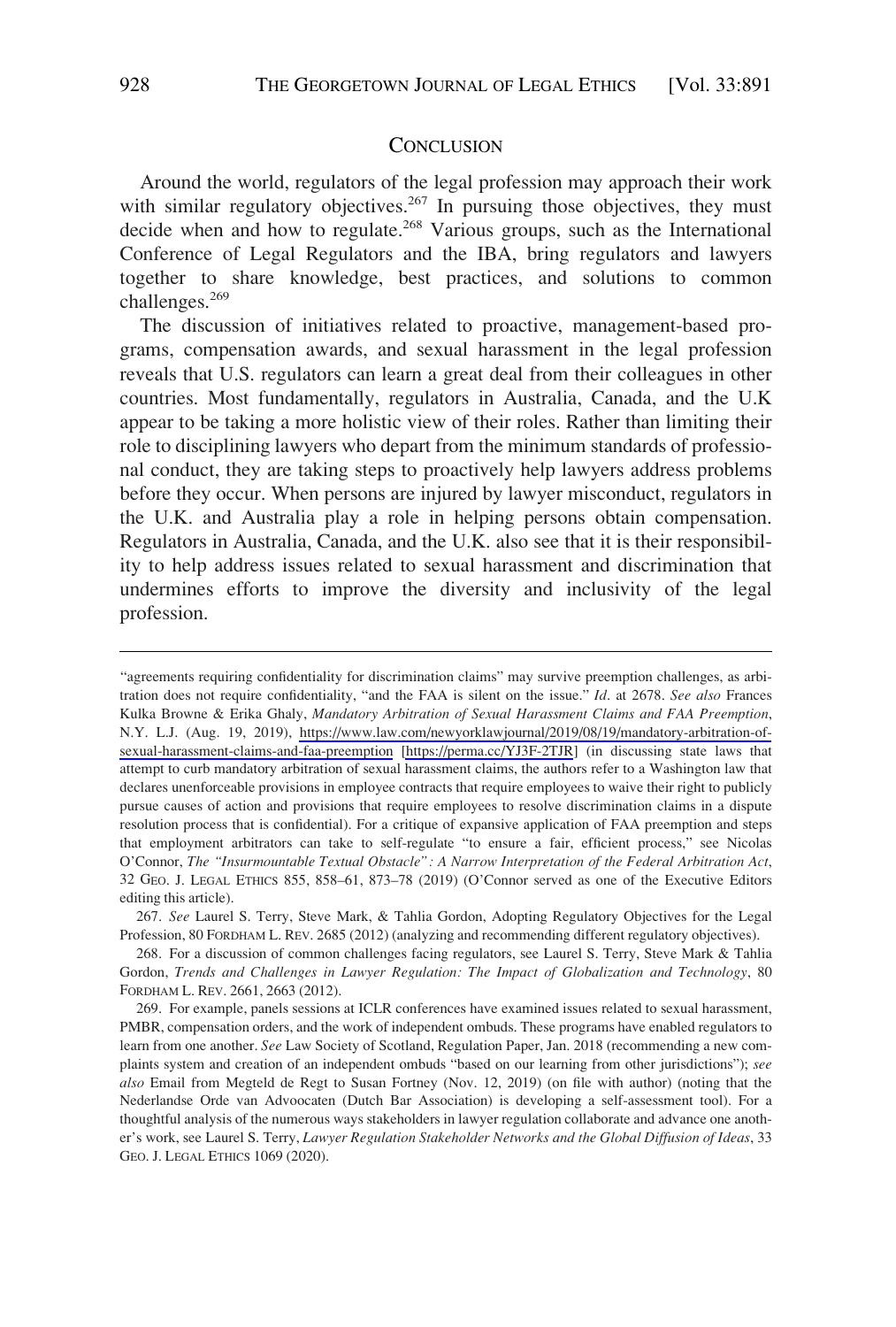Another lesson from abroad is the manner in which regulators explore initiatives by working closely with practitioners and other stakeholders. Such collaborations have involved investments in research and pilot programs. Following these collaborations and data gathering, the regulators are better prepared to make the case for regulatory changes that will be effective and embraced by lawyers.

Given recent challenges to mandatory bar associations in the  $U.S.,<sup>270</sup>$  the time may be right to pursue new approaches that provide more public protection and promote public confidence and trust in the integrity of the legal profession. This includes pursuing proactive regulatory schemes to prevent problems, compensation schemes that provide remedies to consumers injured by lawyer misconduct, and alternative approaches to prevent and address issues related to the safety of the lawyers' workplaces.

Finally, bar associations and regulators can also demonstrate that they take public protection seriously by engaging nonlawyers in deliberative and study processes. In the United States, public involvement is largely absent in both the decision-making and the deliberative processes involved in changing lawyer regulation.<sup>271</sup> By contrast, regulators in other countries take steps to formally seek public input on changes impacting the consumers of legal services.<sup>272</sup> By consulting consumers of legal services and seriously considering information obtained regarding their concerns and needs, regulators and bar associations communicate that they are consumer-minded as opposed to self-interested.273 Another approach

<sup>270.</sup> *See* Dean Rohrig, *Benefits of Mandatory Bars*, W. VA. LAW., Spring 2019, at 8.

<sup>271.</sup> Professor Leslie C. Levin reaches this conclusion after studying seven case studies related to lawyer regulation and malpractice issues. *See* Leslie C. Levin, *The Politics of Lawyer Regulation: The Case of Malpractice Insurance*, 33 GEO. J. LEGAL ETHICS 969, 1031 (2020) [hereinafter *Politics of Lawyer Regulation*] (noting that "the public is largely dependent on the bar to pursue certain public-regarding lawyer regulation.").

<sup>272.</sup> For example in Australia, Professional Standards Councils ("PSC") are independent statutory bodies with powers to assess and approve applications from professional associations for Professional Standards Schemes that limit the civil liability of members. *See About Us*, PROF'L SERVICE COUNCILS, [https://www.psc.](https://www.psc.gov.au/about-us)  [gov.au/about-us](https://www.psc.gov.au/about-us) [\[https://perma.cc/HZW3-E5AT](https://perma.cc/HZW3-E5AT)] (last visited Apr. 10, 2020). In considering applications from professional associations, the PSC publishes notifications informing the public of the proposed change in the liability scheme for the association's members. PROF. STANDARDS COUNCILS, Professional Standards Scheme Notification, *available at* <https://www.psc.gov.au/news-and-publications/notifications> [[https://perma.cc/76N7-](https://perma.cc/76N7-KSEL)  [KSEL](https://perma.cc/76N7-KSEL)]. "Members of the public then have up to four weeks to submit comments to the [PSC]" and the PSC considers any comments before deciding "whether to approve, amend, or revoke the scheme." *Id. But see Politics of Lawyer Regulation*, *supra* note 271 (noting that even with notification that public interest group theory suggests that it will be "difficult to mobilize the public to act").

<sup>273.</sup> Events surrounding consideration of malpractice insurance issues reveal that decisionmakers in the U.S. have not given much weight to public opinion. For example, the Supreme Court of Texas declined to adopt a rule requiring lawyers to disclose their insurance status even though "80% of respondents [in a public opinion poll] indicated that it was 'very important' or 'moderately important' for them to know whether the attorney they are hiring carries insurance" and "70% of the respondents agreed that lawyers should inform potential clients whether or not the lawyer carries insurance." Susan Saab Fortney, *Law as a Profession: Examining the Role of Accountability*, 40 FORDHAM URB. L.J. 177, 198 n.111 (2012). More recently, "[i]n a 2018 survey conducted by the National Opinion Research Center at the University of Chicago, 78% of California residents indicated that legal malpractice insurance should be required for lawyers to practice in California." *Exposing Blind*